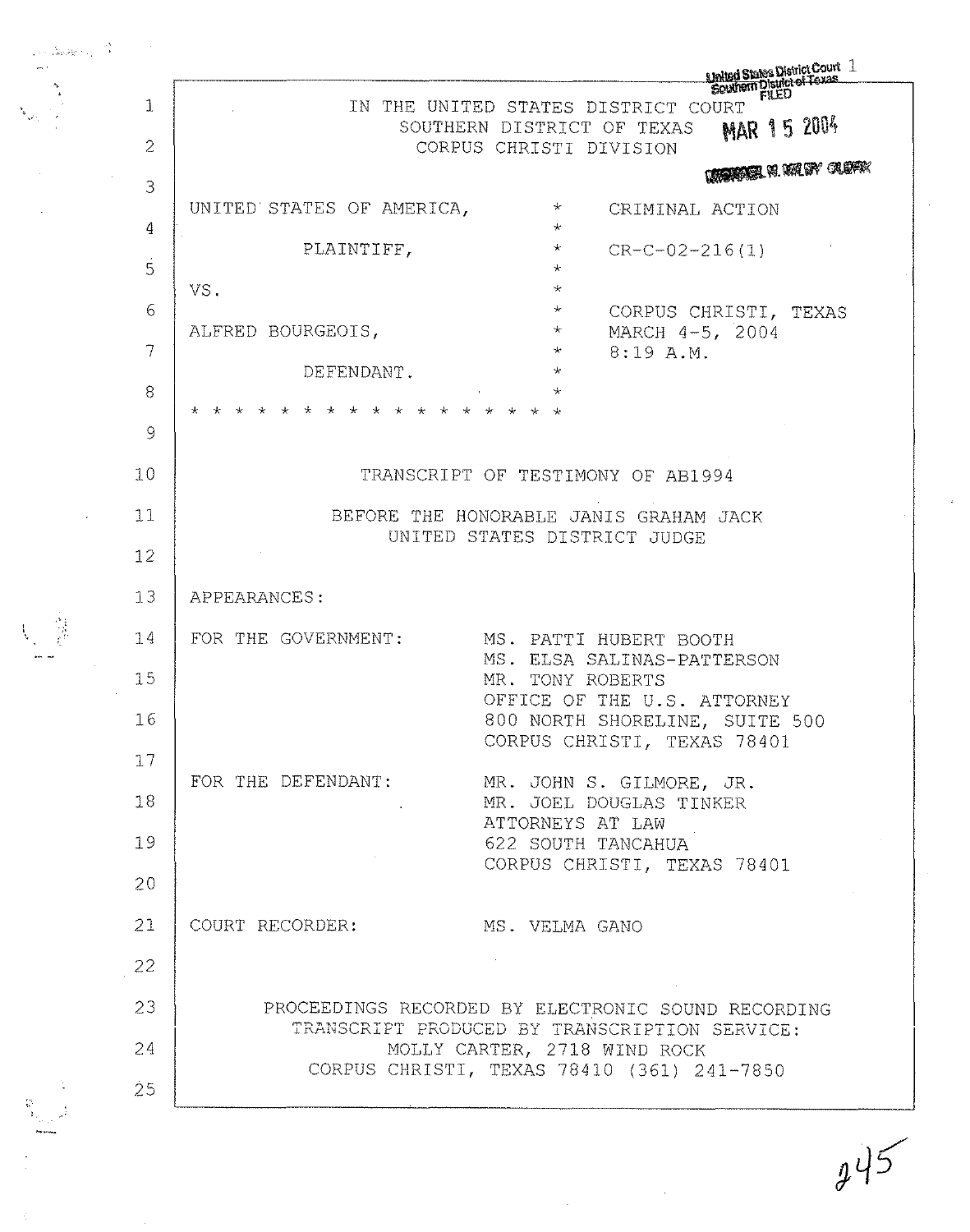| $\mathbf{1}$   | (The proceedings began at 8:19 a.m.)                           |  |
|----------------|----------------------------------------------------------------|--|
| $\overline{2}$ | (Call to Order of the Court.)                                  |  |
| 3              | * * * * *                                                      |  |
| $\overline{4}$ | (Excerpt beginning at 4:34:00 p.m.)                            |  |
| 5              | AB1994, GOVERNMENT'S WITNESS, SWORN                            |  |
| 6              | DIRECT EXAMINATION                                             |  |
| $\overline{7}$ | BY MS. BOOTH:                                                  |  |
| 8              | Good afternoon. Can you state your full name?<br>Q.            |  |
| $\mathsf{9}$   | AB1994.<br>Α.                                                  |  |
| 10             | And how old are you, AB1994?<br>Q.                             |  |
| 11             | Nine.<br>Α.                                                    |  |
| 12             | And you don't have to tell me where, but do you go to<br>Q.    |  |
| 13             | school?                                                        |  |
| 14             | Α.<br>Yes.                                                     |  |
| 15             | And what grade are you in?<br>$Q$ .                            |  |
| 16             | Third.<br>Α.                                                   |  |
| 17             | Third grade. Do you live with your mother?<br>Q.               |  |
| 18             | Yes.<br>Α.                                                     |  |
| 19             | Do you have a sister that lives with you?<br>Q.                |  |
| 20             | Yes.<br>Α.                                                     |  |
| 21             | And I want to ask you, AB1994, do you know what it means<br>Q. |  |
| 22             | to tell the truth?                                             |  |
| 23             | Yes.<br>Α.                                                     |  |
| 24             | Okay. Do you know what it means to tell a lie?<br>Q.           |  |
| 25             | Yes.<br>Α.                                                     |  |

2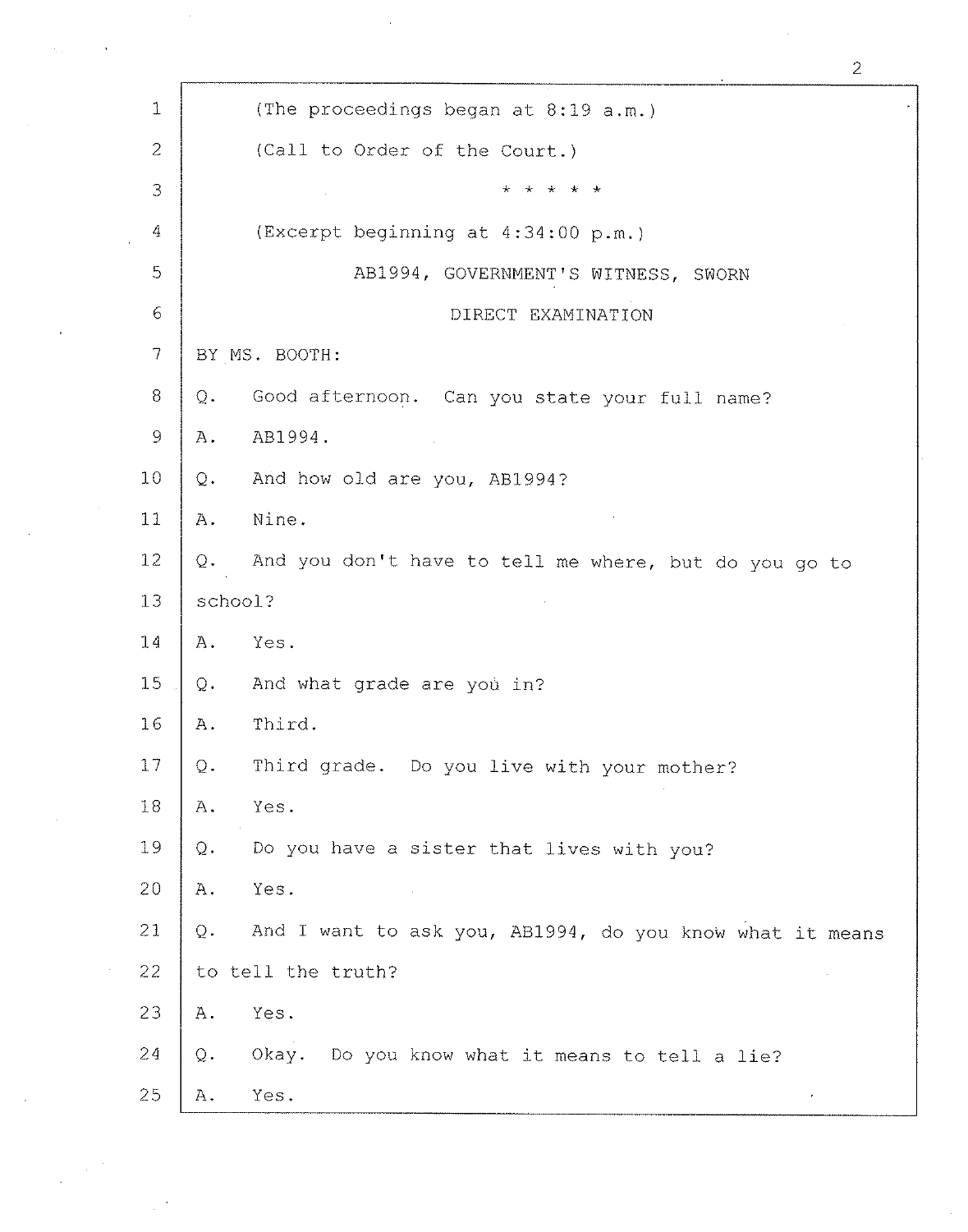|                |                | $AB1994 - Direct$                                         | 3 |
|----------------|----------------|-----------------------------------------------------------|---|
| $\mathbf{1}$   | $Q$ .          | Okay. Can you tell the jury what's a lie?                 |   |
| $\overline{2}$ | Α.             | Something that you make up.                               |   |
| 3              | Q.             | Right. Now, I want to ask you some questions about a long |   |
| 4              |                | time ago when -- where did you live when you were little? |   |
| 5              | Α.             | With my mom and my dad.                                   |   |
| 6              | Q.             | Okay. And where?<br>Do you know what place you lived in?  |   |
| 7              | Α.             | Not really.                                               |   |
| 8              | Q.             | Okay.                                                     |   |
| 9              | Α.             | I forgot.                                                 |   |
| 10             | Q.             | Do you remember what state you lived in?                  |   |
| 11             | Α.             | Yes.                                                      |   |
| 12             | Q.             | And what was that?                                        |   |
| 13             | Α.             | Louisiana.                                                |   |
| 14             | $Q$ .          | Okay. Do you -- did you have a grandmother?               |   |
| 15             | Α.             | Yes.                                                      |   |
| 16             | $Q$ .          | And what was her name?                                    |   |
| $17\,$         | Α.             | Actually, there were two of them.                         |   |
| 18             | Q.             | There were two of them. Can you give me both of their     |   |
| 19             | names?         |                                                           |   |
| 20             | Α.             | Veronica Batiste, and Mama Eunice.                        |   |
| 21             | Q.             | And pardon?                                               |   |
| 22             | Α.             | Mama Eunice.                                              |   |
| 23             | Q.             | Mama Eunice. Now, Veronica Batiste, who is that?          |   |
| 24             | Α.             | My mom's mom.                                             |   |
| 25             | $\mathsf{Q}$ . | Okay. And who is Mama Eunice?                             |   |

 $\label{eq:2.1} \frac{1}{2} \frac{1}{\mu} \left( \frac{1}{\mu} \right) \frac{1}{\mu} \left( \frac{1}{\mu} \right) \frac{1}{\mu} \left( \frac{1}{\mu} \right)$ 

 $\label{eq:2.1} \frac{1}{\sqrt{2}}\int_{\mathbb{R}^3} \frac{1}{\sqrt{2}}\left(\frac{1}{\sqrt{2}}\right)^2\left(\frac{1}{\sqrt{2}}\right)^2\left(\frac{1}{\sqrt{2}}\right)^2\left(\frac{1}{\sqrt{2}}\right)^2.$ 

 $\label{eq:2.1} \frac{1}{\sqrt{2}}\sum_{i=1}^n\frac{1}{\sqrt{2\pi}}\sum_{i=1}^n\frac{1}{\sqrt{2\pi}}\sum_{i=1}^n\frac{1}{\sqrt{2\pi}}\sum_{i=1}^n\frac{1}{\sqrt{2\pi}}\sum_{i=1}^n\frac{1}{\sqrt{2\pi}}\sum_{i=1}^n\frac{1}{\sqrt{2\pi}}\sum_{i=1}^n\frac{1}{\sqrt{2\pi}}\sum_{i=1}^n\frac{1}{\sqrt{2\pi}}\sum_{i=1}^n\frac{1}{\sqrt{2\pi}}\sum_{i=1}^n\frac{$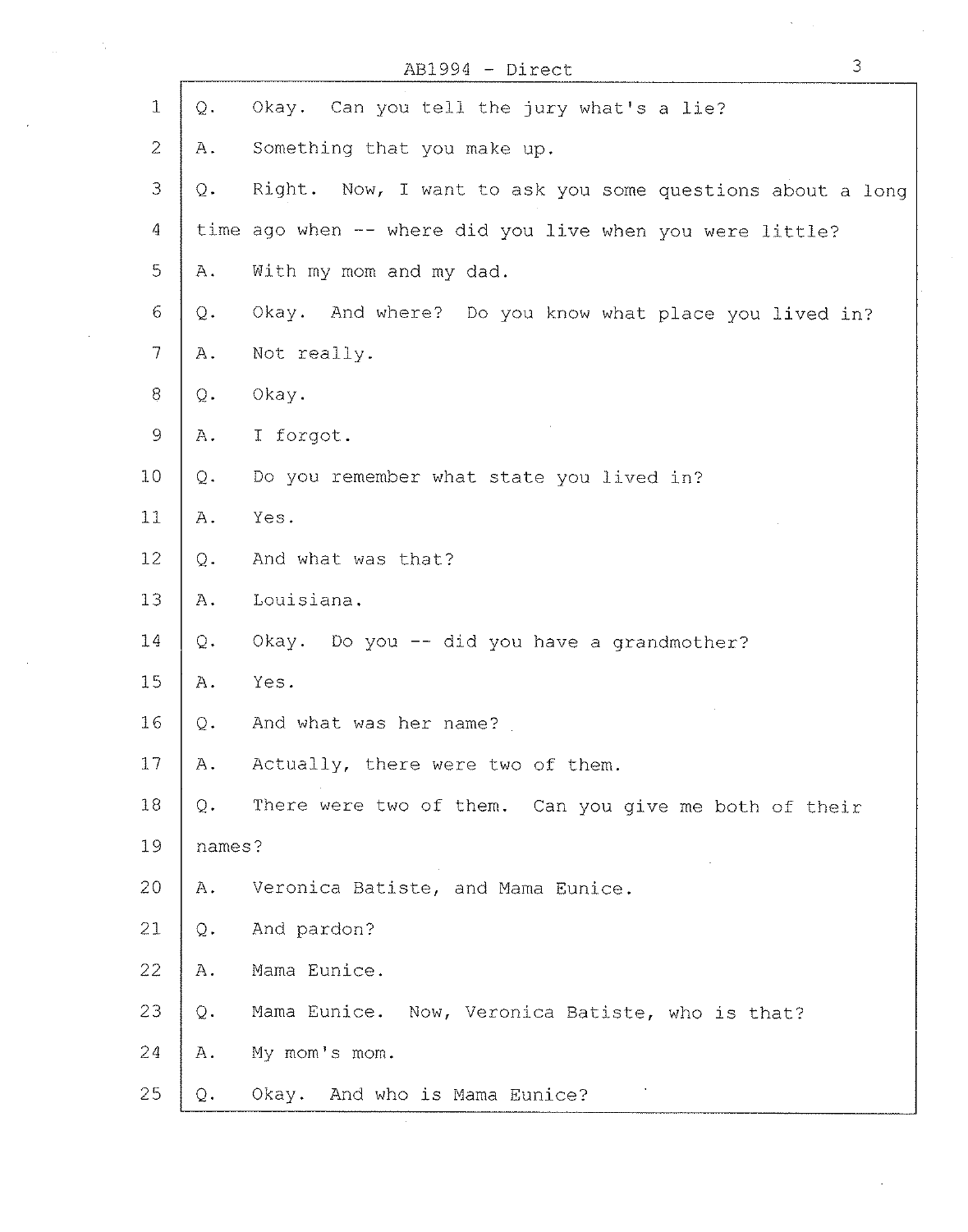|                          |       | $\overline{4}$<br>AB1994 - Direct                          |
|--------------------------|-------|------------------------------------------------------------|
| $\mathbf{1}$             | Α.    | My dad's mom.                                              |
| $\overline{2}$           | Q.    | Do you have any cousins?                                   |
| $\mathfrak{Z}$           | Α.    | Yes.                                                       |
| 4                        | Q.    | Do you have a few cousins, or do you have a whole<br>Okay. |
| 5                        |       | bunch of cousins?                                          |
| 6                        | Α.    | A lot of cousins.                                          |
| $\overline{\mathcal{I}}$ | Q.    | Okay. And do you remember living in Louisiana?             |
| $8\,$                    | $A$ . | Yes.                                                       |
| $\mathcal{G}$            | $Q$ . | Now, when you were -- what does your dad do for a living?  |
| 10                       | $A$ . | Truck driving.                                             |
| 11                       | $Q -$ | Okay. And do you know what your dad's full name is?        |
| 12                       | Α.    | I don't know the middle name.                              |
| 13                       | $Q$ . | Do you know what his first name is?<br>Okay.               |
| 14                       | Α.    | Yes.                                                       |
| 15                       | Q.    | What is that?                                              |
| 16                       | Α.    | Alfred.                                                    |
| $17\,$                   | Q.    | And did you ever go on the truck with your dad?            |
| $18\,$                   | $A$ . | Yes.                                                       |
| 19                       | Q.    | Do you remember how old you were when you started<br>Okay. |
| 20                       |       | going on the truck?                                        |
| 21                       | $A$ . | No.                                                        |
| 22                       | Q.    | Okay. And did you like to go on the truck?                 |
| 23                       | Α.    | Yes.                                                       |
| 24                       | $Q$ . | Why?                                                       |
| 25                       | Α.    | It's like different, different places I can go.            |

 $\ddot{\phantom{a}}$ 

 $\epsilon_{\rm{max}}$ 

 $\sim 10^{-1}$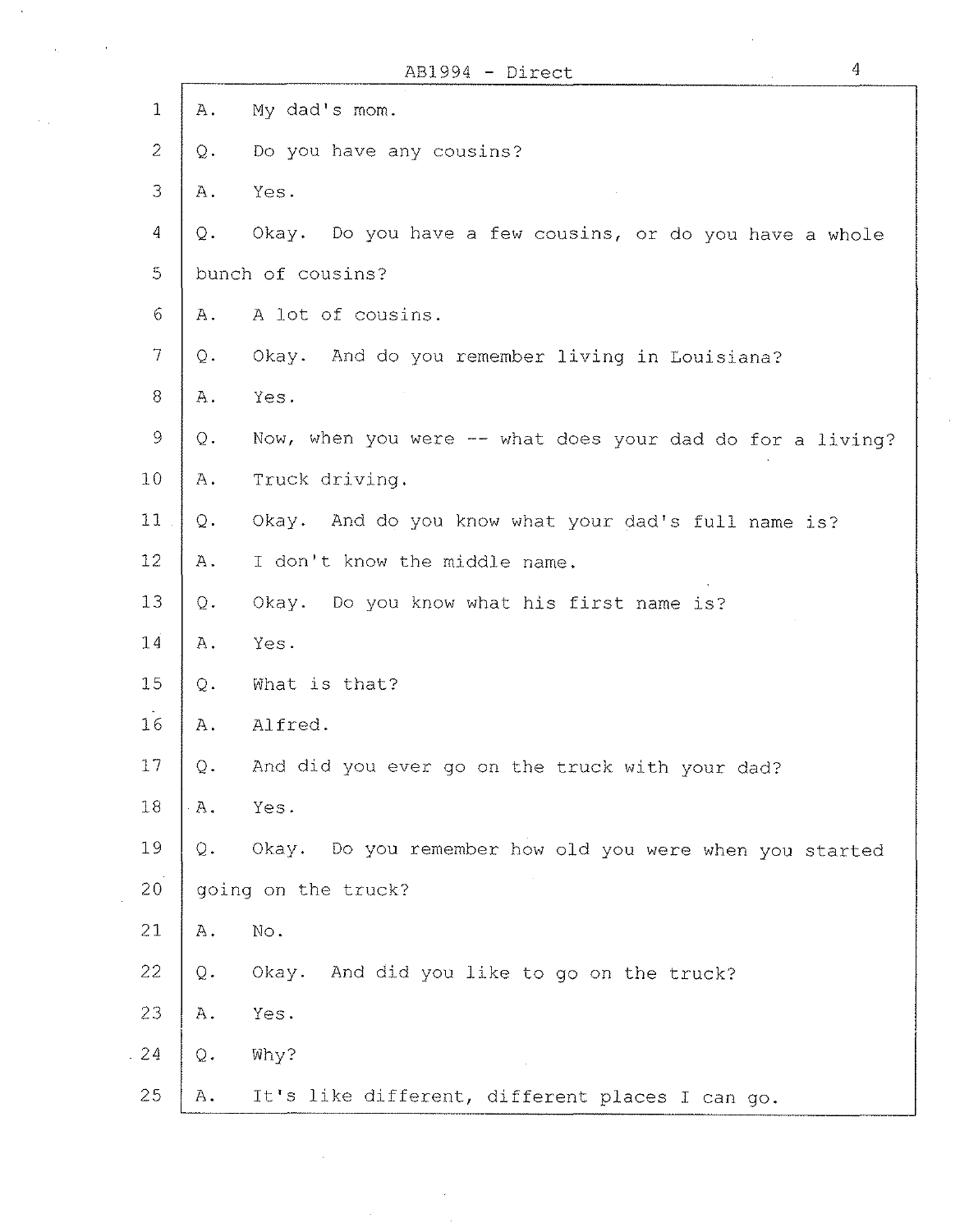|                                                           |                | 5<br>AB1994 - Direct                                         |
|-----------------------------------------------------------|----------------|--------------------------------------------------------------|
| $1\,$                                                     | $Q$ .          | Okay. AB1994, did you know how to start a truck?             |
| $\overline{2}$                                            | Α.             | Yes.                                                         |
| 3                                                         | Q.             | Who taught you how to start a truck?                         |
| $\boldsymbol{4}$                                          | Α.             | My dad.                                                      |
| 5                                                         | Q.             | And how many times do you think in your life you've          |
| 6                                                         |                | started a big truck? Now, when you're talking about a truck, |
| $\overline{7}$                                            |                | we're not talking about a little pickup truck, are we?       |
| $8\,$                                                     | Α.             | 18-wheeler.                                                  |
| $\mathcal{G}% _{M_{1},M_{2}}^{\alpha,\beta}(\mathcal{A})$ | Q.             | 18-wheeler, okay. And how many times do you think you've     |
| 10                                                        |                | started an 18-wheeler?                                       |
| 11                                                        | Α.             | I think almost ever since I was five.                        |
| 12                                                        | Q.             | Okay. Could you do other things with the truck? What         |
| 13                                                        |                | other things did you know how to do with the big truck?      |
| 14                                                        | Α.             | Talk on the little speaker.                                  |
| 15                                                        | Q.             | Okay.                                                        |
| 16                                                        | Α.             | And sometimes play on the little computer in there.          |
| $17\,$                                                    | $\mathrm{Q}$ . | Okay. And what do you do on the computer?                    |
| 18                                                        | Α.             | Just type.                                                   |
| 19                                                        | Q.             | Do you know what companies your dad worked for?              |
| 20                                                        | Α.             | U.S., and I don't know all the other ones.                   |
| 21                                                        | Q.             | Okay. And did your dad drive different trucks, or did he     |
| 22                                                        |                | always have the same truck?                                  |
| 23                                                        | Α.             | Different.                                                   |
| 24                                                        | Q.             | Now, when you would go with your dad on the truck, did you   |
| 25                                                        |                | ever help your dad -- when you would go on the truck, did he |

 $\bar{z}$ 

 $\mathcal{L}_{\mathrm{eff}}$ 

5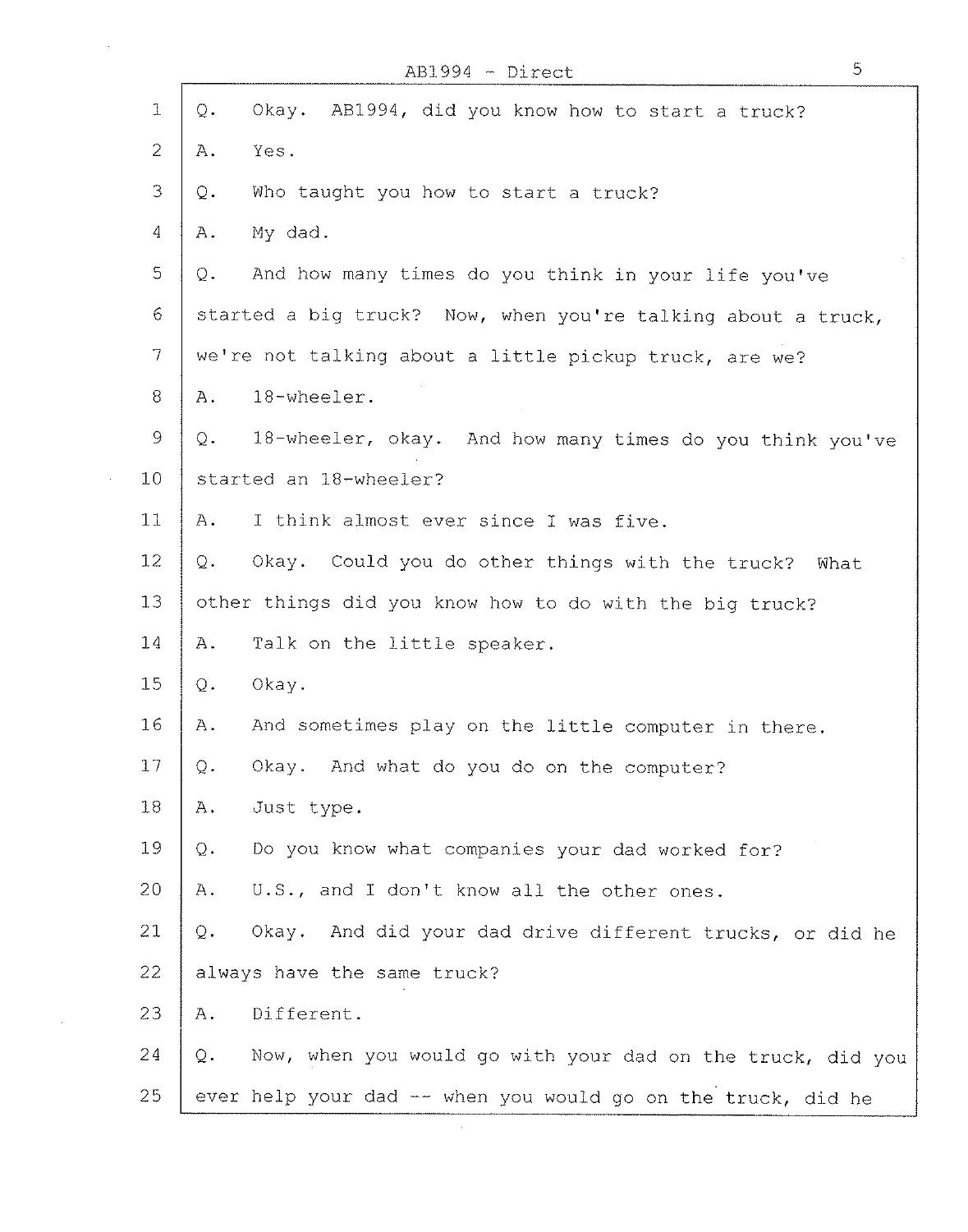$\hat{\phi}$ 

i

| $\mathbbm{1}$  | stop places?                                                    |
|----------------|-----------------------------------------------------------------|
| $\overline{c}$ | Yes.<br>Α.                                                      |
| 3              | And when he would stop, what would that be for?<br>Q.           |
| 4              | Sometimes for gas, sometimes just to have fun, and<br>Α.        |
| 5              | sometimes just like to take a nap or get something to eat.      |
| 6              | Did you ever stop to load or unload things?<br>Okay.<br>Q.      |
| $\overline{7}$ | Yes.<br>Α.                                                      |
| 8              | Okay. And when you would stop to load and unload things,<br>Q.  |
| 9              | did you ever help your dad with that?                           |
| 10             | Sometimes.<br>Α.                                                |
| 11             | What is it that you would do, AB1994?<br>Q.                     |
| 12             | I would just get in the back of the trailer and open the<br>Α.  |
| 13             | gates, and I would just stand there and watch all the people    |
| 14             | unload.                                                         |
| 15             | Okay. Now, you said you had a sister by the name -- do<br>Q.    |
| 16             | you live with a sister right now?                               |
| 17             | Yes.<br>Α.                                                      |
| 18             | And what is her name?<br>Q.                                     |
| 19             | AB2001.<br>Α.                                                   |
| 20             | Okay. And what do you call her?<br>Q.                           |
| 21             | AB2001.<br>Α.                                                   |
| 22             | AB2001. And do you have or have you had other sisters?<br>$Q$ . |
| 23             | Yes.<br>Α.                                                      |
| 24             | Do you have big sisters?<br>Q.                                  |
| 25             | Yes.<br>Α.                                                      |

 $\sim 10^{-1}$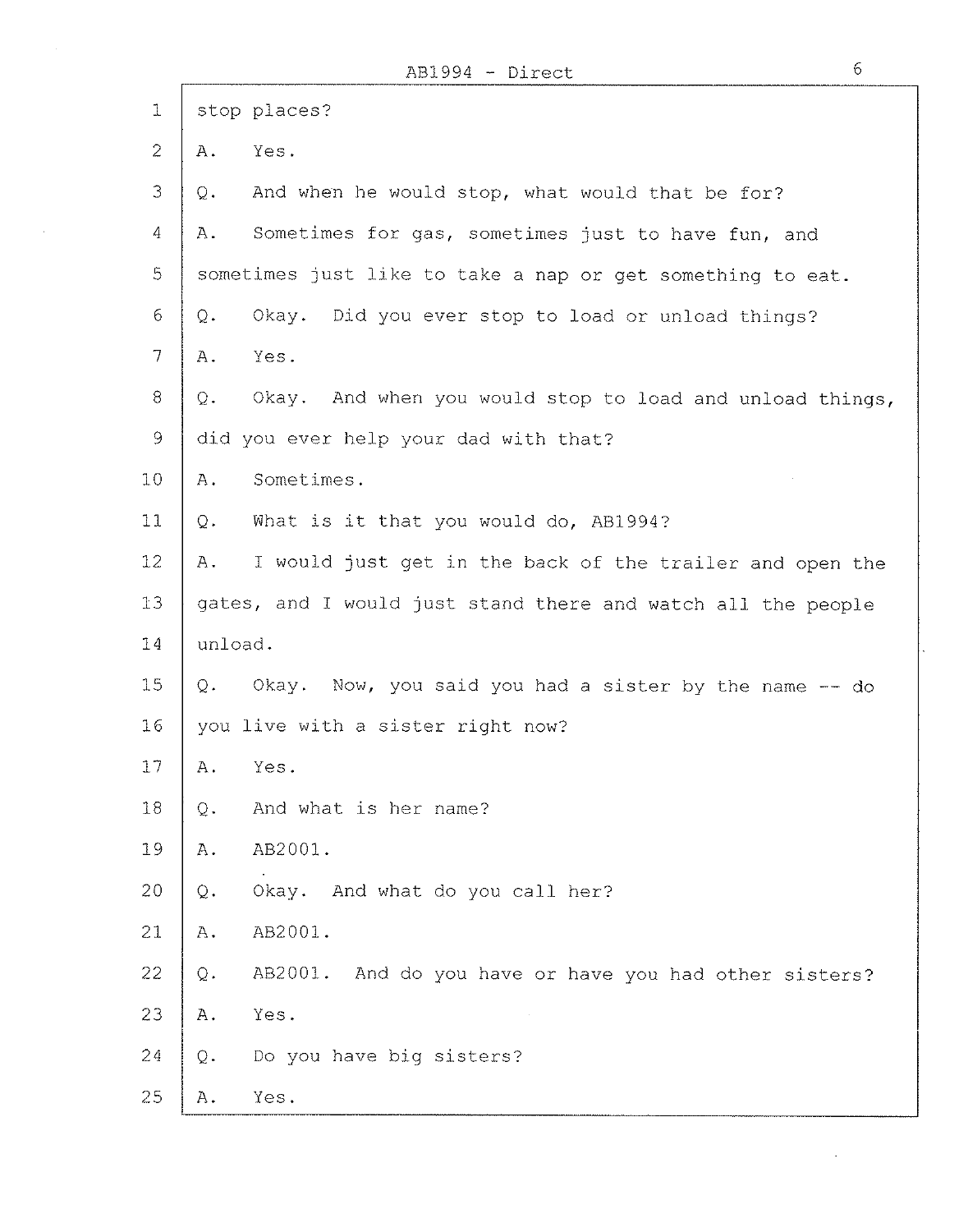|                |       | 7<br>AB1994 - Direct                                        |  |
|----------------|-------|-------------------------------------------------------------|--|
| $\mathbf 1$    | $Q$ . | And what are their names?                                   |  |
| $\mathbf{2}$   | Α.    | Beth, and I don't remember my other sister's name.          |  |
| 3              | Q.    | And were those sisters your mother's children?<br>Okay.     |  |
| 4              | Α.    | No.                                                         |  |
| 5              | Q.    | Okay.                                                       |  |
| 6              | Α.    | Only one of them.                                           |  |
| $\overline{7}$ | Q.    | Okay. And which one was that?                               |  |
| 8              | Α.    | AB2001.                                                     |  |
| $\mathcal{G}$  | Q.    | AB2001. Okay. Now, did you ever go on the truck with        |  |
| 10             |       | your dad and your mom?                                      |  |
| 11             | Α.    | Yes.                                                        |  |
| 12             | Q.    | Okay. One time or many times? How many times?               |  |
| 13             | $A$ . | A lot of times.                                             |  |
| 14             | $Q$ . | And when you would go, did AB2001 go with you?              |  |
| 15             | Α.    | Sometimes.                                                  |  |
| 16             | Q.    | Okay.<br>Do you have a -- did you have a sister by the name |  |
| 17             |       | of JG1999?                                                  |  |
| 18             | Α.    | Yes, ma'am.                                                 |  |
| 19             | Q.    | And $--$                                                    |  |
| 20             |       | MS. BOOTH:<br>Your Honor, may I get some exhibits?          |  |
| 21             |       | THE COURT:<br>Yes.                                          |  |
| 22             |       | BY MS. BOOTH:                                               |  |
| 23             | Q.    | I want to show you what's been marked Government's 299.     |  |
| 24             |       | MS. BOOTH:<br>Your Honor, may I approach the witness?       |  |
| 25             |       | THE COURT:<br>Yes.                                          |  |

 $\sim 10^{-10}$ 

 $\label{eq:2} \frac{1}{\sqrt{2}}\left(\frac{1}{\sqrt{2}}\right)^{2} \left(\frac{1}{\sqrt{2}}\right)^{2} \left(\frac{1}{\sqrt{2}}\right)^{2}$ 

 $\label{eq:2} \frac{1}{\sqrt{2}}\left(\frac{1}{\sqrt{2}}\right)^{2} \left(\frac{1}{\sqrt{2}}\right)^{2} \left(\frac{1}{\sqrt{2}}\right)^{2}$ 

 $\sim 10^{-11}$ 

 $\sim 10^{-10}$ 

 $\bar{\mathcal{A}}$ 

 $\langle \hat{u} | \hat{u} \rangle \langle \hat{u} \rangle$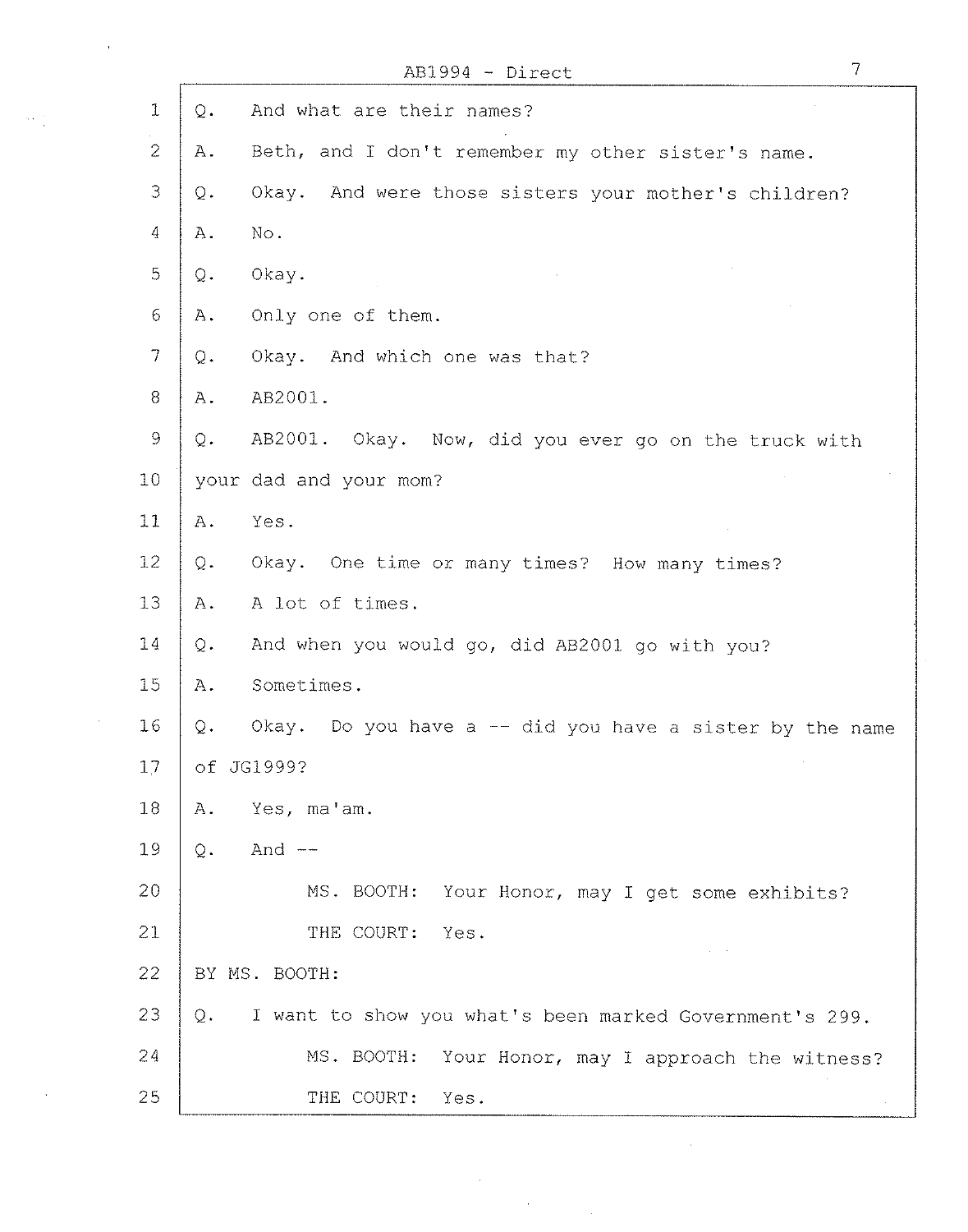|                 | $AB1994 - Direct$                                              | 8 |
|-----------------|----------------------------------------------------------------|---|
| $\mathbf{1}$    | BY MS. BOOTH:                                                  |   |
| $\overline{2}$  | Do you recognize who's in this picture?<br>Q.                  |   |
| 3               | Yes.<br>Α.                                                     |   |
| 4               | Who is that?<br>Q.                                             |   |
| 5               | Me, my sister JG1999, and my little baby sister.<br>Α.         |   |
| 6               | And who? Let's see, baby sister's name is what?<br>Q.          |   |
| 7               | AB2001.<br>A.                                                  |   |
| 8               | AB2001. And do you remember when this picture was taken?<br>Q. |   |
| $\mathcal{Q}$   | I think so.<br>Α.                                              |   |
| 10              | MS. BOOTH: Your Honor, may I have this proffered to.           |   |
| 11              | the jury?                                                      |   |
| 12 <sub>1</sub> | THE COURT: Ms. Scotch. But you can continue your               |   |
| 13              | questioning.                                                   |   |
| 14              | MS. BOOTH: Yes, Your Honor.                                    |   |
| 15              | BY MS. BOOTH:                                                  |   |
| 16              | JG1999, do you remember when --<br>Q.                          |   |
| 17              | THE COURT:<br>Her name is AB1994.                              |   |
| 18              | MS. BOOTH:<br>Pardon?                                          |   |
| 19              | THE COURT:<br>You called her JG1999.                           |   |
| 20              | MS. BOOTH:<br>Oh, I was asking her about JG1999.               |   |
| 21              | THE COURT:<br>I'm sorry.                                       |   |
| 22              | BY MS. BOOTH:                                                  |   |
| 23              | JG1999, do you remember when she came to live with you?<br>Q.  |   |
| 24              | Yes.<br>Α.                                                     |   |
| 25              | Do you remember the day she came to live with you?<br>Q.       |   |

 $\bar{z}$ 

 $\hat{A}^{\rm (1)}$ 

 $\sim$   $\epsilon$ 

 $\mathcal{L}_{\text{max}}(\mathcal{L}_{\text{max}})$  , and

 $\sim 10^{-10}$ 

 $\sim$ 

 $\sim$   $\sim$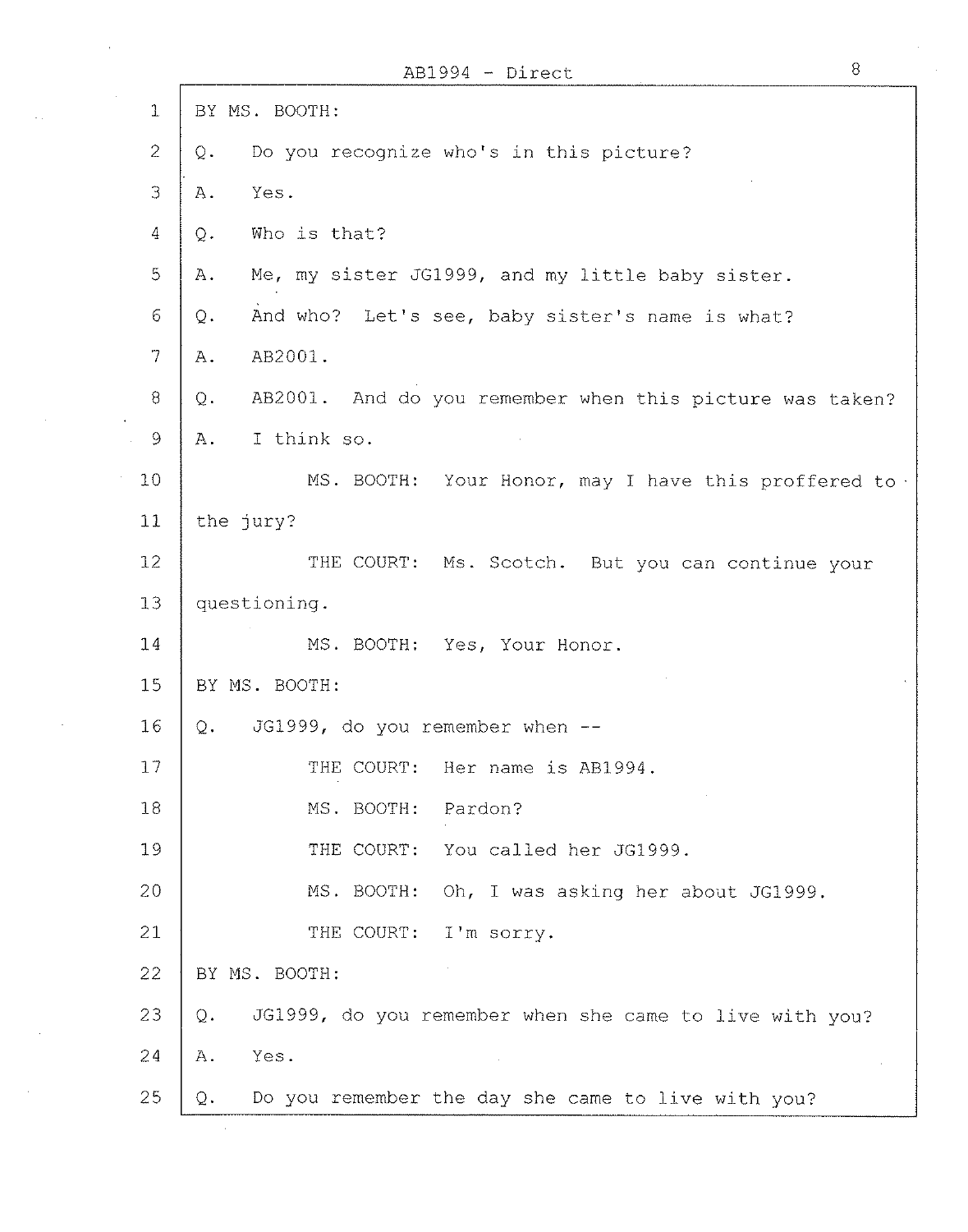$\sim$  $\sim$ 

 $\sim$ 

 $\mathcal{A}_1$ 

 $\Gamma$ 

| 1               | $\mathbbm{A}$ .<br>No.                                             |  |
|-----------------|--------------------------------------------------------------------|--|
| $\overline{2}$  | Okay. Did you ever go to Texas and -- oh, what kind of<br>Q.       |  |
| 3               | car did your parents own when JG1999 came to live with you?        |  |
| 4               | A, if I'm not mistaken, I think it was a Expedition.<br>Α.         |  |
| 5               | Okay. And did you ever go to Texas in the Expedition?<br>Q.        |  |
| 6               | Yes.<br>Α.                                                         |  |
| $\overline{7}$  | And did you -- why did you go to Texas in the Expedition?<br>Q.    |  |
| 8               | To go to court to get JG1999.<br>Α.                                |  |
| 9               | And did you get JG1999 on that day?<br>Q.                          |  |
| 10 <sub>1</sub> | Yes.<br>Α.                                                         |  |
| 11              | Do you remember, did JG1999 cry when y'all took<br>Q.<br>Okay.     |  |
| 12 <sub>2</sub> | her?                                                               |  |
| 13              | Yes.<br>$A_{\bullet}$                                              |  |
| 14              | Did she stop crying?<br>$Q$ .                                      |  |
| 15              | When we went to McDonald's, she stopped crying.<br>A.              |  |
| 16              | Now, when you got JG1999, was she potty trained?<br>Okay.<br>$Q$ . |  |
| 17              | A.<br>No.                                                          |  |
| 18              | And did she still suck on a bottle?<br>Q.                          |  |
| 19              | I think so.<br>Α.                                                  |  |
| 20              | Okay. If you -- and if you don't remember, you can just<br>Q.      |  |
| 21              | say, you know. Did JG1999, did she have diapers or, when you       |  |
| $22 \,$         | picked her up?                                                     |  |
| 23              | Diapers.<br>Α.                                                     |  |
| 24              | Did JG1999 ever get potty trained?<br>Q.                           |  |
| 25              | Well, she wouldn't get potty trained, but she tried.<br>Α.         |  |

 $\bar{z}$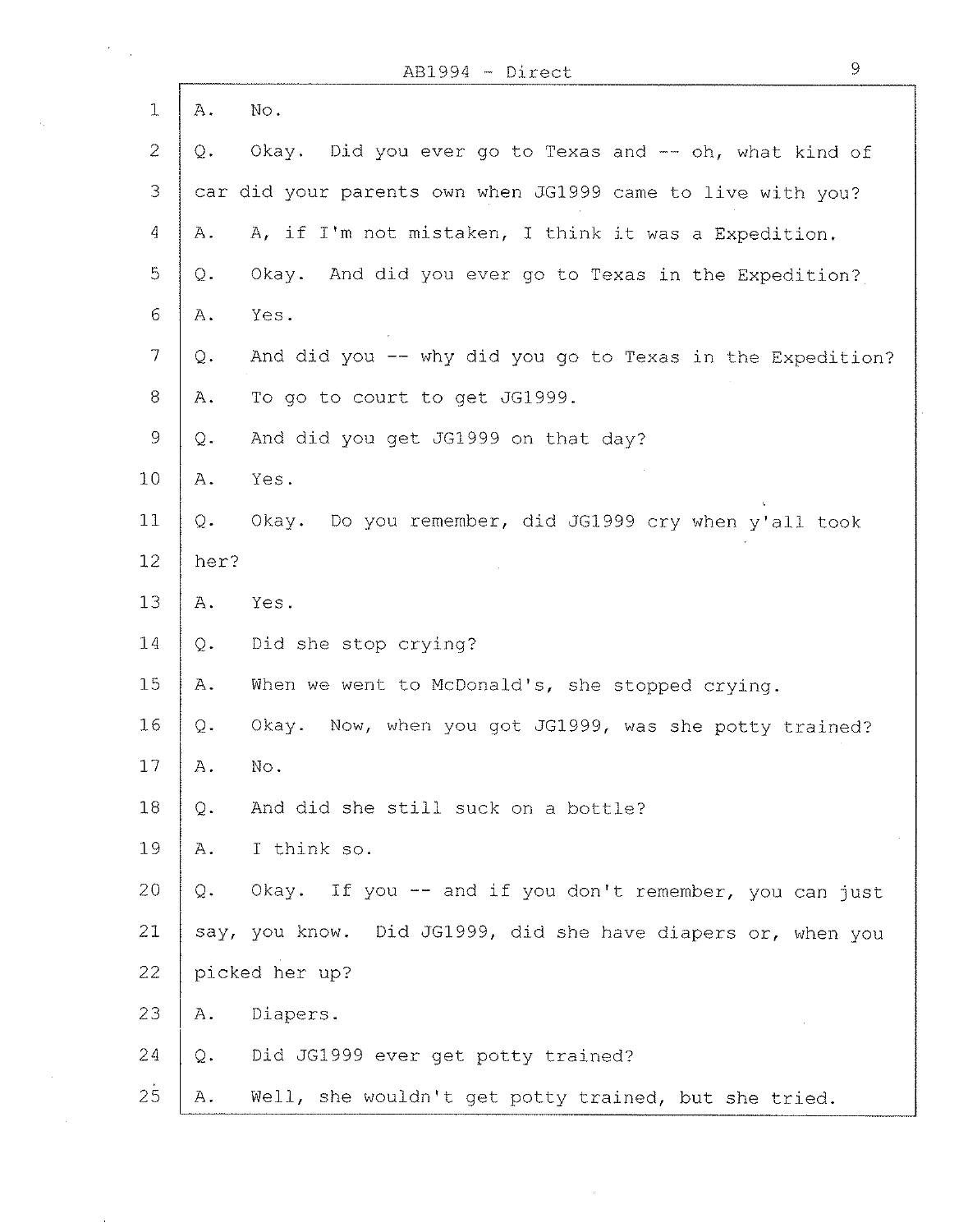$\bar{\mathcal{A}}$ 

 $\bar{\mathcal{A}}$ 

| $\mathbf 1$              | Q.          | Okay. Now, did you like JG1999?                                 |
|--------------------------|-------------|-----------------------------------------------------------------|
| $\overline{c}$           | Α.          | Yes.                                                            |
| 3                        | Q.          | Okay. Did JG1999 act like she liked you?                        |
| $\overline{4}$           | Α.          | She didn't act. I know she liked me, because everywhere I       |
| 5                        |             | would go, she'd follow me.                                      |
| 6                        | Q.          | Okay. And what did she call you?                                |
| $\overline{\mathcal{L}}$ | Α.          | AB1994.                                                         |
| 8                        | Q.          | AB1994. And did you like her following you?                     |
| $\mathsf{9}$             | Α.          | Yes.                                                            |
| 10                       | Q.          | Okay. Now, when she came to live with you, did she come         |
| 11                       |             | to live with you in Louisiana?                                  |
| 12                       | Α.          | Yes, ma'am.                                                     |
| 13                       | $Q$ .       | Do you remember?                                                |
| 14                       | Α.          | Yes, ma'am.                                                     |
| 15                       | $Q_{\star}$ | And do you remember in Louisiana what room your daddy           |
| 16                       |             | would sleep in?                                                 |
| 17                       | Α.          | The biggest room in there, his room.                            |
| 18                       | Q.          | Okay. And where did JG1999 stay at night?                       |
| 19                       | Α.          | Sometimes when we would be on the truck, on the potty.          |
| 20                       |             | And sometimes when we were in the house, she would be in the    |
| 21                       |             | room with my dad.                                               |
| 22                       | Q.          | Okay. And when you were at the house, did -- I want to          |
| 23                       |             | show you what's been marked as Government's Exhibit Number 326. |
| 24                       |             | Have you ever seen this before?                                 |
| 25                       | Α.          | Yes.                                                            |

10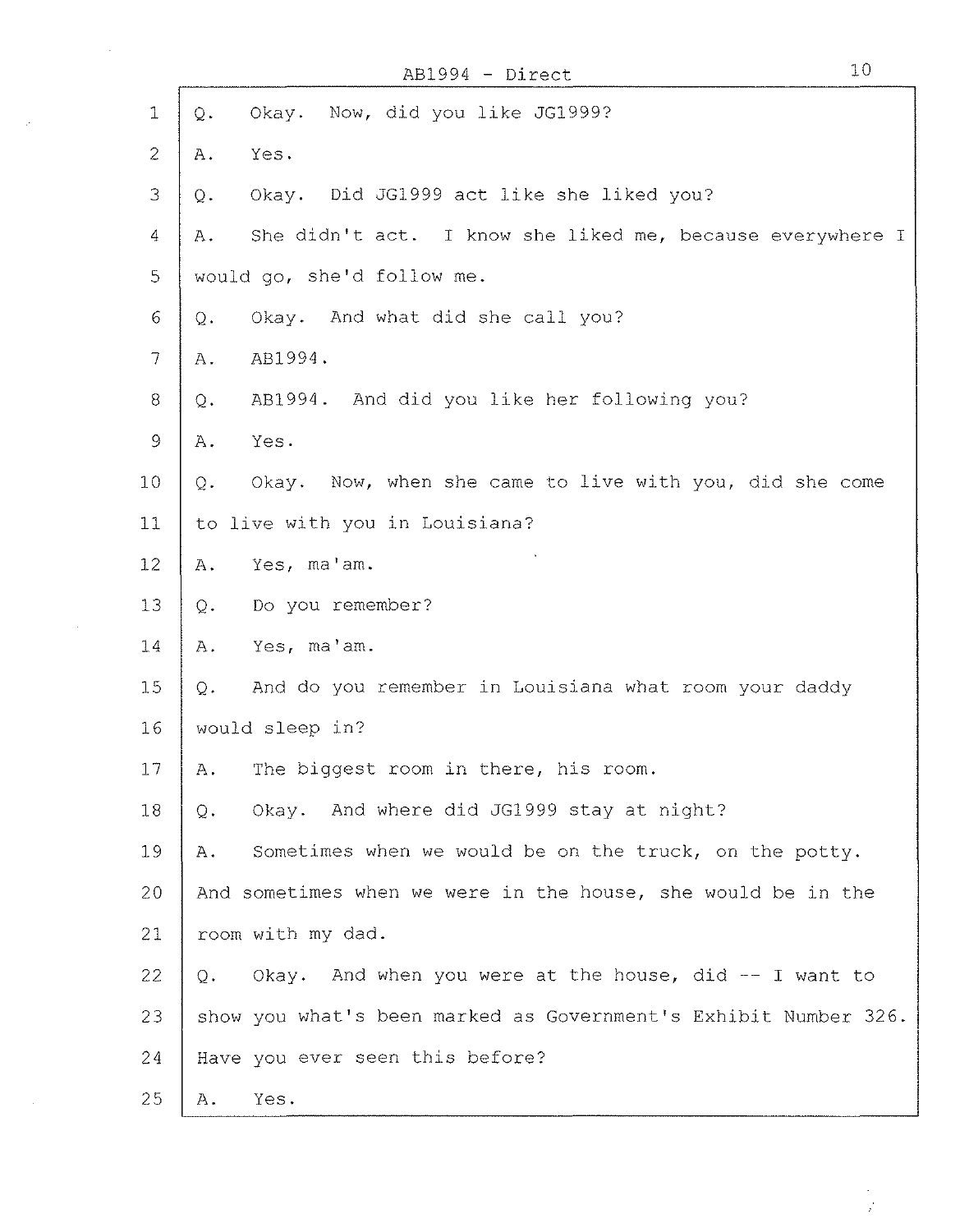| $\mathbf{1}$             | $Q$ . | What is this?                                            |
|--------------------------|-------|----------------------------------------------------------|
| $\overline{2}$           | Α.    | A potty.                                                 |
| 3                        | $Q$ . | Okay. And does this potty -- who used to use this potty? |
| 4                        | Α.    | My sister, JG1999.                                       |
| 5                        | Q.    | Okay. And did she use this potty in Louisiana? Do you    |
| 6                        |       | remember?                                                |
| $\overline{\mathcal{L}}$ | Α.    | Yes.                                                     |
| 8                        | Q.    | And did this potty go on the truck?                      |
| 9                        | Α.    | Yes.                                                     |
| 10                       | Q.    | Now, did JG1999 ever get in trouble?                     |
| 11                       | Α.    | Yes.                                                     |
| 12                       | Q.    | And when she would get in trouble, who would she get in  |
| 13                       |       | trouble with?                                            |
| 14                       | Α.    | My dad.                                                  |
| 15                       | Q.    | Okay. What were the things that she would do to get in   |
| 16                       |       | trouble?                                                 |
| 17                       | Α.    | Using the potty, like when she used it in the bed.       |
| $18\,$                   | Q.    | Okay. Did she ever wet her pants?                        |
| 19                       | A.    | Yes.                                                     |
| 20                       | $Q$ . | Okay. And so would she get in a lot of trouble?          |
| 21                       | Α.    | Yes.                                                     |
| 22                       | $Q$ . | I want to show you Government's Exhibit Number 323.      |
| 23                       |       | Your Honor, may I approach the witness?<br>MS. BOOTH:    |
| 24                       |       | THE COURT:<br>Yes.                                       |
| 25                       |       | BY MS. BOOTH:                                            |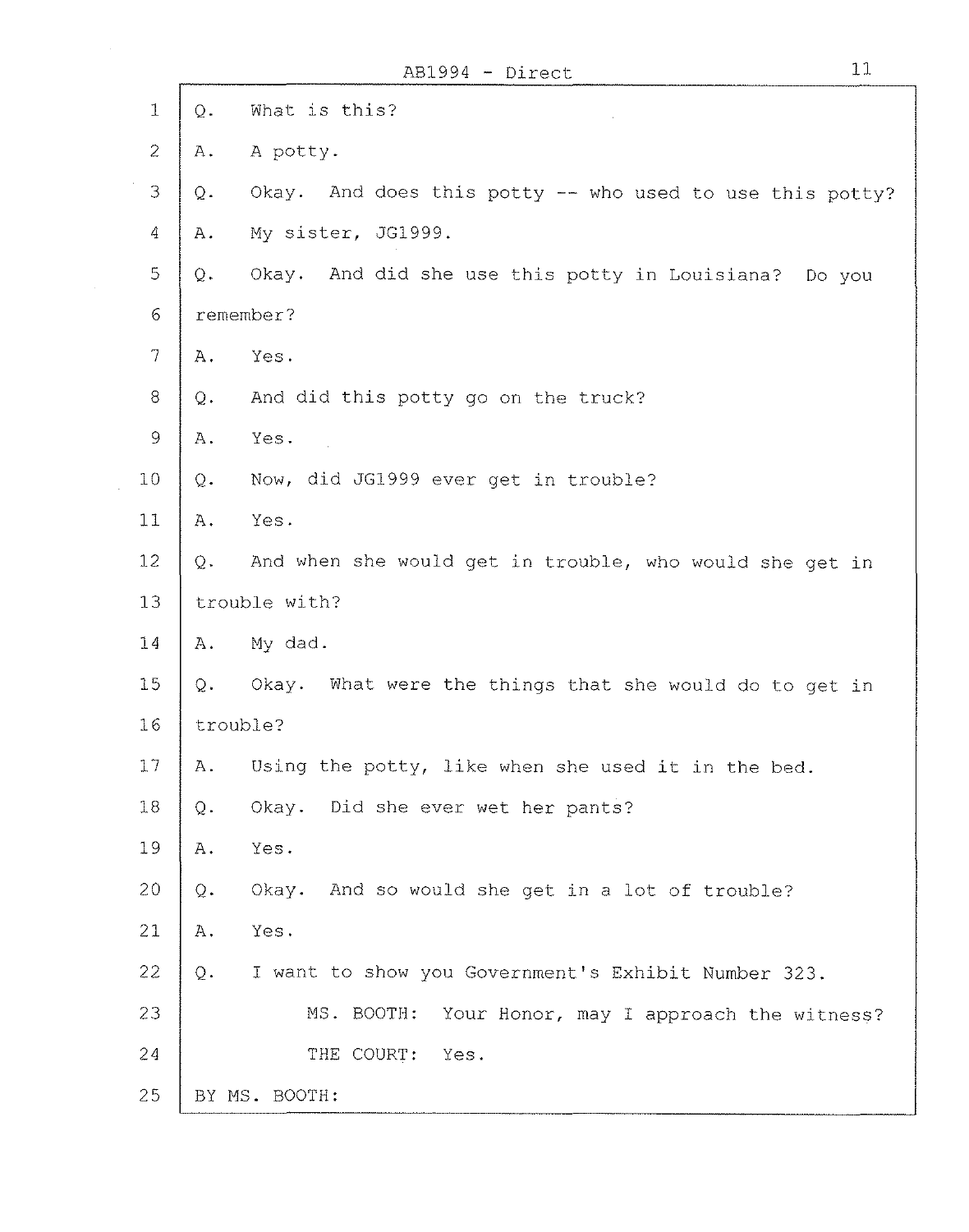|                          |                         | AB1994 - Direct                                                 | 12 |
|--------------------------|-------------------------|-----------------------------------------------------------------|----|
| $\mathbf 1$              | $Q$ .                   | And I want to ask you if you recognize this.                    |    |
| $\sqrt{2}$               | Α.                      | Yes.                                                            |    |
| 3                        | Q.                      | How is it that you recognize this? Whose is that?               |    |
| $\overline{4}$           | Α.                      | My dad's.                                                       |    |
| 5                        | $\mathbf{\mathbb{Q}}$ . | It was your dad's? Does it have his name on it?                 |    |
| 6                        | Α.                      | Um, I can't see it.                                             |    |
| $\overline{\mathcal{I}}$ | Q.                      | Okay. And what does the buckle have on it?                      |    |
| $\,8\,$                  | Α.                      | An 18-wheeler.                                                  |    |
| $\mathcal{G}$            | $Q$ .                   | Okay. Now, did you ever see your dad use that belt on           |    |
| 10                       |                         | JG1999?                                                         |    |
| 11                       | Α.                      | Yes, ma'am.                                                     |    |
| 12                       | $Q$ .                   | And was that at the house in Louisiana?                         |    |
| 13                       | Α.                      | Yes, ma'am.                                                     |    |
| 14                       | Q.                      | And what did he do with the belt?                               |    |
| 15                       | Α.                      | Spank her.                                                      |    |
| 16                       | $\mathbb Q$ .           | Okay. Did she cry?                                              |    |
| 17                       | Α.                      | Yes.                                                            |    |
| 18                       | $Q$ .                   | Did he spank her a little bit, or what did he spank her?        |    |
| 19                       | Α.                      | Sometimes a little bit and sometimes real hard.                 |    |
| 20                       | $Q$ .                   | Now, did your dad ever hit you like that?                       |    |
| 21                       | Α.                      | No, ma'am.                                                      |    |
| 22                       | Q.                      | And let me ask you, was the potty, and I'm referring to         |    |
| 23                       |                         | Government's Exhibit Number 326, did this potty ever go in your |    |
| 24                       |                         | dad's bedroom?                                                  |    |
| 25                       | Α.                      | Yes.                                                            |    |

 $\mathcal{L}_{\text{max}}$ 

 $\sim 10^6$ 

 $\sim 20^{11}$  and  $\sim 10^{11}$  $\mathcal{L}^{\text{max}}_{\text{max}}$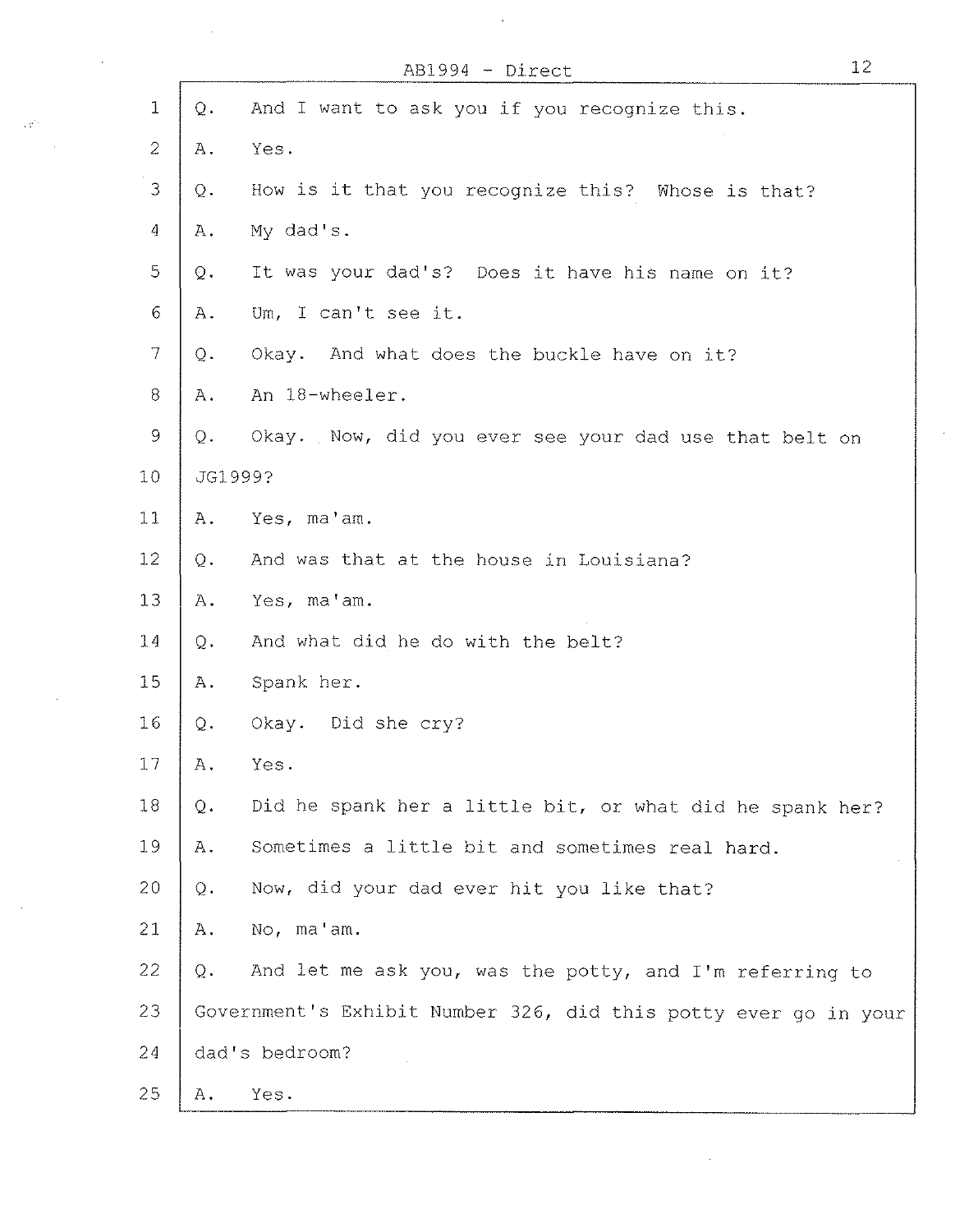|                | 13<br>AB1994 - Direct                                           |
|----------------|-----------------------------------------------------------------|
| 1              | Okay. And where would it be? Do you remember where it<br>Q.     |
| $\overline{c}$ | would be sitting?                                               |
| 3              | Sometimes right next to the bed, and sometimes in the<br>Α.     |
| $\overline{4}$ | restroom.                                                       |
| 5              | Where, hon?<br>Q.                                               |
| 6              | THE COURT: Sometimes where?                                     |
| 7              | THE WITNESS: On the -- right next to the bed, and               |
| 8              | sometimes in the restroom.                                      |
| 9              | BY MS. BOOTH:                                                   |
| 10             | Now, did JG1999, when she first came, when y'all went to<br>Q.  |
| 11             | get her, did she like to talk?                                  |
| $12 \,$        | Yes.<br>Α.                                                      |
| 13             | And did she talk to you?<br>$\mathbf Q$ .                       |
| 14             | Yes.<br>Α.                                                      |
| 15             | And what kind of things would she say?<br>Q.                    |
| 16             | She would just call my name, and that's mostly it.<br>Α.        |
| 17             | Okay. Did y'all have, did y'all talk and -- did you ever<br>Q.  |
| 18             | try to teach her anything?                                      |
| 19             | Her ABC's and her numbers.<br>Α.                                |
| 20             | Okay. Now, what did JG1999 call herself?<br>Q.                  |
| 21             | JG1999.<br>Α.                                                   |
| 22             | She called herself JG1999. And how did your dad feel<br>Q.      |
| 23             | about -- what did your dad call her?                            |
| 24             | JG1999.<br>Α.                                                   |
| 25             | Okay. Did she ever get in trouble for saying her name was<br>Q. |

 $\sim$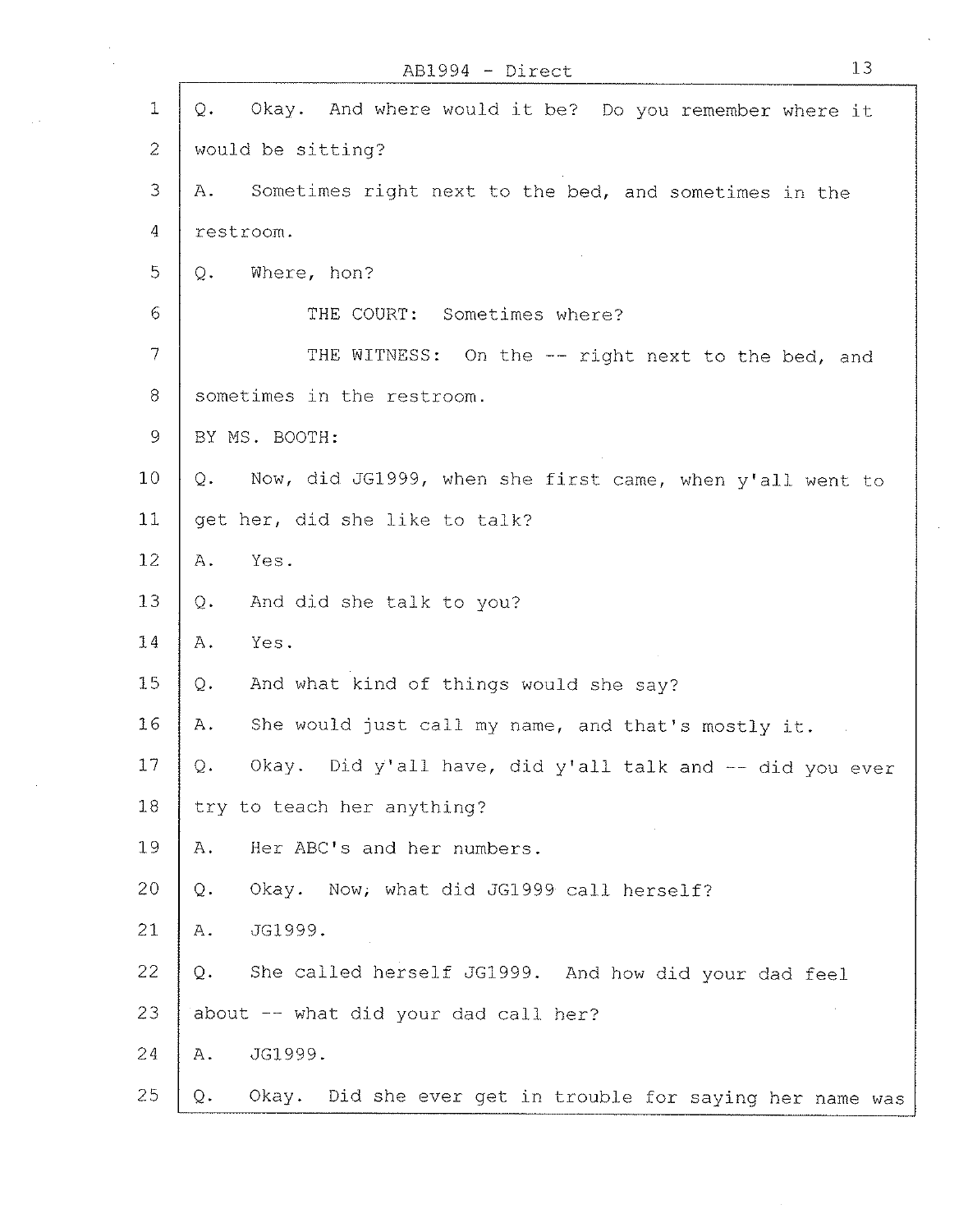|                |               | 14<br>$AB1994 - Direct$                               |
|----------------|---------------|-------------------------------------------------------|
| $1\,$          |               | JG1999?                                               |
| $\overline{2}$ | Α.            | Yes.                                                  |
| 3              | Q.            | On one time or how many times?                        |
| 4              | Α.            | How many times she'd say it, she'd get in trouble.    |
| 5              | Q.            | And when she would get in trouble, what would happen? |
| 6              | Α.            | She'd get punished.                                   |
| $\overline{7}$ | Q.            | Okay. And how would she get punished?                 |
| 8              | $A_{\bullet}$ | By spanking.                                          |
| $\mathsf 9$    | Q.            | Okay. Did you ever -- when JG1999 came, did she have  |
| 10             |               | pretty hands?                                         |
| 11             | Α.            | Yes.                                                  |
| 12             | $Q$ .         | Did she have pretty feet?                             |
| 13             | Α.            | Yes.                                                  |
| 14             | Q.            | Did you ever notice her feet looking ugly?            |
| 15             | $A$ .         | Yes.                                                  |
| 16             | Q.            | Do you know how her féet got ugly?                    |
| 17             | Α.            | Yes.                                                  |
| 18             | Q.            | How did her feet get ugly?                            |
| 19             | A.            | From my dad biting her.                               |
| 20             | $Q$ .         | Did you see him bite her?                             |
| 21             | Α.            | Yes, ma'am.                                           |
| 22             | Q.            | Did you see him bite her one time or many times?      |
| 23             | Α.            | Many times.                                           |
| 24             | Q.            | Did she cry?                                          |
| 25             | Α.            | Yes.                                                  |
|                |               |                                                       |

 $\hat{\mathcal{A}}$ 

 $\gamma_{\rm{eff}}$ 

 $\mathcal{L}_{\mathcal{A}}$ 

 $\sim 10^7$ 

 $\hat{\mathcal{A}}$ 

 $\sim$ 

14

 $\sim$ 

 $\bar{u}$ 

 $\ddot{\phantom{0}}$ 

 $\mathcal{I}^{\pm}$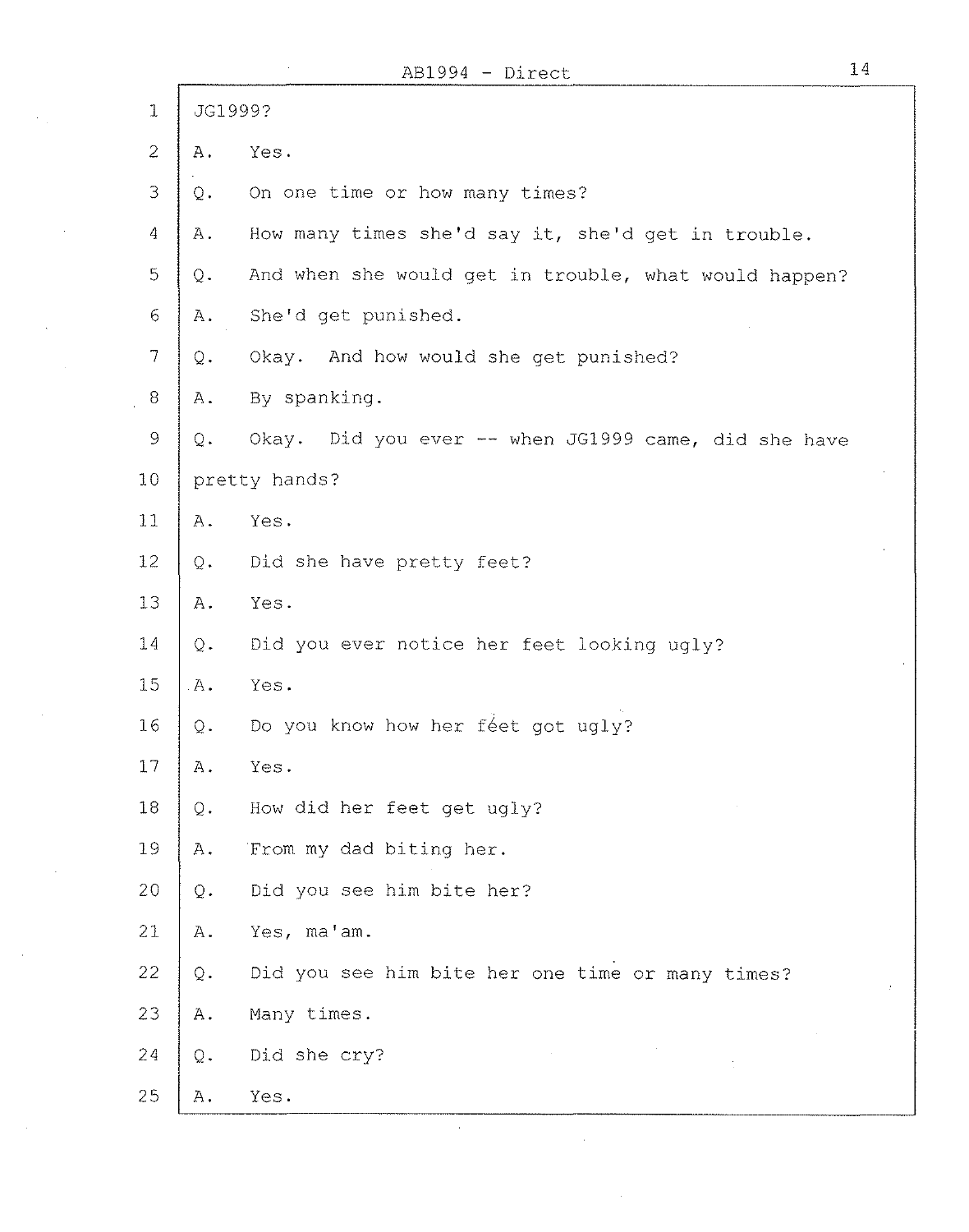$\sim$ 

| 1              | $\mathbf Q$ .           | Now, JG1999's hands, when she came, were they pretty?     |
|----------------|-------------------------|-----------------------------------------------------------|
| $\overline{2}$ | Α.                      | Yes.                                                      |
| 3              | Q.                      | Did her hands ever get ugly?                              |
| 4              | Α.                      | Yes.                                                      |
| 5              | Q.                      | How did her hands get ugly?                               |
| $\epsilon$     | Α.                      | By my dad.                                                |
| $\overline{7}$ | $\mathbf{\mathbb{Q}}$ . | What happened?                                            |
| $8\,$          | Α.                      | He would bite her and spank her.                          |
| $\mathcal{G}$  | $\mathbf Q$ .           | I want to show you a picture, Miss AB1994. Who is that?   |
| 10             | Α.                      | JG1999.                                                   |
| 11             | $Q$ .                   | Is that how she looked when she came to live with you?    |
| 12             | Α.                      | Yes.                                                      |
| 13             | $Q$ .                   | And how did it make you feel when you saw your daddy bite |
| 14             | JG1999?                 |                                                           |
| 15             | Α.                      | Real bad.                                                 |
| 16             | Q.                      | Did he ever bite you?                                     |
| 17             | Α.                      | No.                                                       |
| 18             | Q.                      | Did he ever bite AB2001?                                  |
| 19             | Α.                      | No.                                                       |
| 20             | Q.                      | Now, did your sister have -- did your sister JG1999 ever  |
| 21             |                         | have whip marks on her legs?                              |
| 22             | Α.                      | Yes.                                                      |
| 23             | Q.                      | Do you know how the whip marks got on her legs?           |
| 24             | Α.                      | I think from my dad spanking her on the butt.             |
| 25             | Q.                      | Okay. Let's talk about that. Did you -- what did you      |

 $\mathcal{A}^{\mathcal{A}}$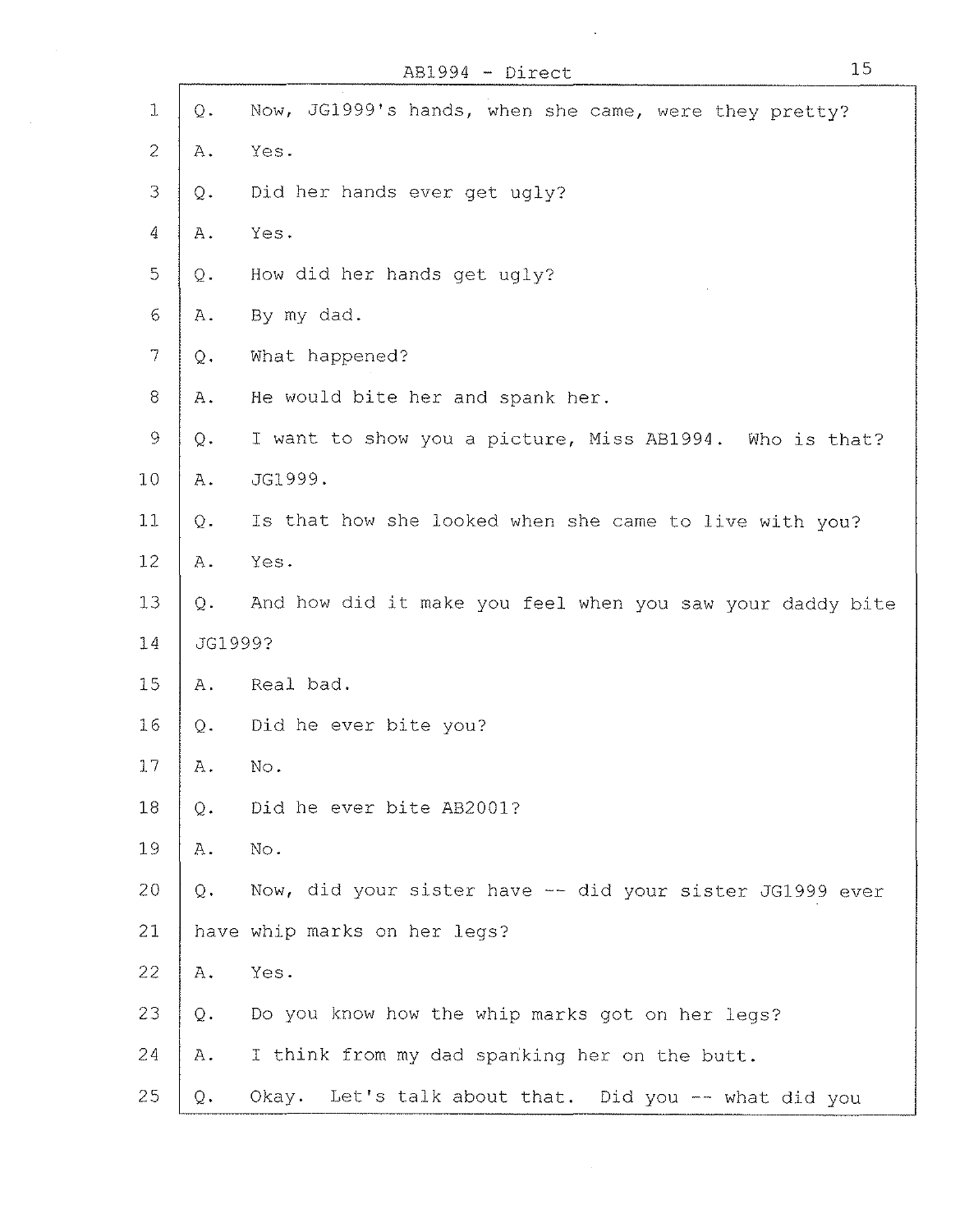$\hat{\mathcal{A}}$ 

 $\mathcal{A}$ 

 $\hat{\mathcal{L}}$ 

 $\sim 10^7$ 

 $\overline{\Gamma}$ 

| $\mathbf{1}$   | say, a bat?                                                       |
|----------------|-------------------------------------------------------------------|
| $\overline{2}$ | No. By my dad spanking her on the butt. The belt must<br>Α.       |
| 3              | have touched her legs when he was spanking her on the butt.       |
| 4              | Okay. I'm going to back up just a little bit, and I want<br>$Q$ . |
| 5              | to ask you about a bat, Government's Exhibit Number 314.<br>Did   |
| 6              | you ever find a plastic bat?                                      |
| 7              | Yes.<br>Α.                                                        |
| 8 <sup>1</sup> | And where was that?<br>Q.                                         |
| 9              | At a playground.<br>Α.                                            |
| 10             | A playground? And was this when you were in Louisiana, or<br>Q.   |
| 11             | was this when you were on the truck?                              |
| 12             | On the truck.<br>Α.                                               |
| 13             | And when you found it, what did you do with it?<br>Q.             |
| 14             | Α.<br>I asked my dad and my mom if I could play with it and have  |
| 15             | I found it under the car.<br>it.                                  |
| 16             | Okay. Did you keep it?<br>$Q$ .                                   |
| 17             | I asked the lady if I could have it.<br>Α.                        |
| 18             | $Q$ .<br>Okay.                                                    |
| 19             | And she said yes.<br>Α.                                           |
| 20             | Okay. So did you take it with you on the truck?<br>Q.             |
| 21             | Yes.<br>Α.                                                        |
| 22             | And did anything bad happen with that bat?<br>$\mathbf Q$ .       |
| 23             | Excuse me?<br>Α.                                                  |
| 24             | Did anything bad happen with the bat?<br>Q.                       |
| 25             | Yes.<br>Α.                                                        |

Ť

 $\bar{z}$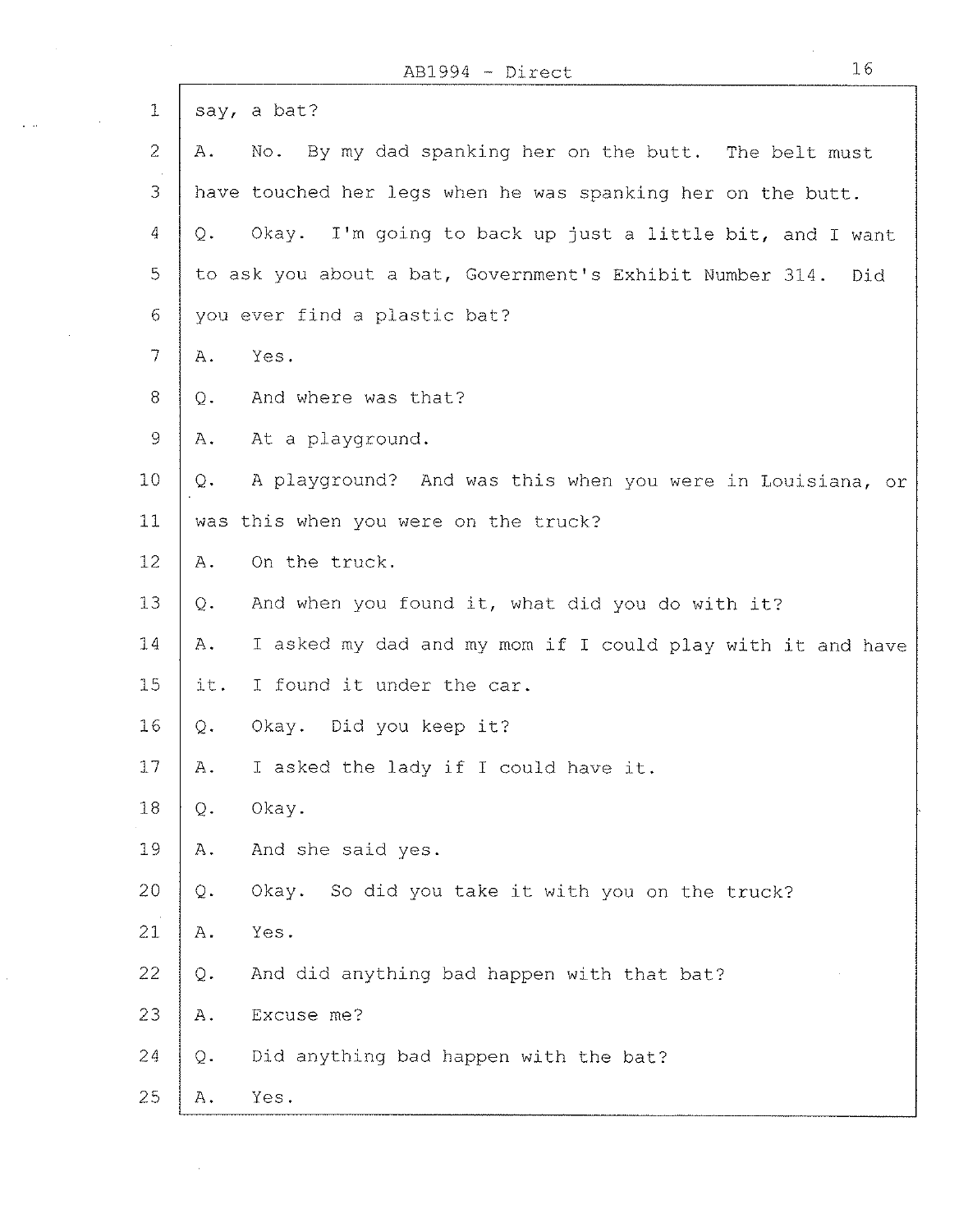|                |          | 17<br>AB1994 - Direct                                    |
|----------------|----------|----------------------------------------------------------|
| $\mathbf{1}$   | Q.       | What happened with the bat?                              |
| $\mathbf{2}$   | Α.       | My dad would hit her.                                    |
| 3              | Q.       | Hit who?                                                 |
| $\overline{4}$ | Α.       | My sister.                                               |
| 5              | Q.       | Okay. And where would he hit her?                        |
| $\epsilon$     | Α.       | Sometimes on her head.                                   |
| $\overline{7}$ | Q.       | Okay. And did you see him hit her on the head?           |
| $8\,$          | Α.       | Yes.                                                     |
| 9              | Q.       | And where was she when he hit her on the head?           |
| 10             | Α.       | In the truck.                                            |
| 11             | $Q -$    | Okay. Was she sitting in the driver's seat or the        |
| 12             |          | passenger's seat or the back? Where was she?             |
| 13             | Α.       | In the back.                                             |
| 14             | Q.       | Okay. Was she sitting on the bed or the -- where was she |
| 15             | sitting? |                                                          |
| 16             | Α.       | She was standing up.                                     |
| 17             | Q.       | Okay. And where was her potty chair?                     |
| 18             | Α.       | Right -- her potty chair was right next to the cabinets. |
| 19             | Q.       | Okay. Now, are the cabinets in the front of the truck or |
| 20             |          | in the back of the truck?                                |
| 21             | Α.       | In the back.                                             |
| 22             | Q.       | In the back of the truck.                                |
| 23             |          | MS. BOOTH:<br>Judge, can I just have this whole thing    |
| 24             |          | over next to me?                                         |
| 25             |          | THE COURT:<br>Yes, ma'am.                                |

 $\sim 10^7$ 

 $\frac{1}{2}$ 

 $\mathcal{A}^{\pm}$ 

 $\sim 100$ 

 $\label{eq:2.1} \frac{1}{\sqrt{2}}\int_{\mathbb{R}^3}\frac{1}{\sqrt{2}}\left(\frac{1}{\sqrt{2}}\right)^2\frac{1}{\sqrt{2}}\left(\frac{1}{\sqrt{2}}\right)^2\frac{1}{\sqrt{2}}\left(\frac{1}{\sqrt{2}}\right)^2.$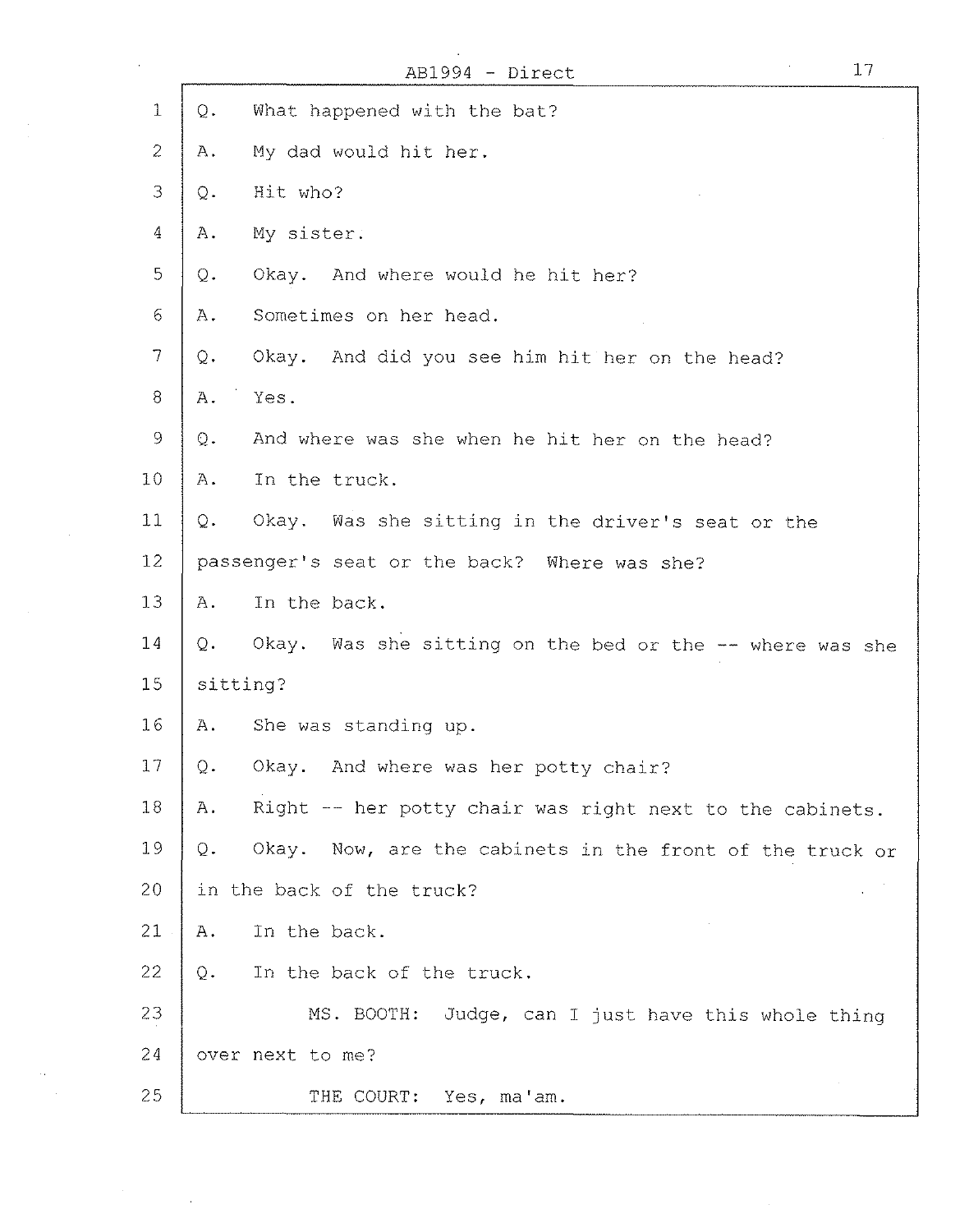|                                 | 18<br>$AB1994 - Direct$                                          |  |
|---------------------------------|------------------------------------------------------------------|--|
| $\mathbf{1}$                    | BY MS. BOOTH:                                                    |  |
| $\overline{2}$                  | I'm going to show you Government's Exhibit Number 359, and<br>Q. |  |
| 3                               | I want to ask you, do you recognize this picture?                |  |
| $\mathcal{N}_{\mathrm{c}}$<br>4 | Yes.<br>Α.                                                       |  |
| 5                               | What is that?<br>Q.                                              |  |
| 6                               | My dad's truck.<br>Α.                                            |  |
| $\tau$                          | Okay. And I want to show you what we marked as<br>Q.             |  |
| 8                               | Government's 109, and ask you if you recognize what this is.     |  |
| $\overline{9}$                  | The inside of my truck, of my dad's truck.<br>Α.                 |  |
| 10                              | Okay. Now, I want to ask you about something.<br>Q.<br>What is   |  |
| 11                              | that red thing right here?                                       |  |
| 12 <sub>1</sub>                 | An extension wire.<br>Α.                                         |  |
| 13                              | Okay. And does that -- do you know what that's plugged<br>Q.     |  |
| 14                              | into?                                                            |  |
| 15.                             | The cooler.<br>Α.                                                |  |
| 16                              | $Q$ .<br>Okay. So it goes all the way back, and it goes to the   |  |
| 17                              | cooler?                                                          |  |
| 18                              | Yes.<br>A.                                                       |  |
| 19                              | Okay. Did you ever see your dad take that cord out, off<br>Q.    |  |
| 20                              | the cooler?                                                      |  |
| 21                              | Yes.<br>$A$ .                                                    |  |
| 22                              | And what did he do with it?<br>Q.                                |  |
| 23                              | He hit my sister.<br>Α.                                          |  |
| 24                              | Did he hit $--$<br>Q.                                            |  |
| 25                              | THE COURT:<br>He what?                                           |  |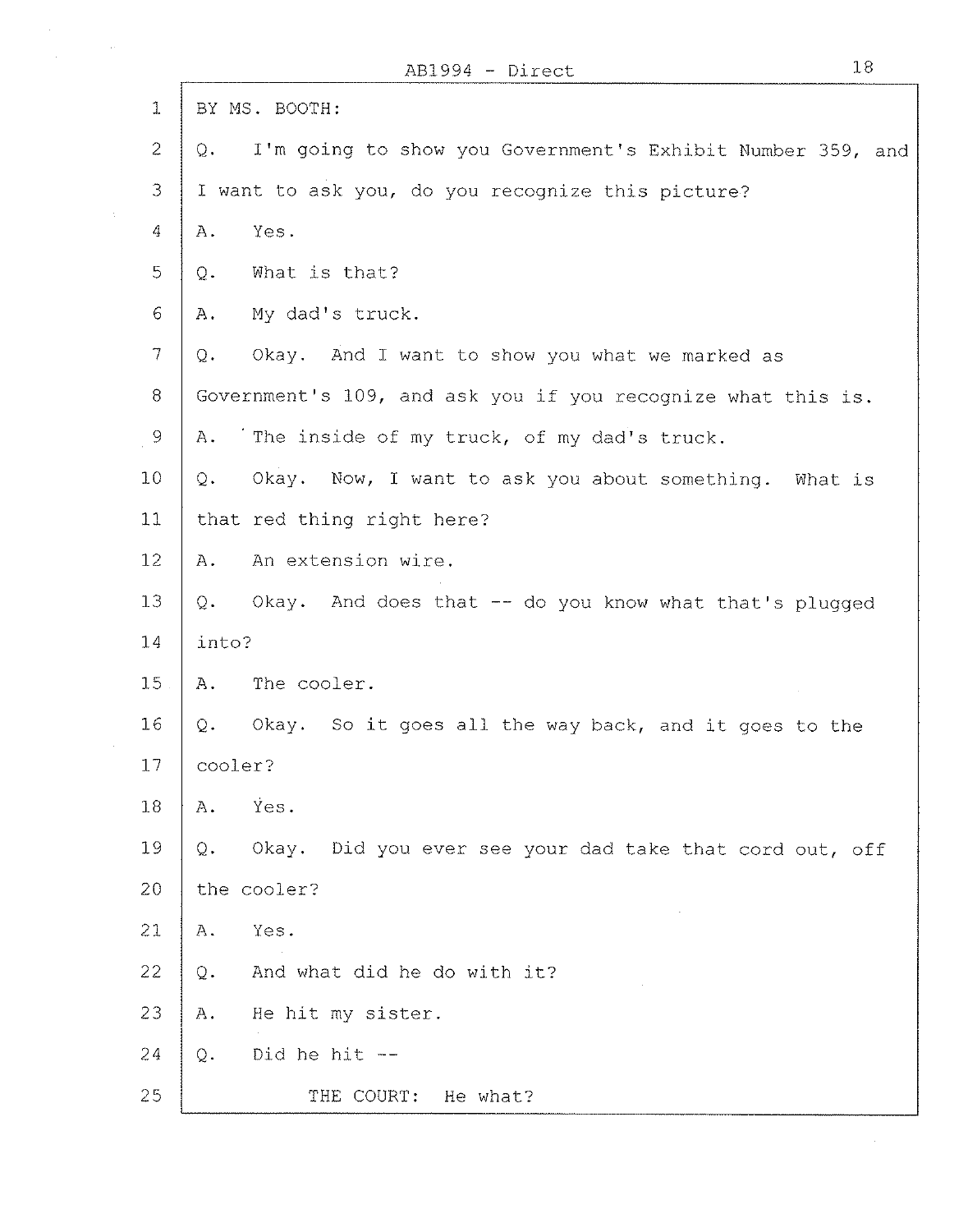|                          | 19<br>$AB1994 - Direct$                                          |
|--------------------------|------------------------------------------------------------------|
| 1                        | THE WITNESS:<br>He hit my sister.                                |
| $\overline{2}$           | BY MS. BOOTH:                                                    |
| 3                        | Did he hit --<br>$Q_{\star}$                                     |
| 4                        | THE COURT: Are you talking about JG1999?                         |
| 5                        | THE WITNESS:<br>Yes.                                             |
| 6                        | BY MS. BOOTH:                                                    |
| $\overline{\mathcal{I}}$ | Did he ever hit you with it?<br>Q.                               |
| 8                        | No.<br>Α.                                                        |
| $\mathcal{G}$            | Did he ever hit AB2001 with it?<br>$\mathbb{Q}$ .                |
| 10                       | No.<br>Α.                                                        |
| 11                       | Now, did he hit your sister one time, or did he hit your<br>Q.   |
| 12                       | sister how many times?                                           |
| 13                       | I don't know, but it wasn't one time.<br>Α.                      |
| 14                       | Okay. And where was she when he hit her?<br>Q.                   |
| 15                       | In the back, in the back of the truck.<br>Α.                     |
| 16                       | $Q$ .<br>Okay. Was she on the bed? Was she standing? Was she --  |
| 17                       | what was she doing?                                              |
| 18                       | Laying down.<br>Α.                                               |
| 19                       | She was laying down. And can you tell me, how was she<br>Q.      |
| 20                       | laying down?                                                     |
| 21                       | Straight.<br>Α.                                                  |
| 22                       | Okay. Now, can you show me -- let's pretend you're<br>Q.         |
| 23                       | holding her by her shoulders, okay, and if you laid her down,    |
| 24                       | what do you mean laid straight?                                  |
| 25                       | Like her body would be kind of, not straight, but curved a<br>Α. |

 $\label{eq:2.1} \frac{1}{\sqrt{2}}\left(\frac{1}{\sqrt{2}}\right)^{2} \left(\frac{1}{\sqrt{2}}\right)^{2} \left(\frac{1}{\sqrt{2}}\right)^{2} \left(\frac{1}{\sqrt{2}}\right)^{2} \left(\frac{1}{\sqrt{2}}\right)^{2} \left(\frac{1}{\sqrt{2}}\right)^{2} \left(\frac{1}{\sqrt{2}}\right)^{2} \left(\frac{1}{\sqrt{2}}\right)^{2} \left(\frac{1}{\sqrt{2}}\right)^{2} \left(\frac{1}{\sqrt{2}}\right)^{2} \left(\frac{1}{\sqrt{2}}\right)^{2} \left(\$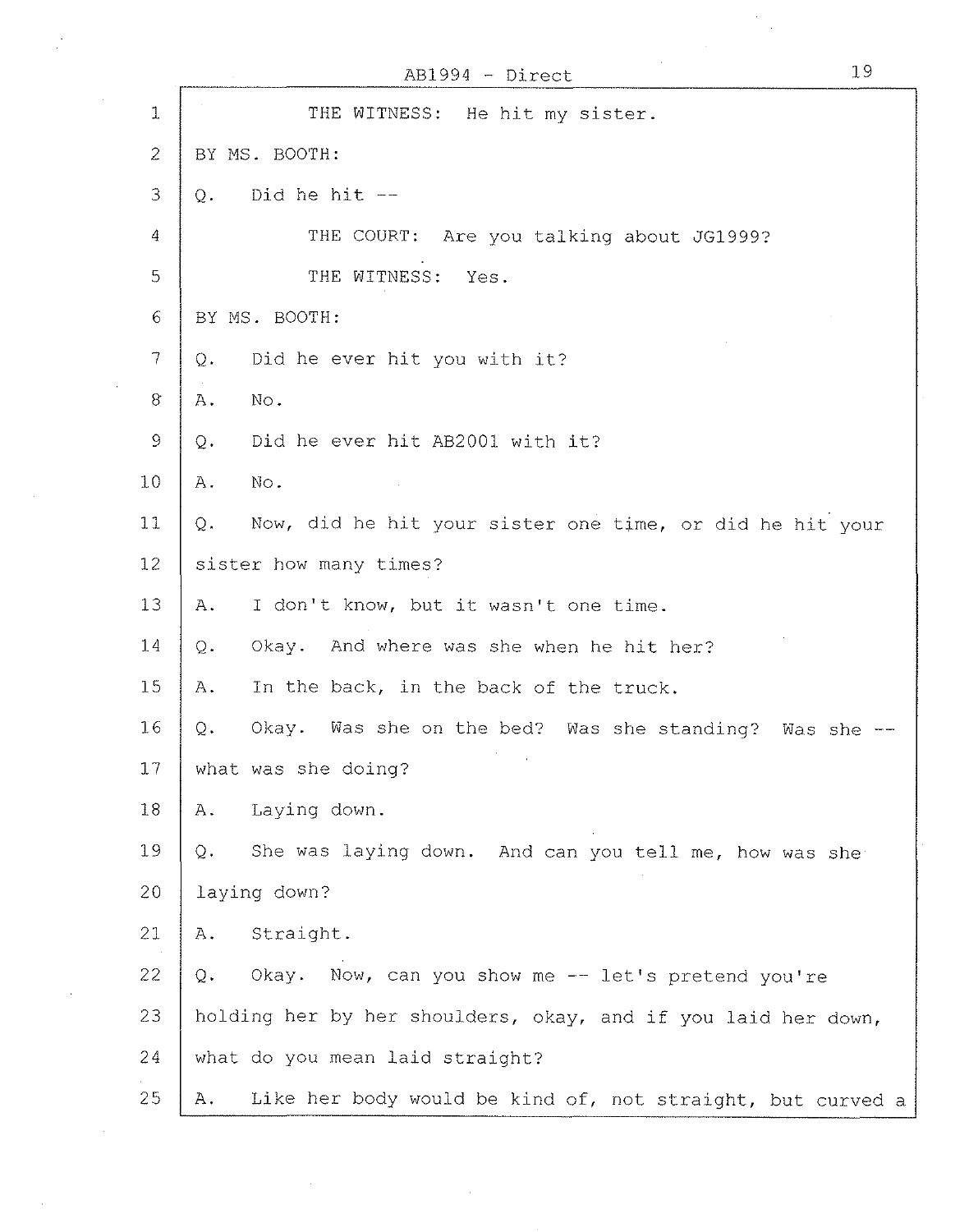| 1                        | little.                                                         |  |
|--------------------------|-----------------------------------------------------------------|--|
| $\mathcal{Z}$            | Okay. Let me show you Government's Exhibit Number 115.<br>$Q$ . |  |
| 3                        | Do you recognize what this is?                                  |  |
| 4                        | Yes.<br>Α.                                                      |  |
| 5                        | What is that?<br>Q.                                             |  |
| $\sigma$                 | The back of the truck.<br>Α.                                    |  |
| $\overline{\mathcal{L}}$ | The back of the truck. And is that where the bed was?<br>Q.     |  |
| 8                        | Yes.<br>Α.                                                      |  |
| $\circ$                  | And when your dad was hitting your sister with the cord,<br>Q.  |  |
| 10                       | where was she?                                                  |  |
| 11                       | Like right in the --<br>$A$ .                                   |  |
| 12 <sub>2</sub>          | THE COURT: You know, there's a pen right there by               |  |
| 13                       | you.                                                            |  |
| 14                       | THE WITNESS:<br>Uh-huh.                                         |  |
| 15                       | THE COURT: And you can mark on there.                           |  |
| 16                       | THE WITNESS: Oh. How do you erase this?                         |  |
| 17                       | THE COURT:<br>I'll show you how to erase it. All you            |  |
| 18                       | do is take your pen and just put a mark where JG1999 was.       |  |
| 19                       | THE WITNESS: Like she would be right there.                     |  |
| 20                       | BY MS. BOOTH:                                                   |  |
| 21                       | Okay. And when he was hitting her with the cord, was she<br>Q.  |  |
| 22                       | crying?                                                         |  |
| 23                       | Yes.<br>Α.                                                      |  |
| 24                       | And what were her legs doing?<br>$Q$ .                          |  |
| 25                       | They were like just kicking.<br>Α.                              |  |

 $\sim$ 

 $\sim 10^6$ 

 $\bar{\beta}$ 

 $\bar{z}$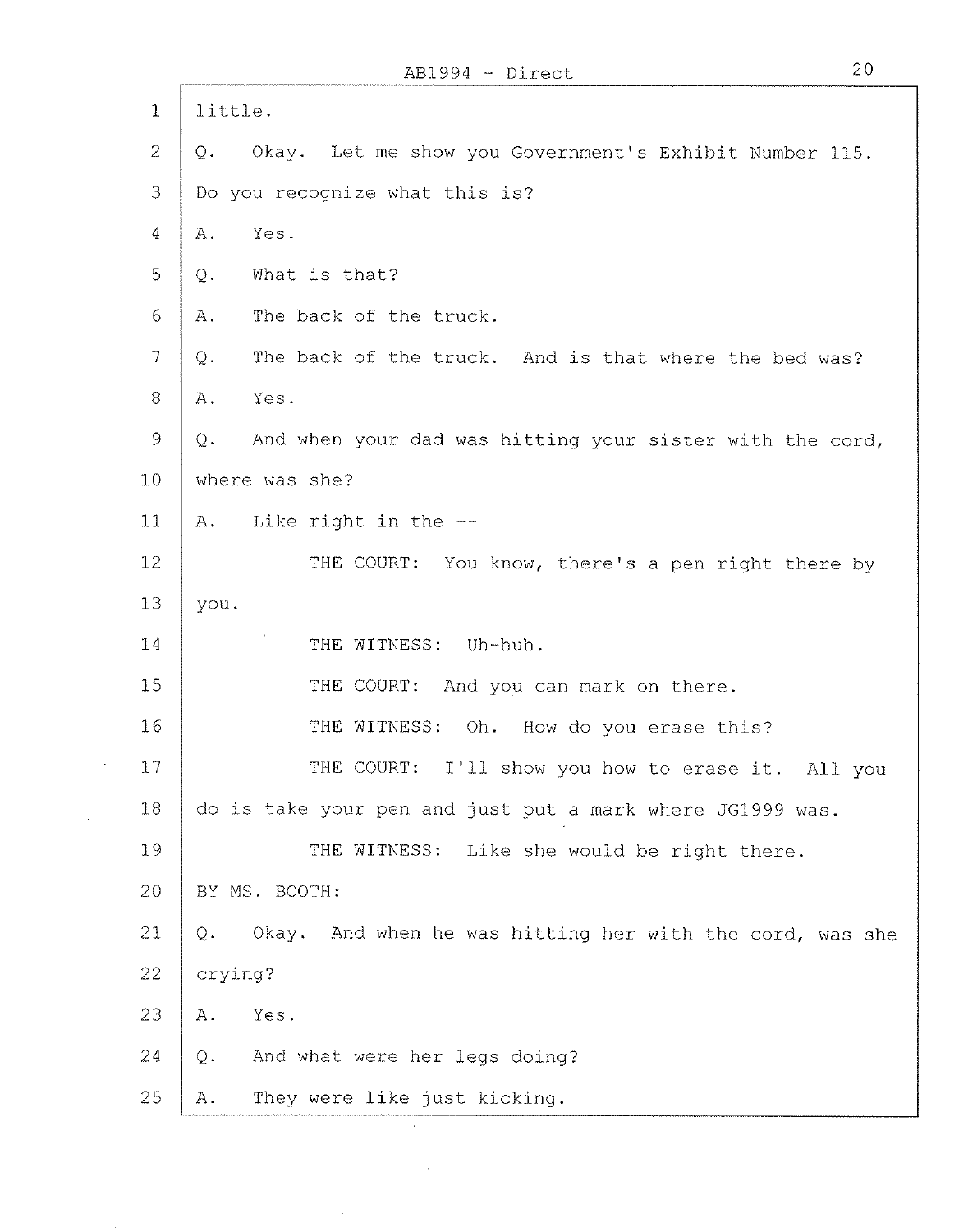|                |                | ABIYY4 - DIYECT<br>ـد ـه                                  |
|----------------|----------------|-----------------------------------------------------------|
| $\mathbf 1$    | $Q$ .          | And where were you?                                       |
| $\overline{2}$ | Α.             | In the back.                                              |
| 3              | $\mathcal Q$ . | Did you tell him to stop?                                 |
| 4              | Α.             | No.                                                       |
| 5              | Q.             | When he hit her with the bat, did you tell him to stop?   |
| 6              | Α.             | No.                                                       |
| 7              | $Q$ .          | Did he ever tell you anything about whose fault it was    |
| 8              |                | that he was hitting the baby with the bat?                |
| 9              | Α.             | No.                                                       |
| 10             | Q.             | I'm going to show you what is Government's Exhibit        |
| 11             |                | Number 113. What is that?                                 |
| 12             | Α.             | The mess in the truck.                                    |
| 13             | Q.             | The mess in the truck. What is this right here?           |
| 14             | Α.             | A Hawaiian bottle.                                        |
| 15             | Q.             | Okay. Did it have Hawaiian Punch in it?                   |
| 16             | Α.             | No.                                                       |
| 17             | Q.             | What did it have in it, Miss AB1994?                      |
| 18             | Α.             | Pee.                                                      |
| 19             | $Q$ .          | Okay. And how would pee get in the juice bottles?         |
| 20             | Α.             | My dad.                                                   |
| 21             | Q.             | Okay. And how do you know your dad put that in there?     |
| 22             | Α.             | Because there were no bathrooms in there, and he told mom |
| 23             |                | he had to use the restroom, so he got my mom to drive the |
| 24             | truck.         |                                                           |
| 25             | Q.             | Did you ever see him use the pee bottle?                  |

 $\mathcal{A}^{\text{max}}$  and  $\mathcal{A}^{\text{max}}$ 

 $\mathcal{A}(\mathcal{A})$  and  $\mathcal{A}(\mathcal{A})$ 

J.

 $\mathcal{A}^{\mathcal{A}}$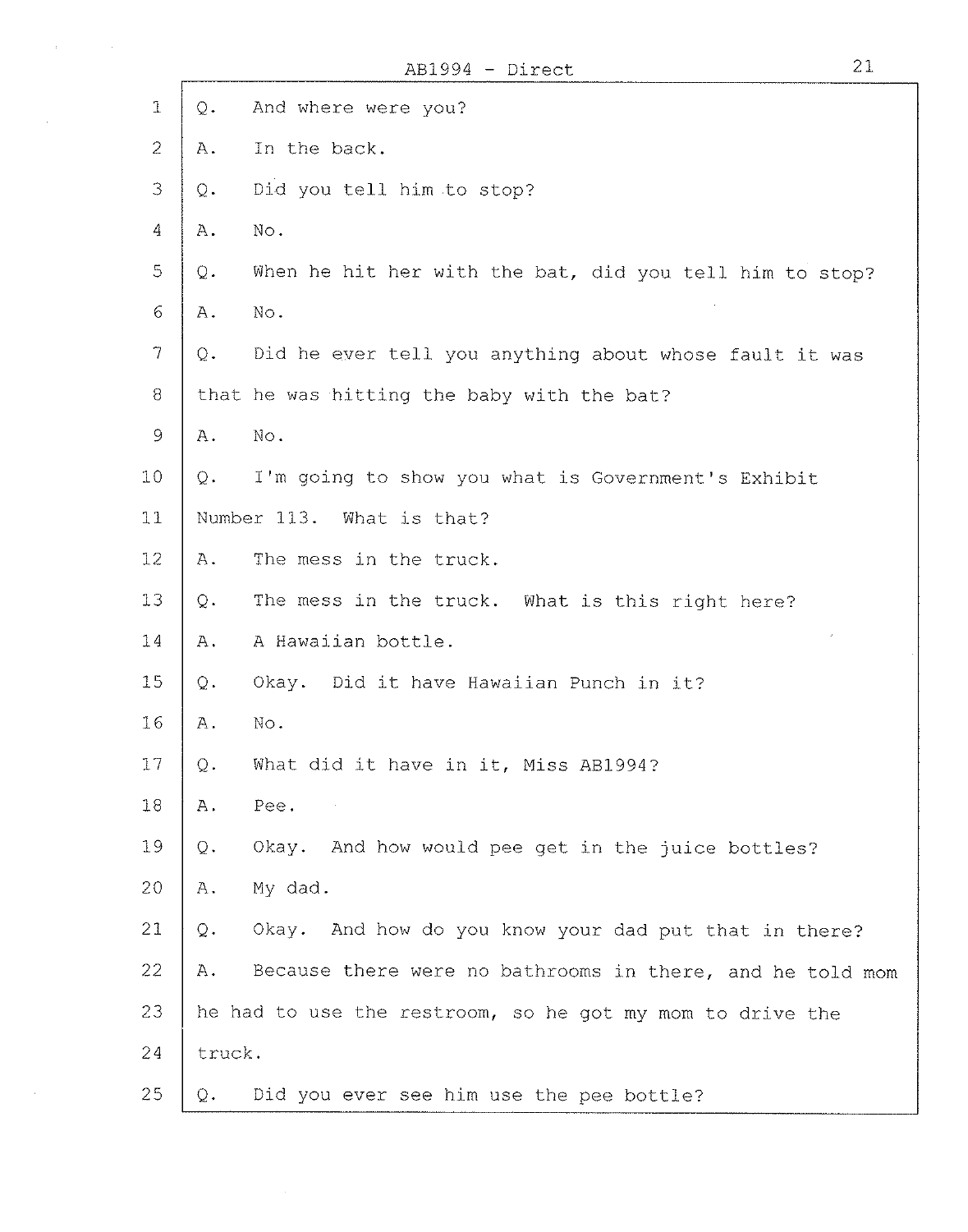|                 | ABIYY4 - DILECT<br>ے ے                                           |
|-----------------|------------------------------------------------------------------|
| $\mathbf 1$     | One time.<br>Α.                                                  |
| $\overline{2}$  | Now, let me ask you, did there ever come a time where<br>Q.      |
| $\mathcal{B}$   | JG1999 reached for that bottle?                                  |
| $\overline{4}$  | Yes.<br>$A$ .                                                    |
| 5               | What happened?<br>Q.                                             |
| 6               | She drunk some of it, and I left her -- and I told her not<br>Α. |
| $\mathcal{T}$   | to, but she was still drinking it. So I went in the truck stop   |
| 8               | and I told my mom, and my mom told my dad.                       |
| $\mathcal{G}$   | And what did your dad do? Did he get mad?<br>Q.                  |
| 10              | Yes. He came in the truck -- well, actually my mom came<br>Α.    |
| 11              | in the truck first, and she kept -- she took it from her. And    |
| 12              | then my dad came and let her drink it all.                       |
| 13              | Did he let her, or did he make her?<br>$Q$ .                     |
| 14              | Make her.<br>Α.                                                  |
| 15              | Okay. Did she cry?<br>Q.                                         |
| 16              | No.<br>Α.                                                        |
| 17 <sub>1</sub> | Well, let me ask you, was she thirsty? Do you know if she<br>Q.  |
| 18              | was thirsty, why she was grabbing at the bottle?                 |
| 19              | Yes, because my mom went in there -- I think they went in<br>Α.  |
| 20              | there to get us something to drink.                              |
| 21              | Now, AB1994, I'm going to show you a picture of your<br>Q.       |
| 22 <sub>1</sub> | sister. Government's Exhibit Number 300.                         |
| 23              | MS. BOOTH: May I approach the bench, Your Honor?                 |
| 24              | THE COURT:<br>Yes.                                               |
| 25              | BY MS. BOOTH:                                                    |

 $\mathcal{L}(\mathcal{A})$  and  $\mathcal{L}(\mathcal{A})$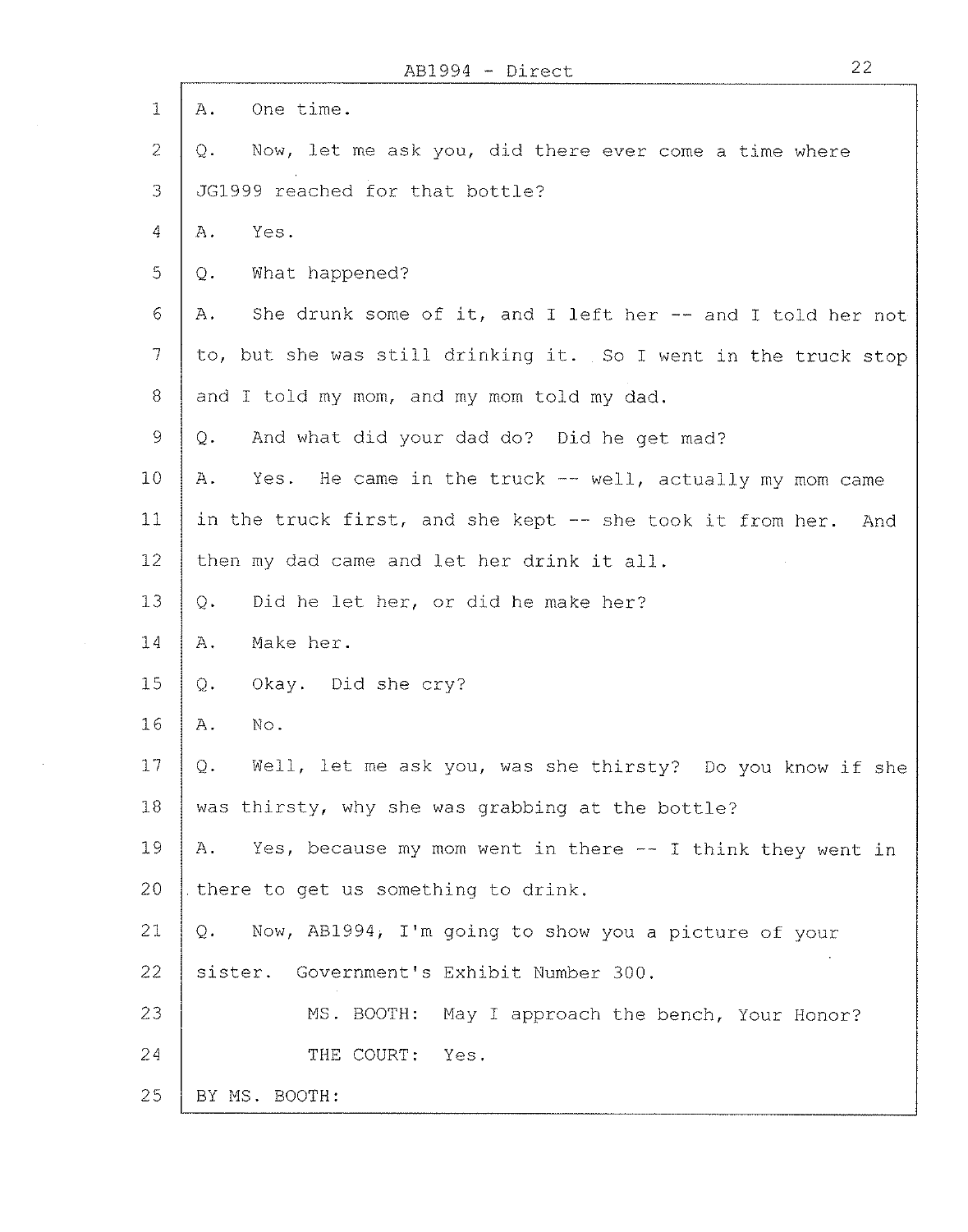| $\mathbf{1}$   | Q.<br>I want to ask you, do you -- is this your little sister?     |
|----------------|--------------------------------------------------------------------|
| $\overline{2}$ | Yes.<br>Α.                                                         |
| 3              | Okay. Do you know who took this picture?<br>Q.                     |
| 4              | I think it was my mom.<br>Α.                                       |
| 5              | And I want you to look at her little head, the top of her<br>Q.    |
| 6              | little head. What happened to her little head up here?             |
| $\overline{7}$ | My dad would bite her.<br>Α.                                       |
| 8              | THE COURT: He what?                                                |
| $\mathcal{Q}$  | THE WITNESS: He would bite her and sometimes hit her               |
| 10             | in the back right there.                                           |
| 11             | BY MS. BOOTH:                                                      |
| 12             | Okay. When he would bite her in the head, can you show me<br>Q.    |
| 13             | what he would do with his face?                                    |
| 14             | He just opened his mouth wide, and he just started biting<br>Α.    |
| 15             | her right there.                                                   |
| 16             | And did she cry?<br>Q.                                             |
| $17 \,$        | Yes.<br>Α.                                                         |
| 18             | Did he ever bite you on the head?<br>Q.                            |
| 19             | No.<br>Α.                                                          |
| 20             | Now, do you remember when JG1999 went to the hospital?<br>Q.<br>Do |
| 21             | you remember that day?                                             |
| 22             | I don't remember the day, but I remember what happened<br>Α.       |
| 23             | that day.                                                          |
| 24             | Okay. And let me ask you this question. Did your dad<br>Q.         |
| 25             | ever put JG1999 on the steering wheel?                             |

 $\sim$   $\sim$ 

 $\sim$ 

AB1994 - Direct 23

 $\mathbf{r}$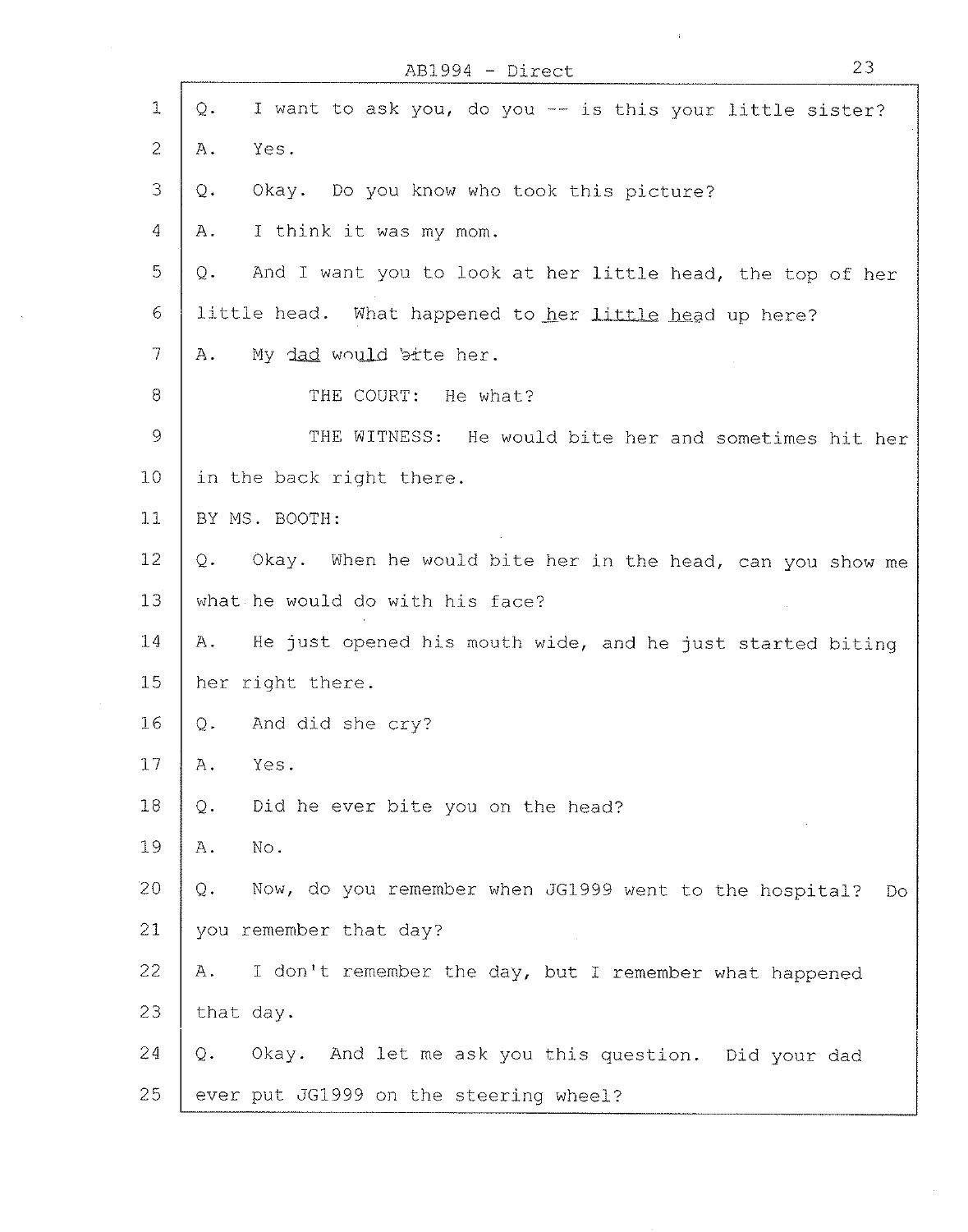$\mathbf{r}$ 

 $\ddot{\phantom{a}}$ 

 $\sim$ 

 $\sim$ 

 $\bar{z}$ 

| 1              | A.                      | Yes.                                                        |
|----------------|-------------------------|-------------------------------------------------------------|
| $\overline{2}$ | $Q$ .                   | And when he would put her on the steering wheel, was he     |
| 3              |                         | driving?                                                    |
| $\overline{4}$ | $A$ .                   | Yes.                                                        |
| 5              | Q.                      | What would he do with her on the steering wheel?            |
| 6              | Α.                      | He just put her there, and he would drive like that.<br>Or. |
| $\overline{7}$ |                         | sometimes he'd just drive while she's just sitting there.   |
| 8              | Q.                      | Did he ever tell her that she made him want to kill her?    |
| $\mathcal{Q}$  | Α.                      | Yes.                                                        |
| 10             | Q.                      | Did your dad ever call JG1999 bad names?                    |
| 11             | Α.                      | I don't remember.                                           |
| 12             | Q.                      | Okay. Did your dad use -- do you know if your dad ever      |
| 13             |                         | talked to JG1999's mother?                                  |
| 14             | Α.                      | Yes.                                                        |
| 15             | Q.                      | And did JG1999 get to talk on the phone with her mother?    |
| 16             | Α.                      | I think one time.                                           |
| 17             | $Q$ .                   | Okay. Now, when you were on the truck, did y'all ever get   |
| 18             |                         | postcards?                                                  |
| 19             | Α.                      | Excuse me?                                                  |
| 20             | $\mathbf{\mathbb{Q}}$ . | Did y'all ever send postcards?                              |
| 21             | A.                      | Yes.                                                        |
| 22             | .Q.                     | Okay. I want to show you some postcards. Did you ever       |
| 23             |                         | write any postcards?                                        |
| 24             | $A$ .                   | No.                                                         |
| 25             | $Q$ .                   | I want to show you this one. Whose writing is that?<br>Do   |

 $\hat{\mathcal{A}}$ 

 $\sim 10^{11}$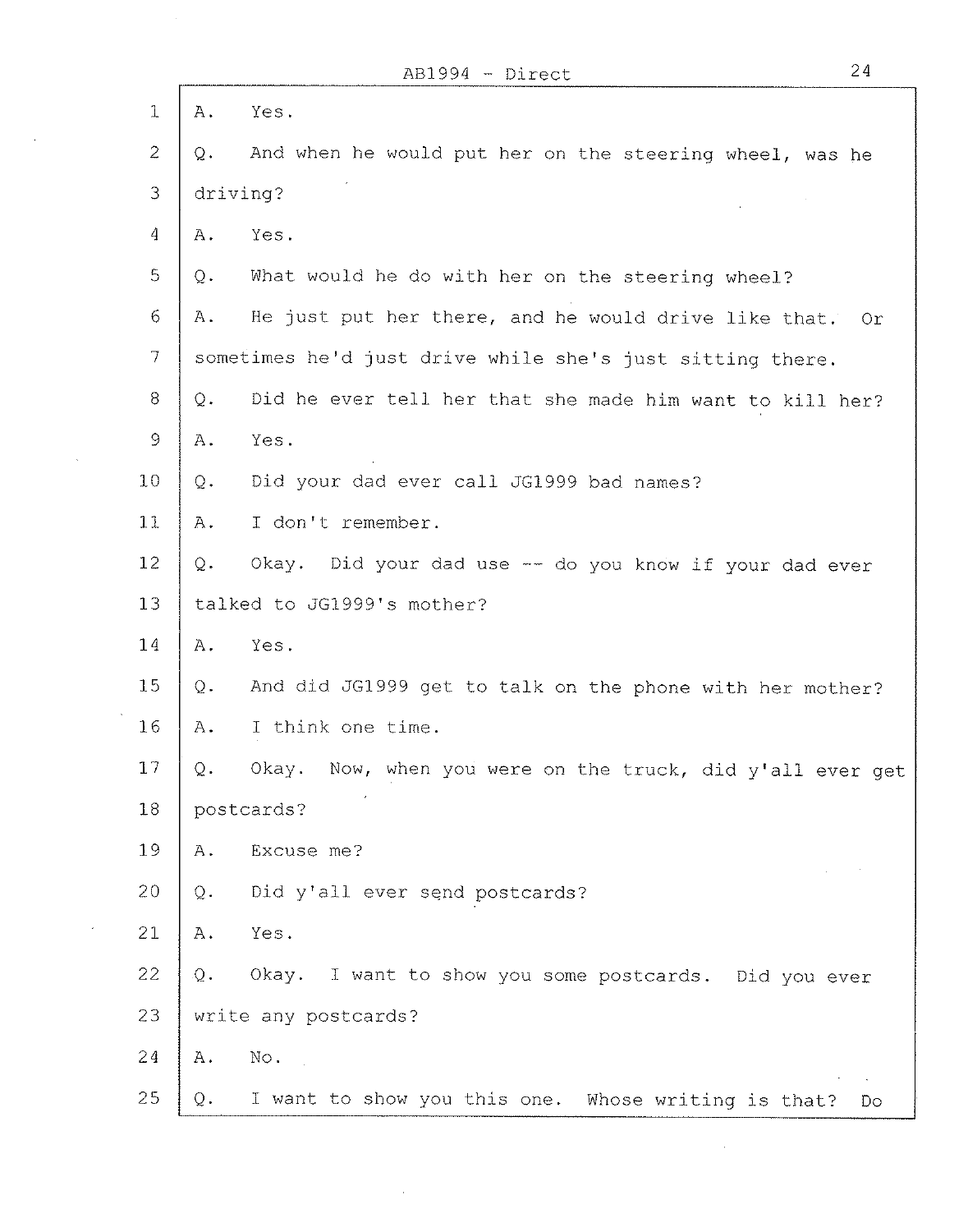| $1\,$                                                     |                 | you recognize it?                                        |
|-----------------------------------------------------------|-----------------|----------------------------------------------------------|
| $\mathbf{2}$                                              | Α.              | Yes.                                                     |
| 3                                                         | $Q$ .           | Whose writing is that?                                   |
| $\overline{4}$                                            | Α.              | My dad.                                                  |
| $\mathbb S$                                               | Q.              | Okay. Do you remember sending any postcards?             |
| $\sqrt{6}$                                                | Α.              | Yes.                                                     |
| $\overline{7}$                                            | Q.              | Okay. And if a postcard said that JG1999 was having a    |
| $8\,$                                                     |                 | real good time on the trip, was that the truth or a lie? |
| $\mathcal{G}% _{M_{1},M_{2}}^{\alpha,\beta}(\mathcal{A})$ | Α.              | A lie.                                                   |
| 10                                                        | Q.              | When JG1999 was with y'all, did y'all go canoeing?       |
| 11                                                        | Α.              | No.                                                      |
| 12                                                        | $Q$ .           | When JG1999 was with y'all, did y'all go to Disneyland?  |
| 13                                                        | $A$ .           | $\mathrm{No}$ .                                          |
| 14                                                        | $Q$ .           | When JG1999 was with y'all, did y'all go to the Elvis    |
| 15                                                        |                 | Pressley Museum?                                         |
| 16                                                        | Α.              | With the dinosaurs?                                      |
| 17                                                        | Q.              | Did you go to a dinosaur museum?                         |
| 18                                                        | ${\bf A}$ .     | Yes.                                                     |
| 19                                                        | $\mathbb Q$ .   | Did you play on the dinosaurs?                           |
| 20                                                        | ${\mathbb A}$ . | Did I play on them?                                      |
| 21                                                        | $Q$ .           | Uh-huh.                                                  |
| 22                                                        | A.              | Yes.                                                     |
| 23                                                        | Q.              | Did JG1999 play on them?                                 |
| 24                                                        | Α.              | No.                                                      |
| 25                                                        | $Q$ .           | Where was JG1999?                                        |

 $\epsilon$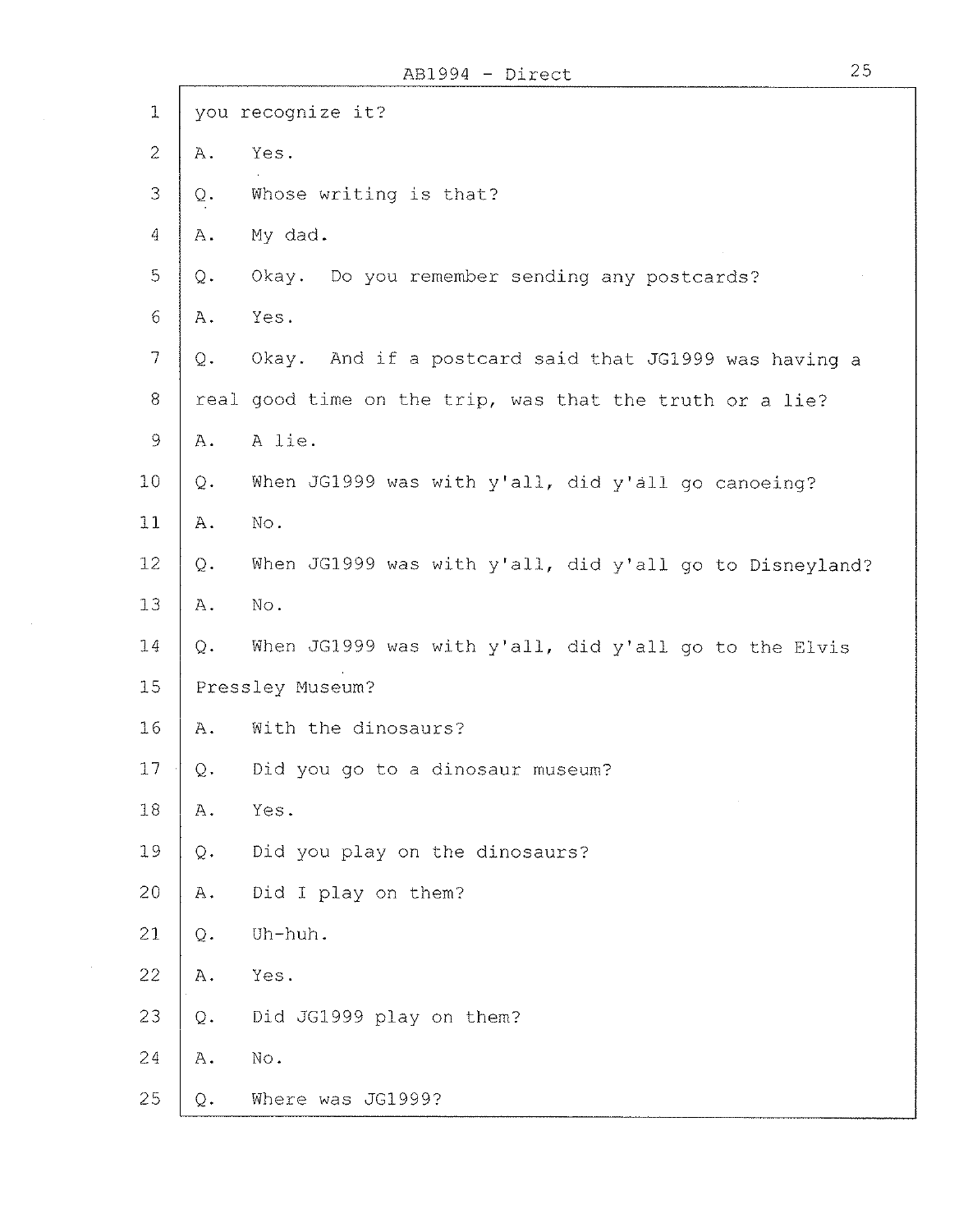|                |                 | 26<br>AB1994 - Direct                                    |  |
|----------------|-----------------|----------------------------------------------------------|--|
| $\mathbf 1$    | A.              | In the truck.                                            |  |
| $\overline{c}$ | Q.              | Did JG1999 have to stay in the truck a lot?              |  |
| 3              | Α.              | Yes.                                                     |  |
| 4              | Q.              | Now, I want to ask you, do you like to swim?             |  |
| $\mathfrak{S}$ | Α.              | Love it.                                                 |  |
| 6              | $\mathbf Q$ .   | And did JG1999 like to swim?<br>Okay.                    |  |
| $\overline{7}$ | Α.              | No.                                                      |  |
| 8              | Q.              | Did you ever, while y'all were on the truck, go swimming |  |
| 9              |                 | at a swimming pool?                                      |  |
| 10             | Α.              | Me?                                                      |  |
| 11             | $\mathbf Q$ .   | Uh-huh.                                                  |  |
| 12             | Α.              | Yes.                                                     |  |
| 13             | Q.              | Okay. Did JG1999 ever go?                                |  |
| 14             | Α.              | One time.                                                |  |
| 15             | Q.              | Okay. And when JG1999 went, do you remember how she      |  |
| 16             | looked?         |                                                          |  |
| 17             | $\mathbbm{A}$ . | Bad.                                                     |  |
| 18             | Q.              | And why did she look bad?                                |  |
| 19             | Α.              | Because of my dad.                                       |  |
| 20             | Q.              | What did your dad do to her?                             |  |
| 21             | A.              | Beat her.                                                |  |
| 22             | $\mathbf Q$ .   | When you say she looked bad, how did she look bad?       |  |
| 23             | A.              | Like she would have black round circles around her.      |  |
| 24             | $Q$ .           | Okay.<br>Now, did you have a camera when you were seven? |  |
| 25             | Α.              | Yes.                                                     |  |

 $\Delta \sim 1$ 

 $\frac{1}{2} \frac{1}{\sqrt{2}} \frac{1}{\sqrt{2}}$ 

26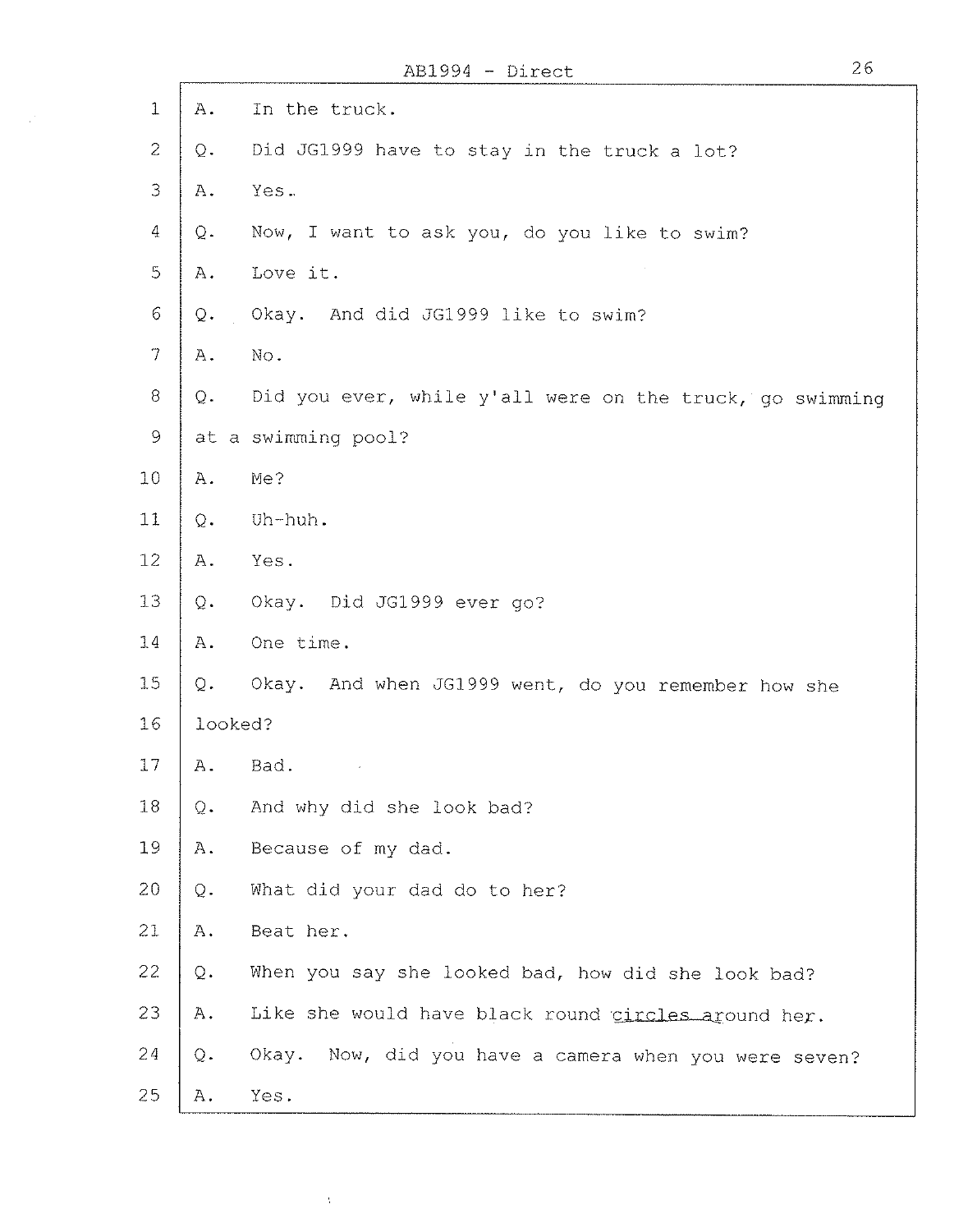|                          |        | AB1994 - Direct                                            | 27 |
|--------------------------|--------|------------------------------------------------------------|----|
| $\mathbf{1}$             | Q.     | What kind of camera did you have?                          |    |
| $\overline{2}$           | Α.     | The one that you take a picture, and the pictures just     |    |
| 3                        |        | come right out.                                            |    |
| $\overline{4}$           | Q.     | Okay. And did you have another camera?                     |    |
| 5                        | Α.     | A Barbie camera.                                           |    |
| 6                        | Q.     | Okay. And did you take pictures with your Barbie camera?   |    |
| $\overline{\phantom{a}}$ | Α.     | Yes.                                                       |    |
| 8                        | $Q$ .  | I want to $-$                                              |    |
| $\mathcal{Q}$            |        | MS. BOOTH:<br>Your Honor, may I approach the witness?      |    |
| 10                       |        | THE COURT:<br>Yes.                                         |    |
| 11                       |        | BY MS. BOOTH:                                              |    |
| 12                       | Q.     | I want to show you Government's Exhibit Number 291, and I  |    |
| 13                       |        | want to ask you if you recognize this picture.             |    |
| 14                       | $A$ .  | Yes, ma'am.                                                |    |
| 15                       | Q.     | Okay. And what is this a picture of?                       |    |
| 16                       | Α.     | JG1999 and the lady we met at the pool.                    |    |
| $17\,$                   | Q.     | And did you talk to the lady?                              |    |
| 18                       | Α.     | No.                                                        |    |
| 19                       | Q.     | Did the lady talk to your dad?                             |    |
| 20                       | Α.     | Yes.                                                       |    |
| 21                       | Q.     | Okay.<br>And she's holding the baby. She's holding JG1999. |    |
| $22 \,$                  | Right? |                                                            |    |
| 23                       | Α.     | Yes.                                                       |    |
| 24                       | Q.     | And what did she say to your dad?                          |    |
| 25                       | Α.     | She asked him what happened.                               |    |

 $\sim$ 

 $\mathcal{L}(\mathcal{A})$  and  $\mathcal{L}(\mathcal{A})$  and  $\mathcal{L}(\mathcal{A})$ 

 $\sim 10^{-1}$ 

 $\sim 10^{-11}$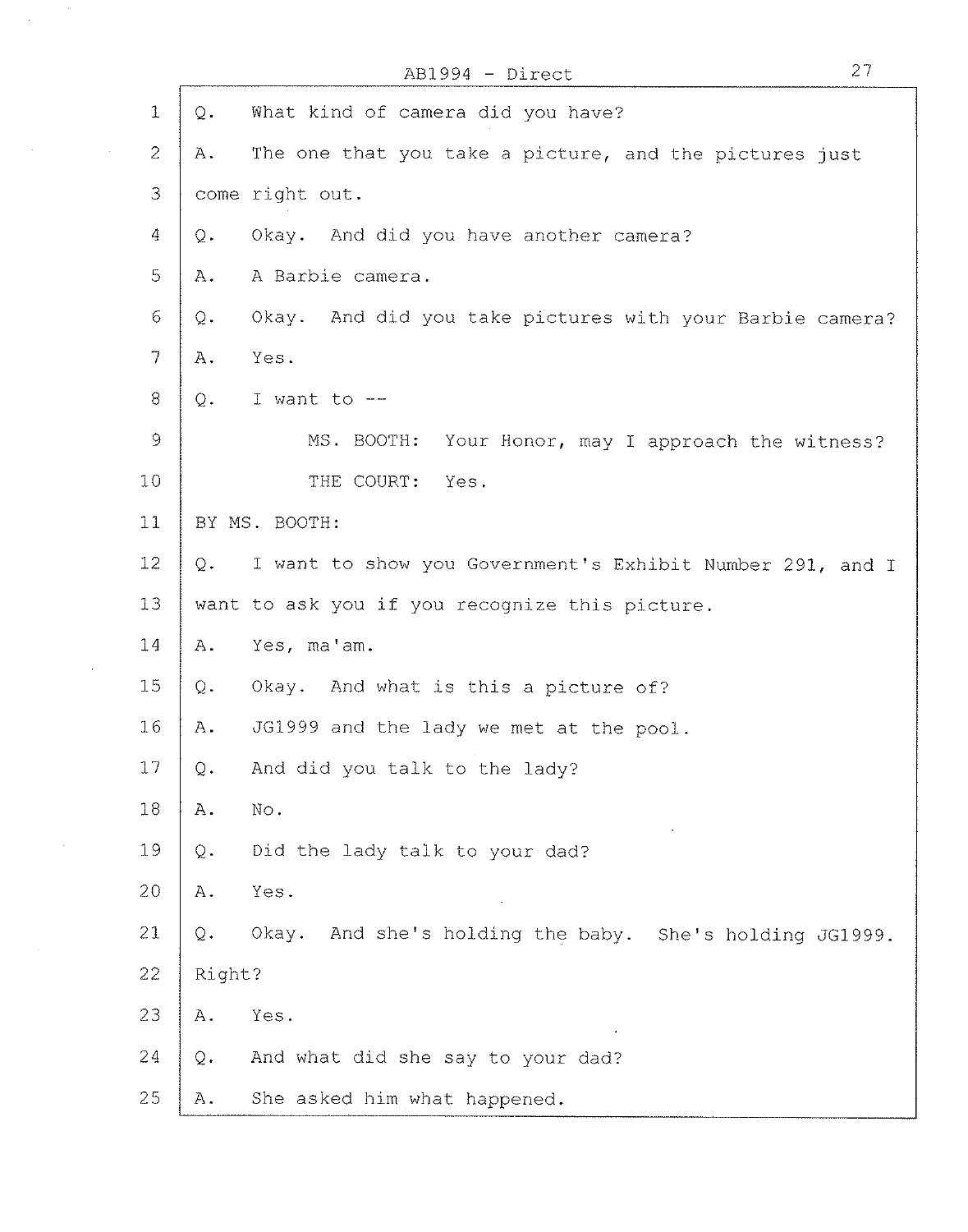$\mathbf{f}$ 

 $\sim$   $\sim$ 

 $\ddot{\phantom{a}}$ 

 $\sim$ 

 $\sim$ 

| $\mathbf{1}$        | Okay. And what did your dad say? Do you remember?<br>Q.            |
|---------------------|--------------------------------------------------------------------|
| $\mathbf{2}$        | Yes.<br>Α.                                                         |
| 3                   | What?<br>Q.                                                        |
| 4                   | My dad said that his step wife, I think, or his wife, got<br>$A$ . |
| 5                   | in a fight with her husband, and they threw bottles, and one of    |
| $6\phantom{.}6$     | the bottles broke and hit JG1999 real bad.                         |
| $\overline{\gamma}$ | Okay. Did your daddy ever -- did anybody else ask about<br>Q.      |
| 8                   | her head or the way she looked?                                    |
| $\circ$             | If I'm not mistaken, yes.<br>Α.                                    |
| 10                  | Okay. And did you ever go anywhere where there were<br>Q.          |
| 11                  | teepees?                                                           |
| 12                  | What's that?<br>Α.                                                 |
| 13                  | A teepee, an Indian hut?<br>Q.                                     |
| 14                  | Yes.<br>Α.                                                         |
| 15                  | Okay.<br>And at this place, did JG1999 get out?<br>Q.              |
| 16                  | Yes.<br>Α.                                                         |
| 17                  | Did anybody notice her there? Do you remember?<br>Q.               |
| 18                  | No, because people were barely there.<br>Α.                        |
| 19                  | Okay. Do you remember any other time where people would<br>Q.      |
| 20                  | ask what was wrong with her?                                       |
| 21                  | I don't remember.<br>Α.                                            |
| 22                  | Okay. Now, did you hear your dad say these things about<br>Q.      |
| 23                  | JG1999, about what happened to her?                                |
| 24                  | Yes.<br>Α.                                                         |
| 25                  | Did you ever hear him say that she was in a terrible car<br>Q.     |

28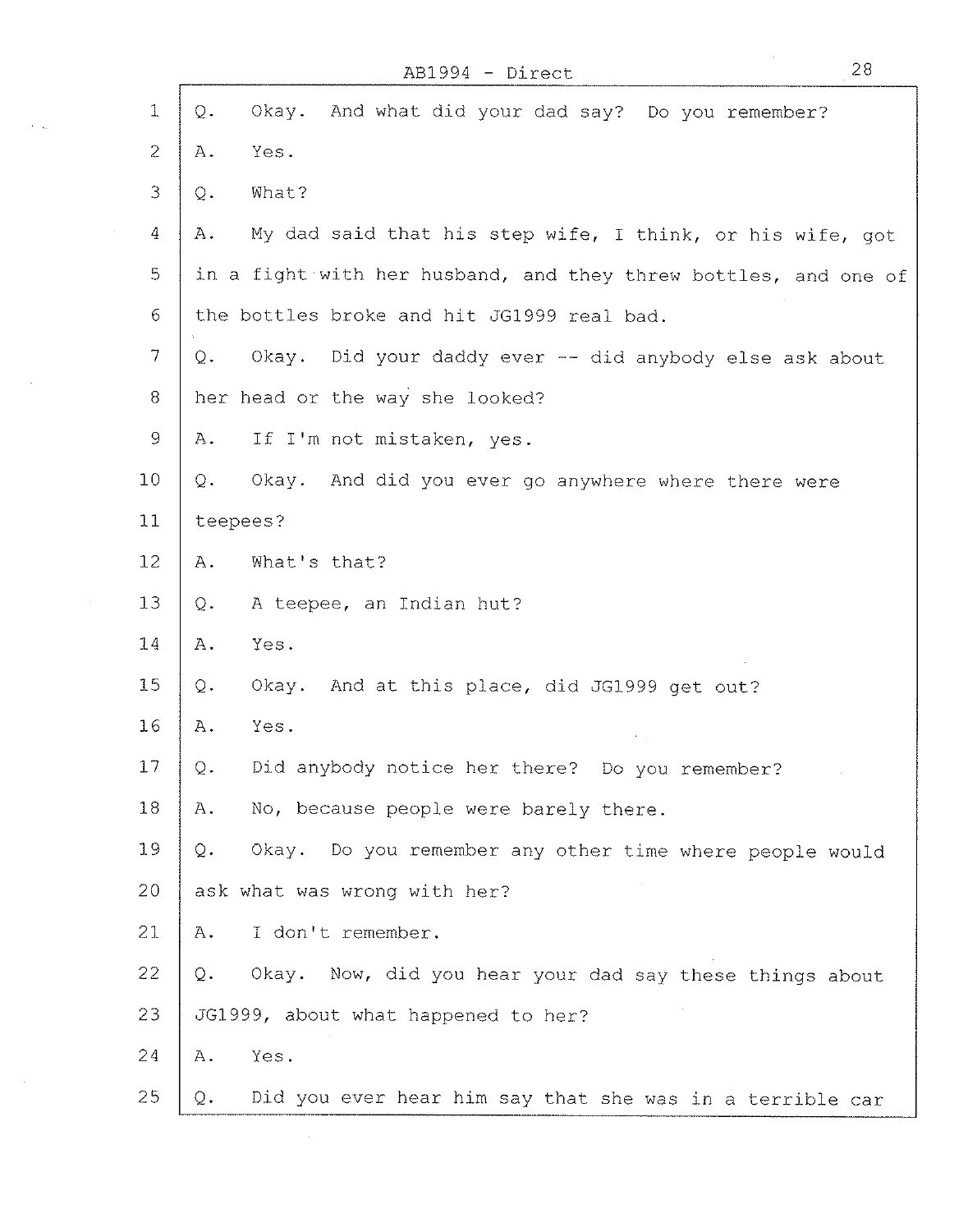$\sim 10^{-1}$ 

 $\sim 10^7$ 

 $\sim$   $\sim$ 

 $\mathcal{L}_{\text{max}}$ 

| 1              |               | accident?                                                       |
|----------------|---------------|-----------------------------------------------------------------|
| $\overline{c}$ | Α.            | I think so.                                                     |
| 3              | Q.            | Okay. Did you -- when he said that about the bottle, what       |
| 4              |               | did you -- did you tell the lady, no, that's not what happened? |
| 5              | Α.            | $\rm{No}$ .                                                     |
| $\epsilon$     | Q.            | Why didn't you tell her?                                        |
| $\overline{7}$ | Α.            | Just minding my own business.                                   |
| 8              | Q.            | Okay. And did you ever hear your daddy say lies about           |
| 9              |               | other things?                                                   |
| 10             | Α.            | Yes.                                                            |
| 11             | Q.            | And did you ever tell him, dad, that's not right?<br>Okay.      |
| 12             | Α.            | No.                                                             |
| 13             | $\mathbf Q$ . | Why didn't you tell him?                                        |
| 14             | Α.            | Because he would just do it anyway.                             |
| 15             | $Q$ .         | Okay. Did you ever see him be mean to your mom?                 |
| 16             | Α.            | Lots of times.                                                  |
| 17             | Q.            | Okay. And what would he do?                                     |
| 18             | Α.            | He'd slap her around, boss her around, point guns to her        |
| 19             | face.         |                                                                 |
| 20             | Q.            | Do you remember that?                                           |
| 21             | Α.            | Yes, a little.                                                  |
| 22             | Q.            | Did he do it to you?                                            |
| 23             | Α.            | No.                                                             |
| 24             | Q.            | Were you afraid of your dad?                                    |
| 25             | Α.            | Not really.                                                     |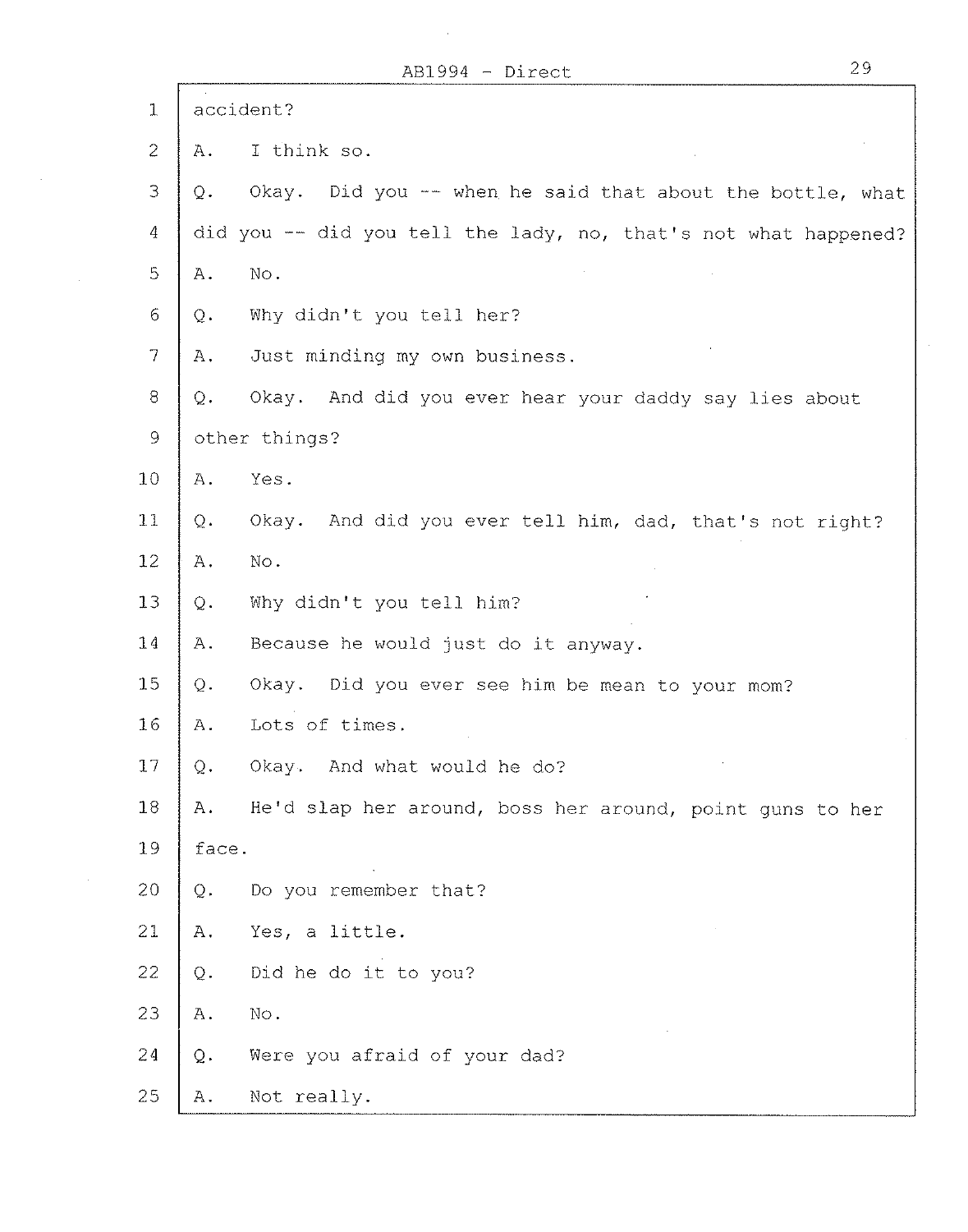$\bar{z}$ 

| $\mathbf{1}$             | How did your dad treat you?<br>Q.                                |
|--------------------------|------------------------------------------------------------------|
| $\overline{2}$           | Like an angel.<br>Α.                                             |
| 3                        | Okay. Did he buy you things?<br>$Q_{\bullet}$                    |
| 4                        | Yes.<br>Α.                                                       |
| 5                        | What kind of things?<br>Q.                                       |
| $\sqrt{6}$               | Barbies, um --<br>Α.                                             |
| $\overline{\mathcal{L}}$ | Did you have a 3-wheeler?<br>$Q$ .                               |
| $8\,$                    | A 4-wheeler?<br>Α.                                               |
| $\mathcal{G}$            | I'm sorry. A 4-wheeler?<br>Q.                                    |
| 10                       | I had two of them.<br>Yes.<br>A.                                 |
| 11                       | Okay. Did you have a swimming pool?<br>$\mathbf{Q}$ .            |
| 12                       | Yes.<br>Α.                                                       |
| 13                       | Did you have a Jacuzzi?<br>Q.                                    |
| 14                       | Yes.<br>Α.                                                       |
| 15                       | Did you know why he was buying those things for you?<br>Q.       |
| 16                       | Well, I really don't know, but I think he was just doing<br>Α.   |
| 17                       | it to make him look good.                                        |
| 18                       | $Q$ .<br>Well, let me ask you this --                            |
| 19                       | THE COURT: Was what?                                             |
| 20                       | THE WITNESS: To make him look good.                              |
| 21                       | BY MS. BOOTH:                                                    |
| 22                       | Were you ever with your dad -- did you ever feel bad about<br>Q. |
| 23                       | taking all these presents from him?                              |
| 24                       | No.<br>Α.                                                        |
| 25                       | Okay. And did you ever keep secrets for him?<br>Q.               |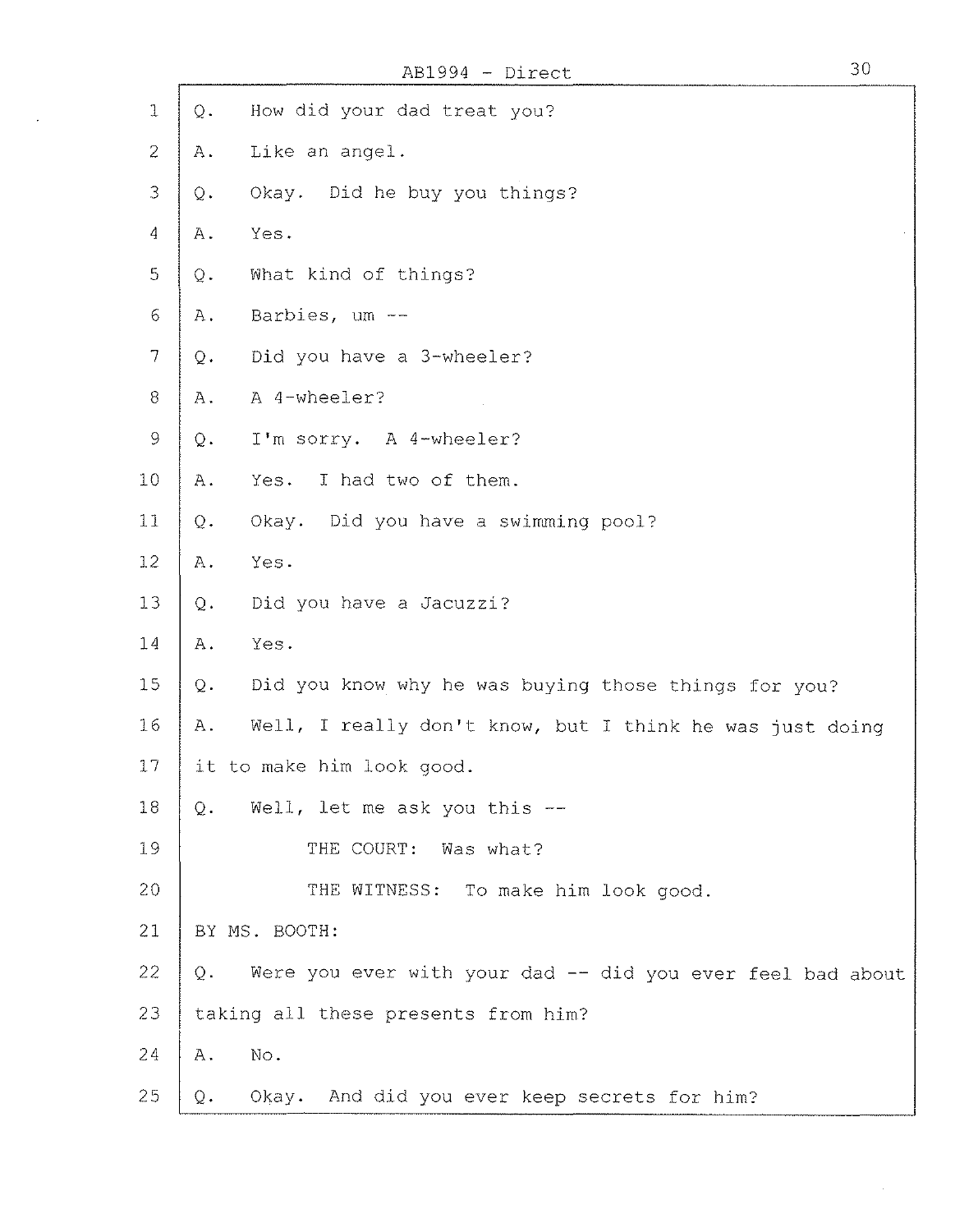$\overline{1}$ 

 $\sim 10^{-10}$ 

| $\mathbf{1}$   | Α.             | Yes.                                                  |
|----------------|----------------|-------------------------------------------------------|
| $\overline{c}$ | Q.             | What kind of secrets did you keep for him?            |
| 3              | ${\bf A}$ .    | When he'd go with other women.                        |
| $\overline{4}$ | $Q$ .          | Were you there?                                       |
| $\mathbb S$    | Α.             | Not all the time.<br>Yes.                             |
| 6              | $\mathsf{Q}$ . | And when would this be?<br>Okay.                      |
| $\overline{7}$ | Α.             | When my mom isn't around.                             |
| $8\,$          | $\mathrm{Q}$ . | Now, did you ever see him being mean to your grandma? |
| $\mathcal{O}$  | $A$ .          | Nana?                                                 |
| 10             | Q.             | Yeah.                                                 |
| 11             | A.             | Yes.                                                  |
| 12             | $Q$ .          | What did you see?                                     |
| 13             | Α.             | Him hitting her.                                      |
| 14             | $Q$ .          | What did he hit her with?                             |
| 15             | A.             | His fists.                                            |
| 16             | Q.             | Okay. Was there any, a lamp around anywhere?          |
| 17             | Α.             | Yes.                                                  |
| 18             | $\mathbf Q$ .  | What did he do with the lamp?                         |
| 19             | Α.             | He swung it.                                          |
| 20             | $Q$ .          | Okay. Did it hurt your Nana?                          |
| 21             | ${\bf A}$ .    | I think. Yes, I think.                                |
| 22             | Q.             | Okay. Did the police get involved?                    |
| 23             | $\mathtt{A}$ . | Yes.                                                  |
| 24             | $Q$ .          | Now, what did you tell the police?                    |
| 25             | Α.             | My dad told me to say $-$ -                           |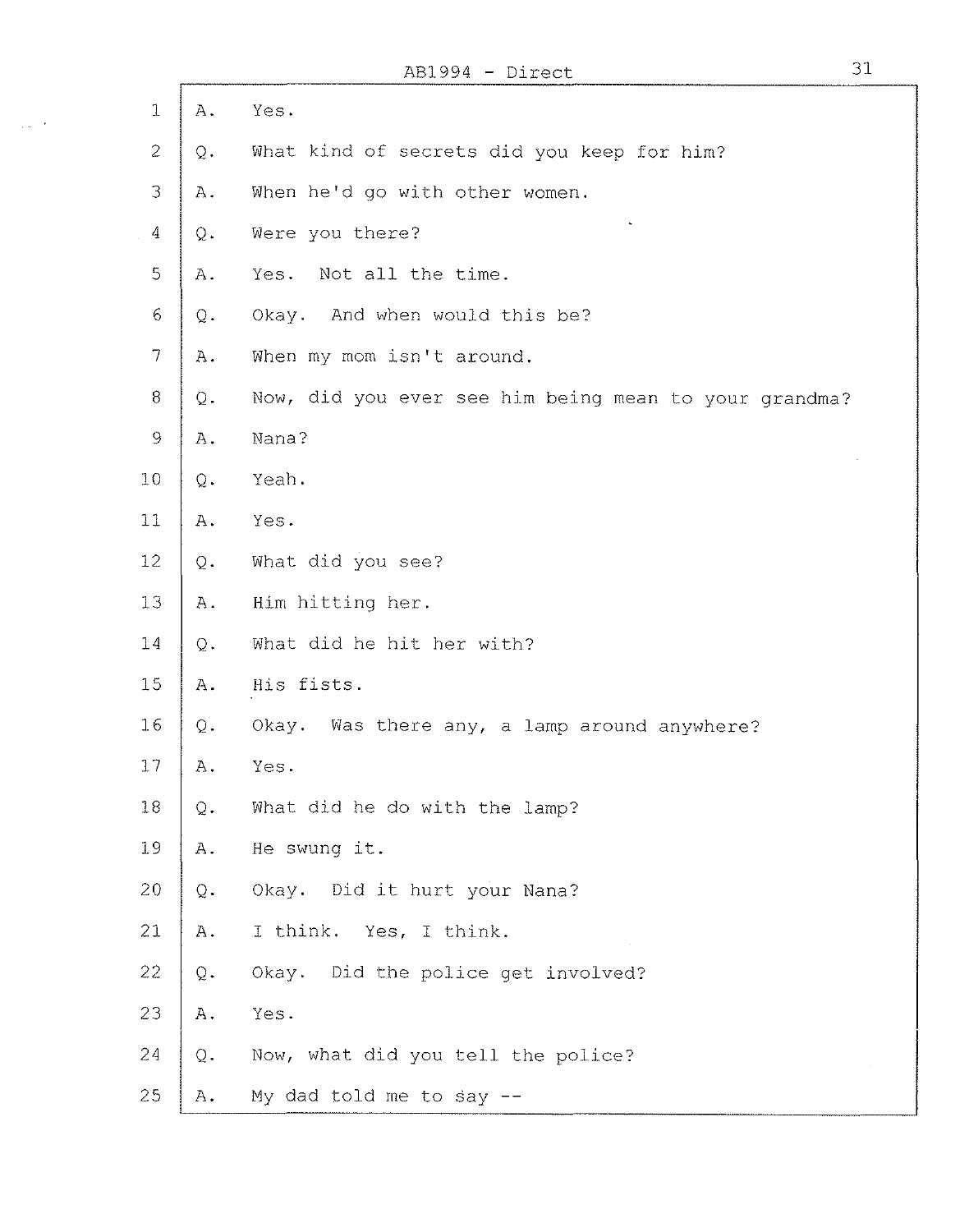|                |                | AB1994 - Direct                                           | 32 |
|----------------|----------------|-----------------------------------------------------------|----|
| $\mathbf{1}$   | Q.             | What did he tell you to say? Do you remember?             |    |
| $\overline{2}$ | A.             | No.                                                       |    |
| 3              | Q.             | Okay. Do you remember where you were when he bit JG1999   |    |
| 4              |                | on the feet?                                              |    |
| 5              | Α.             | In the truck and at the hotel.                            |    |
| 6              | Q.             | Okay. At what hotel?                                      |    |
| $\tau$         | Α.             | I think it was a hotel we went to for my, so my dad could |    |
| 8              |                | get a new pump he needed for his truck.                   |    |
| $\circ$        | $Q$ .          | Okay. Now, I want to show you another picture.<br>Miss    |    |
| 10             |                | AB1994, what is this?                                     |    |
| 11             | Α.             | Tape.                                                     |    |
| 12             | Q.             | What kind of tape?                                        |    |
| 13             | Α.             | I think it's -- I don't know what it was called.          |    |
| 14             | $\mathsf{Q}$ . | Okay. And what did your daddy do with that?               |    |
| 15             | Α.             | He taped my sister's mouth.                               |    |
| 16             | Q.             | Which sister?                                             |    |
| 17             | Α.             | JG1999.                                                   |    |
| 18             | $\mathbb Q$ .  | Why?                                                      |    |
| 19             | Α.             | I don't know.                                             |    |
| 20             | Q.             | Okay.<br>Did you see him do that?                         |    |
| 21             | Α.             | Yes.                                                      |    |
| 22             | $\mathbb Q$ .  | And how would the tape come off?                          |    |
| 23             | Α.             | By peeling it, or sometimes she'd lick her lips, and her  |    |
| 24             |                | lips would get wet, and the tape would fall off.          |    |
| 25             | Q.             | Now, I want to bring you back and I want to talk<br>Okay. |    |

 $\sim 10^7$ 

l,

 $\sim 10$ 

 $\mathbb{R}^3$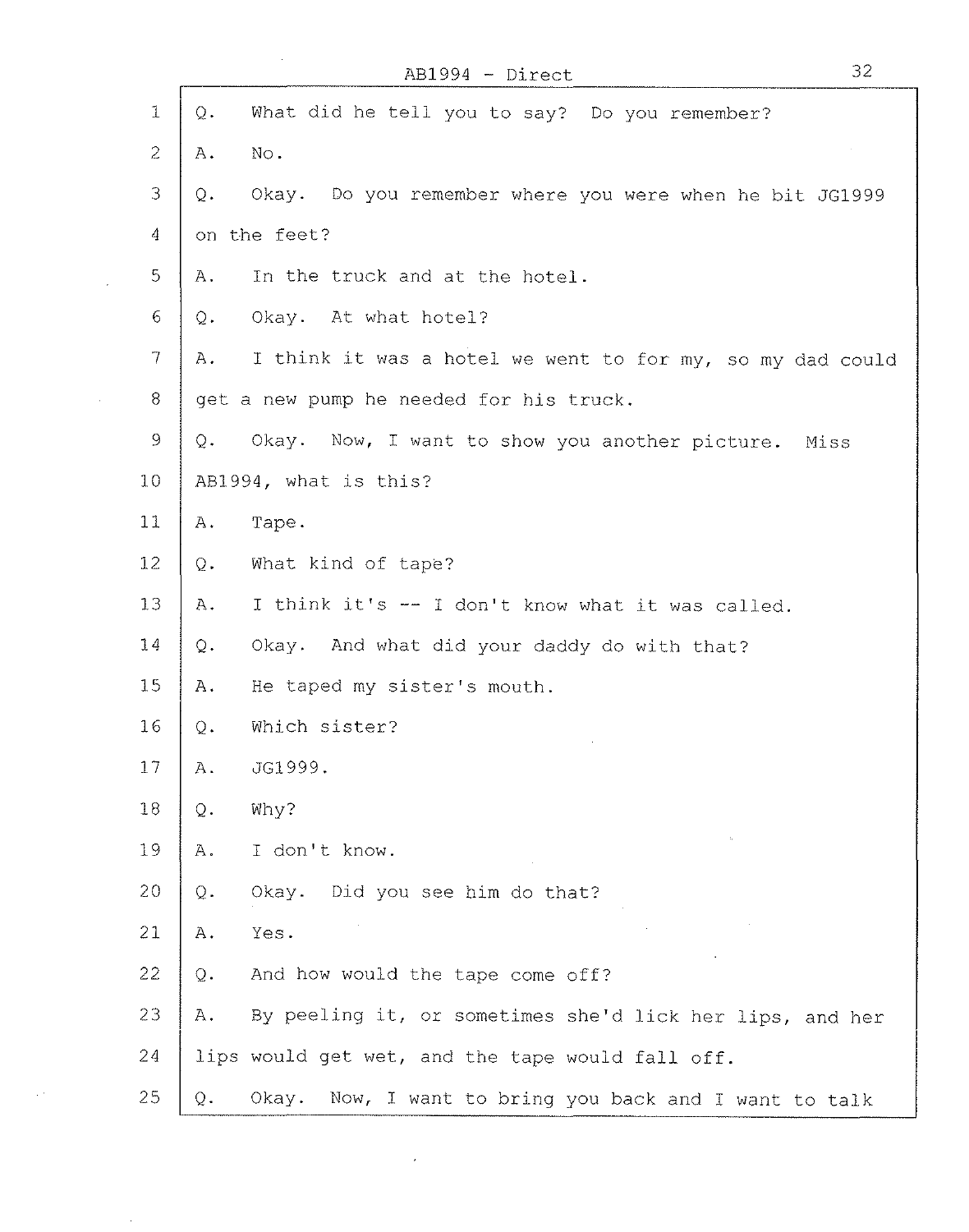| $\mathbf{1}$   |                | about the day that your sister went to the hospital.<br>$O$ kay? |
|----------------|----------------|------------------------------------------------------------------|
| 2              | Α.             | Okay.                                                            |
| 3              | $\mathbb{Q}$ . | Do you remember that day?                                        |
| 4              | A.             | Yes.                                                             |
| 5              | $Q$ .          | Do you remember being in the truck?                              |
| 6              | Α.             | Yes.                                                             |
| $\overline{7}$ | $\mathbb Q$ .  | Now, before, do you remember driving in the morning<br>Okay.     |
| $8\,$          |                | with your dad?                                                   |
| $\circ$        | Α.             | Yes.                                                             |
| 10             | $Q$ .          | Okay. Where was JG1999?                                          |
| 11             | Α.             | On the potty.                                                    |
| 12             | $\mathrm{Q}$ . | Okay. And where was the potty?                                   |
| 13             | $A$ .          | Right next to the door.                                          |
| 14             | $Q$ .          | Okay. And where were you sitting?                                |
| 15             | Α.             | Right next to her.                                               |
| 16             | Q.             | Okay. Were you sitting in the --                                 |
| 17             | Α.             | Chair.                                                           |
| 18             | $\mathbf Q$ .  | In the chair? In the seat?                                       |
| 19             | Α.             | Yes.                                                             |
| 20             | Q.             | Is that the passenger's seat or the --                           |
| 21             | Α.             | Driver's?<br>The passenger.                                      |
| 22             | $Q$ .          | The passenger, okay. And I want to show you, do you              |
| 23             |                | recognize this picture, Government's Exhibit Number 12?          |
| 24             | Α.             | Yes.                                                             |
| 25             | Q.             | The day that your sister went to the hospital, how was the       |

 $\mathcal{A}(\mathcal{A})$  and  $\mathcal{A}(\mathcal{A})$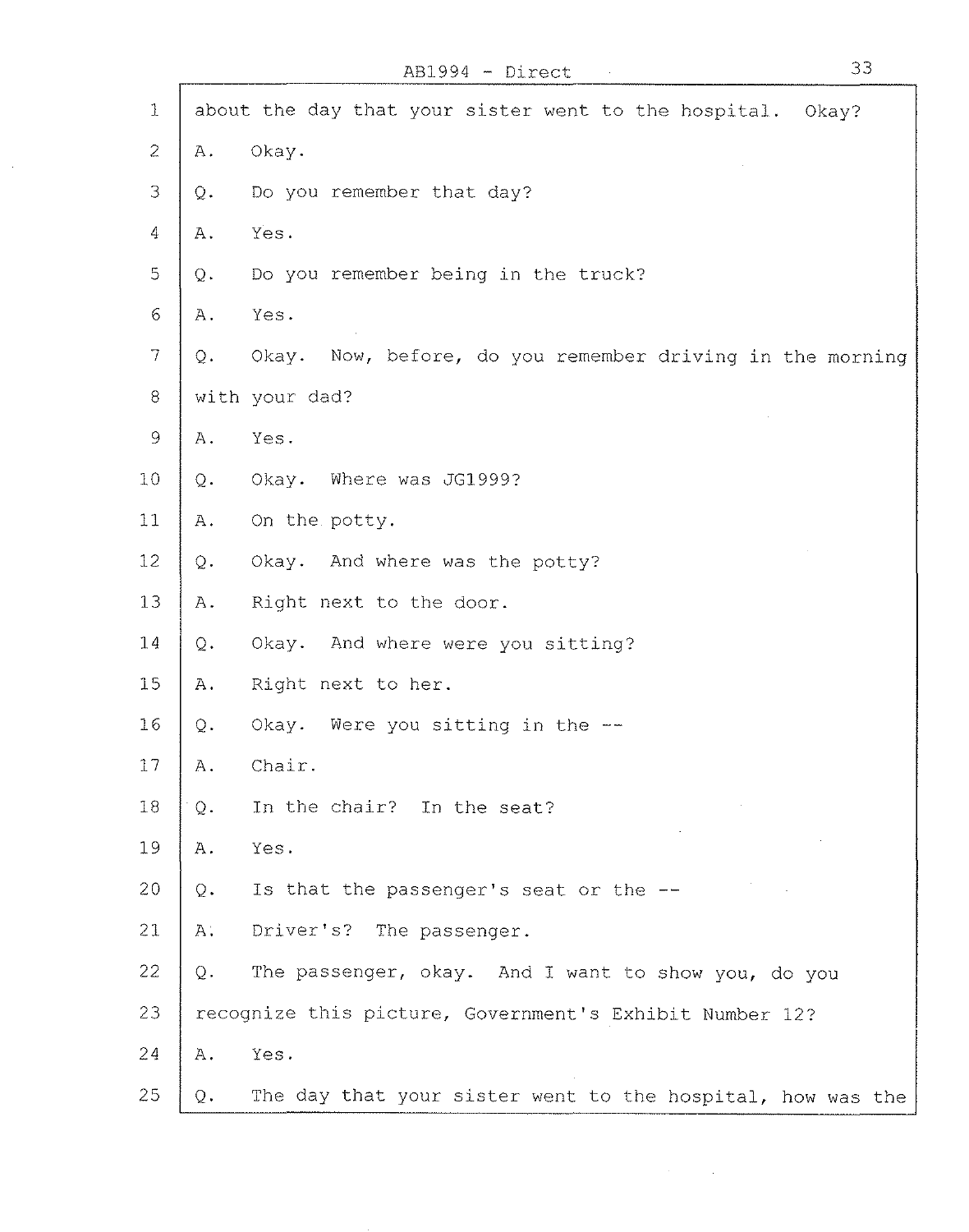|                   | AB1994 - Direct                                                    | 34  |
|-------------------|--------------------------------------------------------------------|-----|
| $\mathbf{1}$      | truck? Was it neat and clean?                                      |     |
| $\mathcal{Z}$     | No.<br>Α.                                                          |     |
| 3                 | Was it a -- what did it look like?<br>Q.                           |     |
| $\overline{4}$    | A mess.<br>Α.                                                      |     |
| $\mathbb{S}$      | A mess, okay. And this one's going to be Government's<br>Q.        |     |
| 6                 | Exhibit Number 109, okay. Now, can you show me which, where        |     |
| $\overline{\tau}$ | you were sitting when your dad was driving, with your plastic      |     |
| 8                 | pen?                                                               |     |
| $\mathcal{G}$     | (Witness complied.)<br>Α.                                          |     |
| 10                | Okay. And JG1999 was -- which way was the potty facing?<br>Q.      |     |
| 11                | This way.<br>$A$ .                                                 |     |
| 12                | Which way is "this way"?<br>Q.                                     |     |
| 13                | THE COURT: The top.                                                |     |
| 14                | BY MS. BOOTH:                                                      |     |
| 15                | Toward --<br>Q.                                                    |     |
| 16                | Toward this way.<br>Α.                                             |     |
| 17                | Toward the driver? And she was sitting on the potty.<br>$Q$ .      | Was |
| 18                | she talking?                                                       |     |
| 19                | $\mathop{\rm No}\nolimits$ .<br>Α.                                 |     |
| 20                | Okay.<br>And do you remember your daddy getting lost?<br>Q.        |     |
| 21                | Yes.<br>$A$ .                                                      |     |
| 22                | And do you remember your daddy's truck stalling?<br>$\mathsf{Q}$ . |     |
| 23                | Stopping?<br>Α.                                                    |     |
| 24                | Uh-huh.<br>$Q$ .                                                   |     |
| 25                | Yes.<br>Α.                                                         |     |

 $\bar{z}$ 

 $\mathcal{A}^{\mathcal{A}}$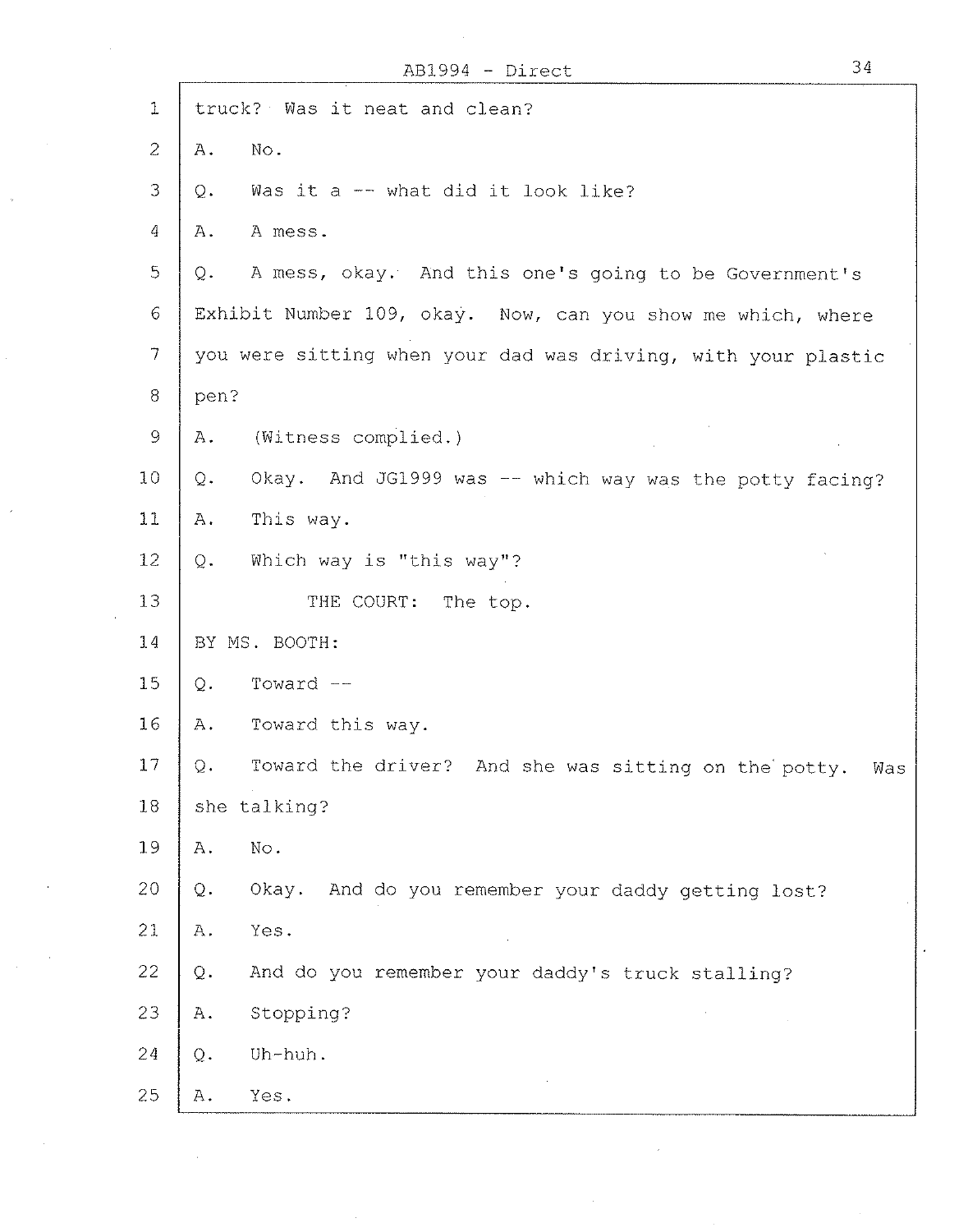AB1994 - Direct

| $\mathbf{1}$    | $Q$ .<br>Did it start back up, or did y'all have a problem?          |
|-----------------|----------------------------------------------------------------------|
| $\overline{2}$  | I think it started back up.<br>Α.                                    |
| $\mathfrak{Z}$  | How did it get started back up?<br>Okay.<br>Q.                       |
| $\overline{4}$  | I think it shut off, and it got -- and he turned it back<br>Α.       |
| 5               | on.                                                                  |
| 6               | Okay. Do you know how to -- do you remember starting your<br>Q.      |
| $\tau$          | dad's truck that day?                                                |
| 8               | No.<br>Α.                                                            |
| $\mathcal{G}$   | Okay. Now, do you remember going to a loading dock?<br>$\mathbf Q$ . |
| 10              | Yes.<br>Α.                                                           |
| 11              | Okay. And where was JG1999?<br>Q.                                    |
| 12.             | In the truck.<br>Α.                                                  |
| 13              | Where was she sitting?<br>$\Omega$ .                                 |
| 14              | Right, right, right next to me.<br>Α.                                |
| 15 <sub>1</sub> | Okay. And did she stand up?<br>Q.                                    |
| 16              | When we were at, when we were at the shop thing? I mean,<br>Α.       |
| 17              | what do you mean?                                                    |
| 18              | Uh-huh.<br>$Q$ .                                                     |
| 19              | What do you mean? I don't get what you're saying.<br>Α.              |
| 20              | THE COURT: Tell her where you're talking about.                      |
| 21              | THE WITNESS:<br>Where at?                                            |
| 22              | BY MS. BOOTH:                                                        |
| 23              | Where at? Well, did she ever stand up on her potty?<br>$Q$ .         |
| 24              | No.<br>Α.                                                            |
| 25              | Okay. Did you ever -- did your dad ever stop the truck?<br>Q.        |

 $\label{eq:2} \frac{1}{\sqrt{2}}\sum_{i=1}^n\frac{1}{\sqrt{2\pi}}\sum_{i=1}^n\frac{1}{\sqrt{2\pi}}\sum_{i=1}^n\frac{1}{\sqrt{2\pi}}\sum_{i=1}^n\frac{1}{\sqrt{2\pi}}\sum_{i=1}^n\frac{1}{\sqrt{2\pi}}\sum_{i=1}^n\frac{1}{\sqrt{2\pi}}\sum_{i=1}^n\frac{1}{\sqrt{2\pi}}\sum_{i=1}^n\frac{1}{\sqrt{2\pi}}\sum_{i=1}^n\frac{1}{\sqrt{2\pi}}\sum_{i=1}^n\frac{1}{$ 

 $\label{eq:2.1} \frac{1}{\sqrt{2\pi}}\int_{\mathbb{R}^3}\frac{1}{\sqrt{2\pi}}\left(\frac{1}{\sqrt{2\pi}}\right)^2\frac{1}{\sqrt{2\pi}}\int_{\mathbb{R}^3}\frac{1}{\sqrt{2\pi}}\frac{1}{\sqrt{2\pi}}\frac{1}{\sqrt{2\pi}}\frac{1}{\sqrt{2\pi}}\frac{1}{\sqrt{2\pi}}\frac{1}{\sqrt{2\pi}}\frac{1}{\sqrt{2\pi}}\frac{1}{\sqrt{2\pi}}\frac{1}{\sqrt{2\pi}}\frac{1}{\sqrt{2\pi}}\frac{1}{\sqrt{2\pi}}\frac{$ 

35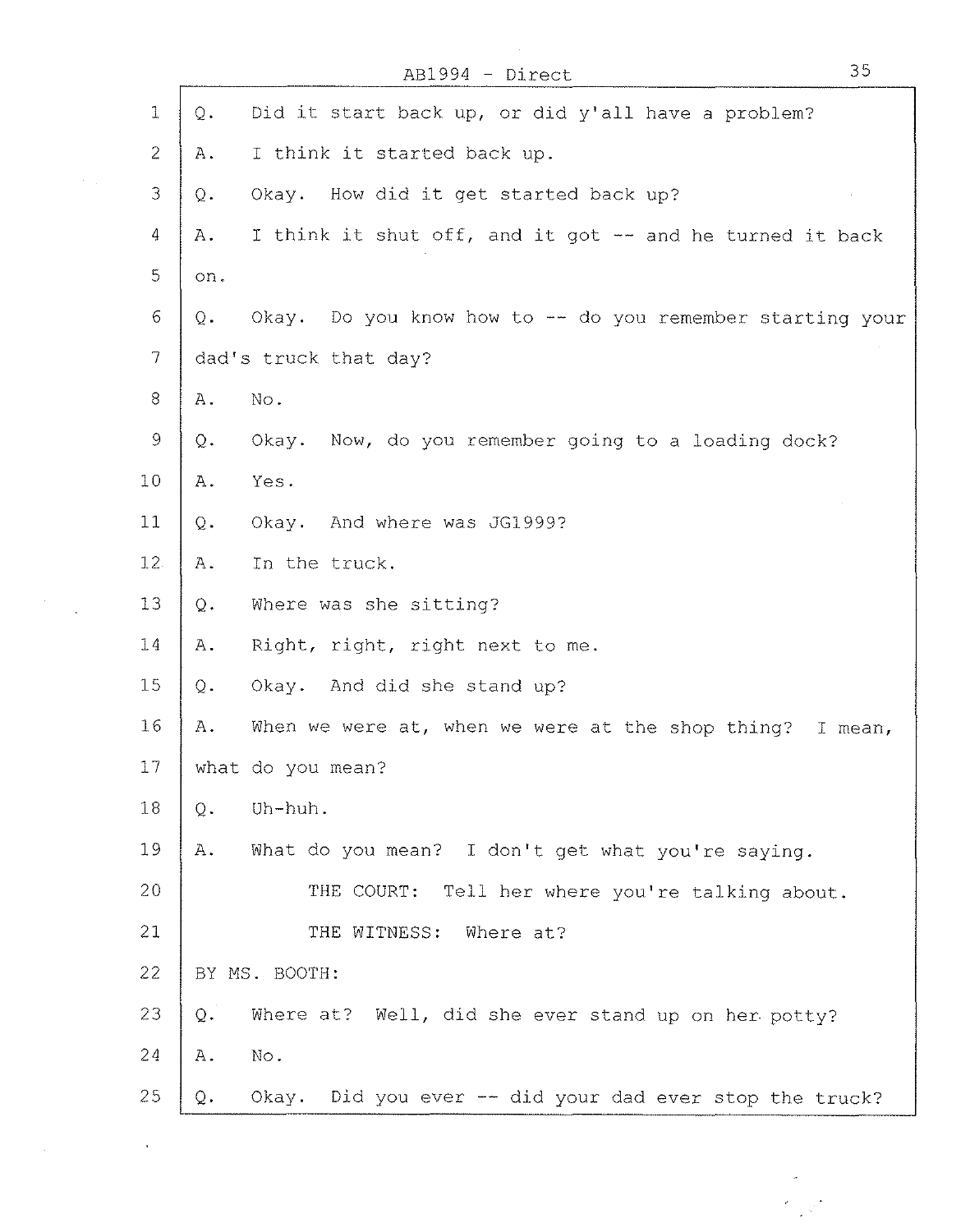ſ

 $\sim 10^7$ 

| $\mathbf{1}$  | Α.<br>Yes.                                                        |
|---------------|-------------------------------------------------------------------|
| 2             | Did you ever -- did your dad get out of the truck?<br>Did<br>Q.   |
| 3             | you ever get out of the truck?                                    |
| 4             | No.<br>He told me to wait in, because he went to go ask for<br>Α. |
| $\mathbb S$   | directions.                                                       |
| 6             | Did he get directions?<br>Okay.<br>Q.                             |
| 7             | Yes.<br>A.                                                        |
| 8             | Okay. And did the truck start back up?<br>Q.                      |
| $\mathcal{G}$ | Yes.<br>Α.                                                        |
| 10            | Do you remember anybody helping you start the truck?<br>$Q$ .     |
| 11            | No.<br>Α.                                                         |
| 12            | Q.<br>Okay. Now, after the truck started back up, where was       |
| 13            | JG1999?                                                           |
| 14            | On the potty.<br>Α.                                               |
| 15            | And tell me what happened next.<br>$Q$ .                          |
| 16            | She was wiggling around.<br>Α.                                    |
| 17            | She was wiggling around? Like how?<br>$Q$ .                       |
| 18            | $\mbox{\AA}$ .<br>Like that.                                      |
| 19            | Okay. And then what happened?<br>$\mathbb{Q}$ .                   |
| 20            | The little -- this little thing, it tipped, it tipped<br>$A$ .    |
| 21            | over.                                                             |
| 22            | Okay. And what happened?<br>$\Omega$ .                            |
| 23            | My dad saw, while she was trying to flip it back.<br>Α.           |
| 24            | Okay. And what did he do?<br>Q.                                   |
| 25            | He got mad.<br>Α.                                                 |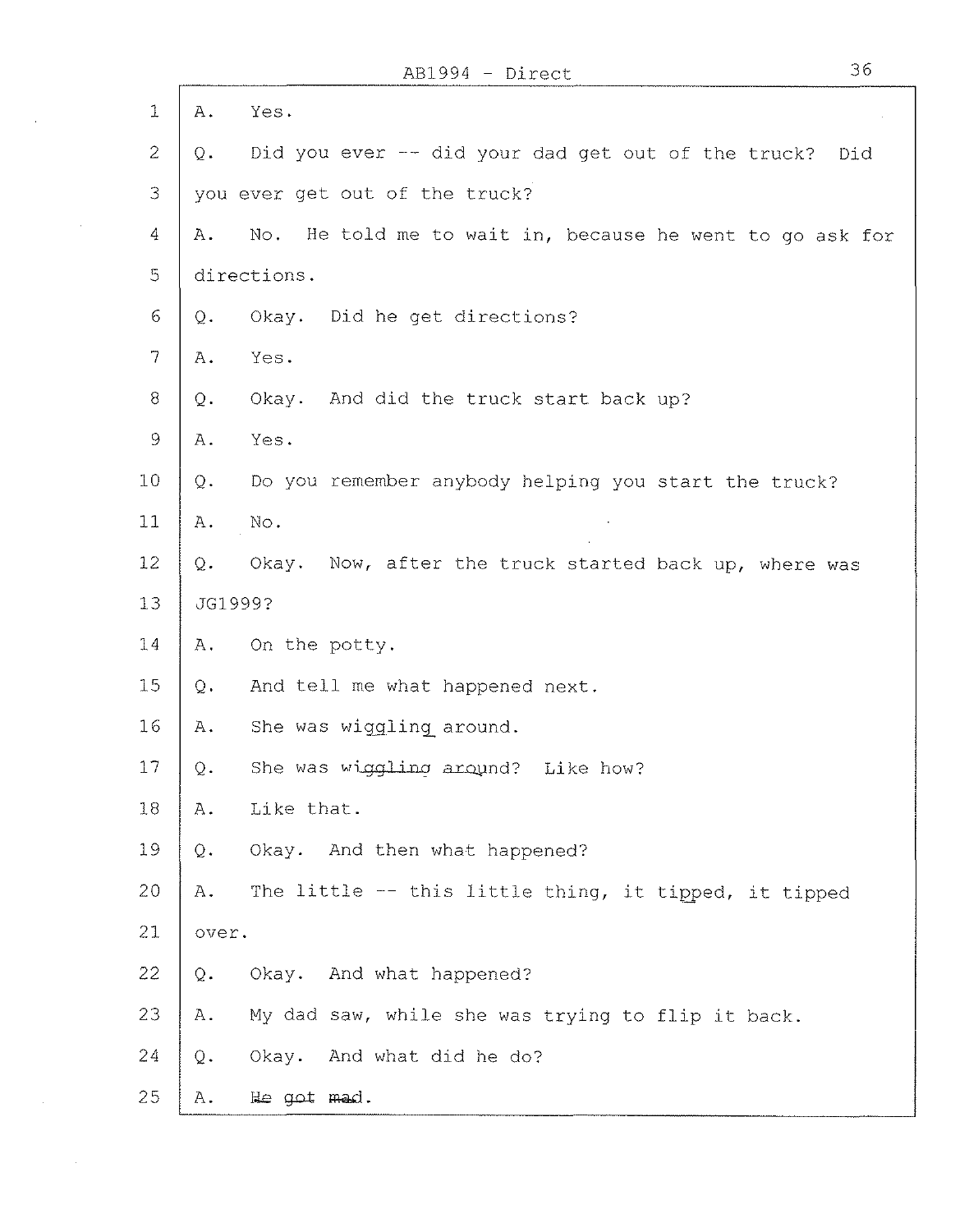| $\mathbf 1$   | Okay. And did he -- what was he doing while the potty<br>$Q$ .    |
|---------------|-------------------------------------------------------------------|
| $\mathcal{Z}$ | tipped over? Was the truck moving?                                |
| 3             | He stopped it.<br>Α.                                              |
| 4             | And when he stopped it, did that stop her wiggling<br>Okay.<br>Q. |
| 5             | the potty?                                                        |
| 6             | Yes.<br>$A$ .                                                     |
| $\mathcal{I}$ | And then what happened?<br>Q.                                     |
| 8             | He told me to give -- he started yelling, and he told me<br>Α.    |
| $\mathsf 9$   | to pick her up and give her to him.                               |
| 10            | Okay. What was he yelling?<br>Q.                                  |
| 11            | Like he -- I can't explain it, but he was just, like mad.<br>Α.   |
| 12            | Real mad.                                                         |
| 13            | Okay. Well, when you mean you can't explain it, is it<br>Q.       |
| 14            | that you don't remember, or you don't want to say?                |
| 15            | I don't remember. But I remember him yelling. I don't<br>Α.       |
| 16            | remember what he said.                                            |
| 17            | Okay. And so he was yelling?<br>$Q$ .                             |
| 18            | Α.<br>Yes.                                                        |
| 19            | And what happened then?<br>Q.                                     |
| 20            | THE COURT: Did you say you remembered what he said?               |
| 21            | THE WITNESS: I don't remember.                                    |
| 22            | THE COURT: Okay.                                                  |
| 23            | THE WITNESS: I didn't hear you. Can you say it                    |
| 24            | again?                                                            |
| 25            | BY MS. BOOTH:                                                     |

 $\gamma_{\rm{12}}$ 

AB1994 - Direct 37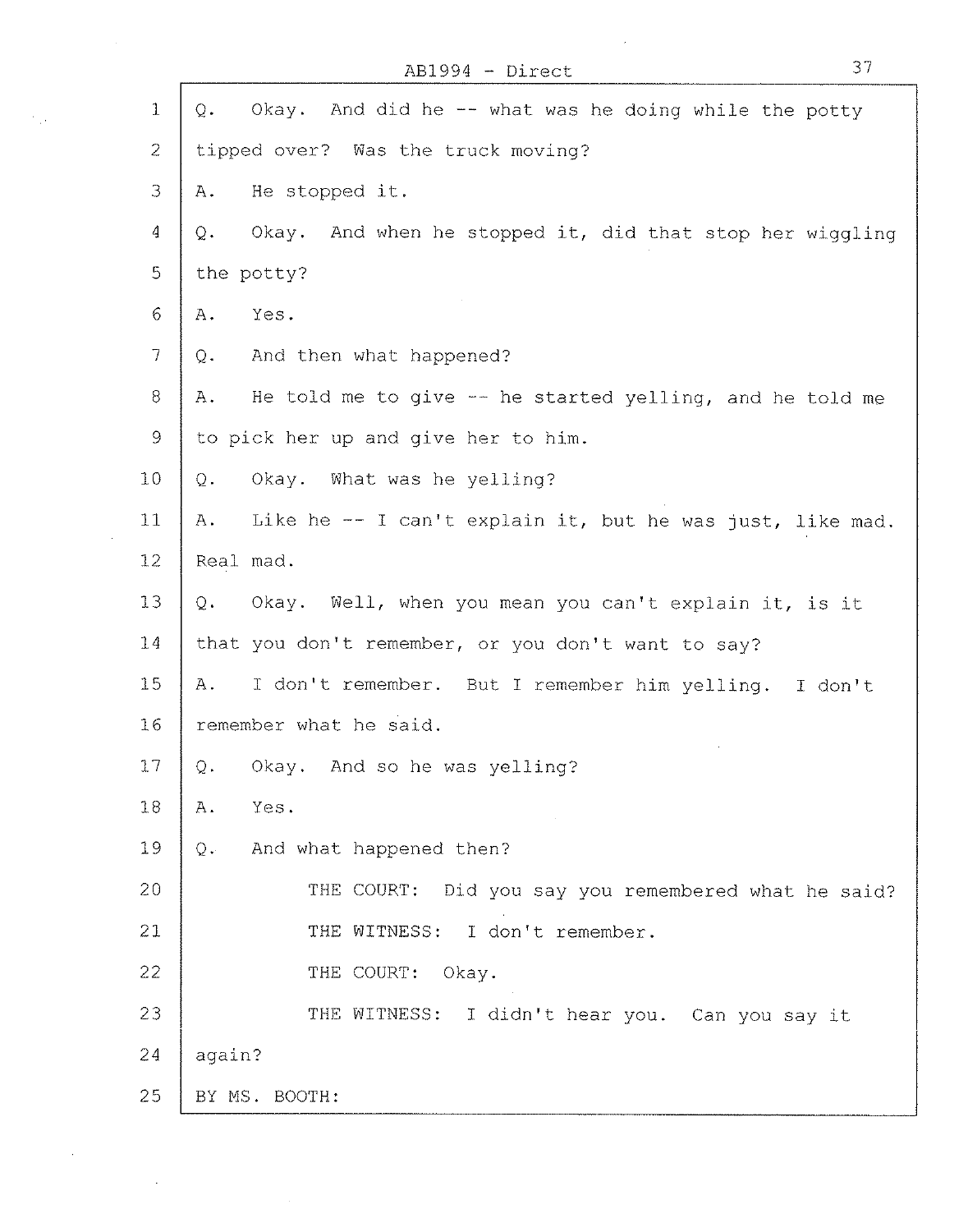AB1994 - Direct

 $\mathcal{A}$ 

 $\bar{z}$ 

 $\ddot{\phantom{a}}$ 

 $\sim$ 

| $\mathbf{1}$    | Q.            | Okay. So he was yelling. And what did he -- what          |
|-----------------|---------------|-----------------------------------------------------------|
| $\mathbf{2}$    |               | happened next? Did he tell you to do anything?            |
| 3               | Α.            | He told me to give her to him.                            |
| $\overline{4}$  | Q.            | Okay. So what did you do?                                 |
| 5               | Α.            | I gave her to him.                                        |
| 6               | Q.            | And was the truck stopped, or was the truck going?        |
| $7\phantom{.}$  | Α.            | Stopped.                                                  |
| 8 <sup>8</sup>  | Q.            | Okay. Where was your mom?                                 |
| $\mathcal{G}$   | Α.            | Sleeping.                                                 |
| 10              | Q.            | Where was the baby, AB2001?                               |
| 11              | A.            | Sleeping.                                                 |
| 12              | Q.            | Okay. Sleeping where?                                     |
| 13              | Α.            | In the back, on the bed.                                  |
| 14              | Q.            | Okay. And so what happened then? You handed your sister   |
| 15 <sub>1</sub> |               | to your dad, and what did he do?                          |
| 16              | Α.            | My dad grabbed her by the shoulders, and he started -- he |
| 17              |               | took her pants off, and he started spanking her.          |
| 18              | $\mathbf Q$ . | Now, is that the first time you ever saw him spank her?   |
| 19              | Α.            | No.                                                       |
| 20              | Q.            | Well, did he spank her other times?                       |
| 21              | Α.            | Yes.                                                      |
| 22              | Q.            | Okay.<br>With his hand, or what did he use?               |
| 23              | Α.            | Belt, hand, extension wire, bat.                          |
| 24              | $\mathbb Q$ . | And so what happened then?                                |
| 25              | Α.            | He took her by her shoulders, and he started bitting her  |

 $\sim 10^{11}$ 

38

 $\hat{\boldsymbol{\beta}}$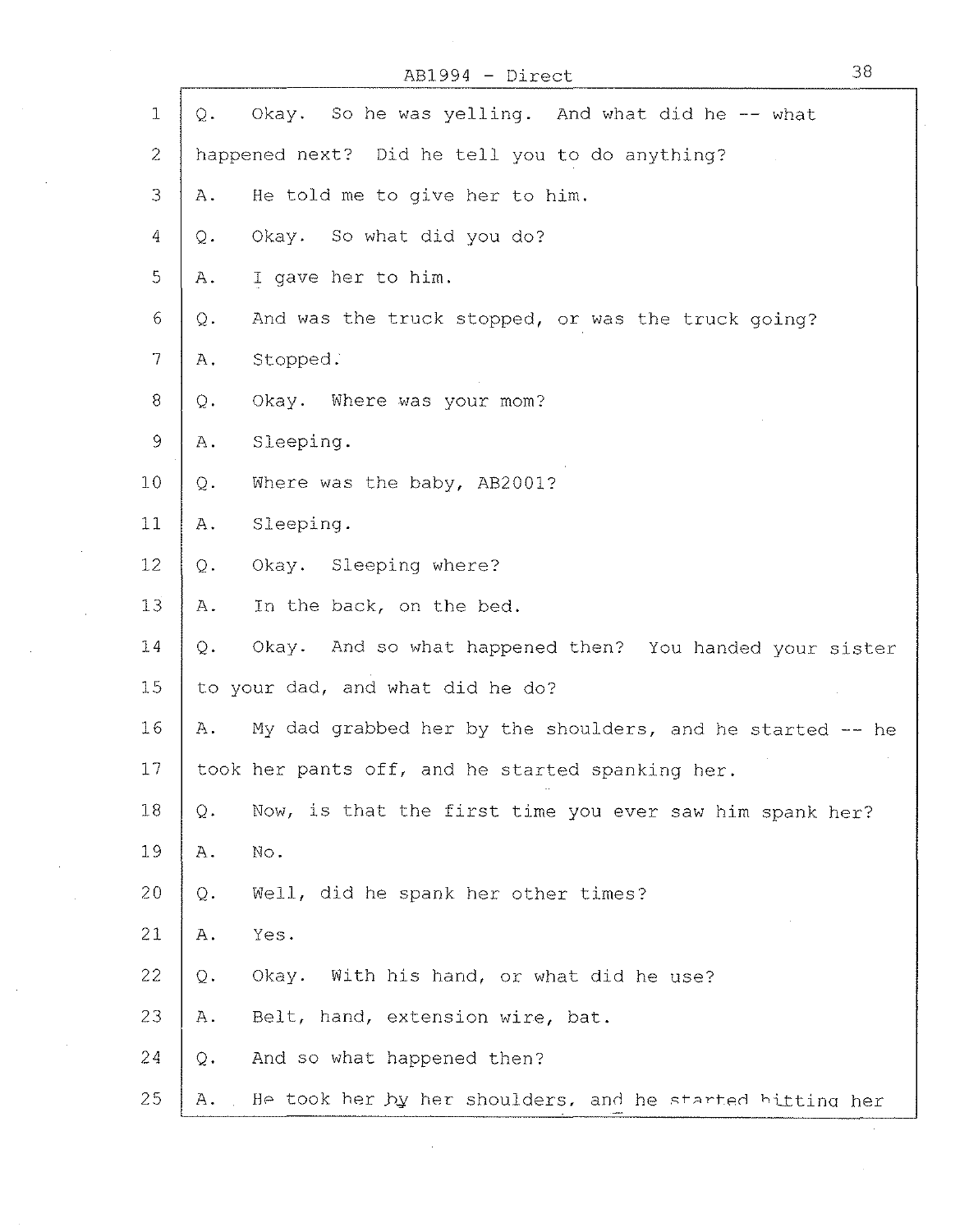| 1               | head on the window.                                                |
|-----------------|--------------------------------------------------------------------|
| $\mathbf{2}$    | And when you said he started hitting her head, how was it<br>$Q$ . |
| 3               | that he hit her head? Did he hit the front of her head, did he     |
| 4               | hit the --                                                         |
| 5               | Back.<br>Α.                                                        |
| 6               | So how were his hands? Where was he holding her?<br>Okay.<br>Q.    |
| $\overline{7}$  | I think like right on the shoulders, and like his thumb<br>Α.      |
| 8               | was right there to make sure her head doesn't go like that.        |
| 9               | Okay. And so what did he do? He had her like that, and<br>Q.       |
| 10 <sub>1</sub> | what did he do?                                                    |
| 11              | He started hitting her against the window.<br>Α.                   |
| 12              | And could you see her face, AB1994?<br>$Q$ .                       |
| 13              | Yes.<br>$A$ .                                                      |
| 14              | What was her face doing?<br>$Q$ .                                  |
| 15              | Like making a like real, real sad face.<br>Α.                      |
| 16              | Okay. And when she was making this real sad face, did you<br>Q.    |
| 17              | tell him, "Stop, Daddy, stop"?                                     |
| 18              | No.<br>Α.                                                          |
| 19              | Okay. And what did he do then?<br>Q.                               |
| 20              | He told me to take her, and he put her pants back on, and<br>Α.    |
| 21              | then he told me to catch her and put her right next to my seat.    |
| 22              | Now, let me ask you, you said she was making a sad face.<br>Q.     |
| 23              | Was she awake, or was she asleep?                                  |
| 24              | I don't know.<br>I don't know. I don't remember if her eyes<br>Α.  |
| 25              | were open or closed, but if I'm not mistaken, I think they were    |

 $\hat{\mathcal{A}}$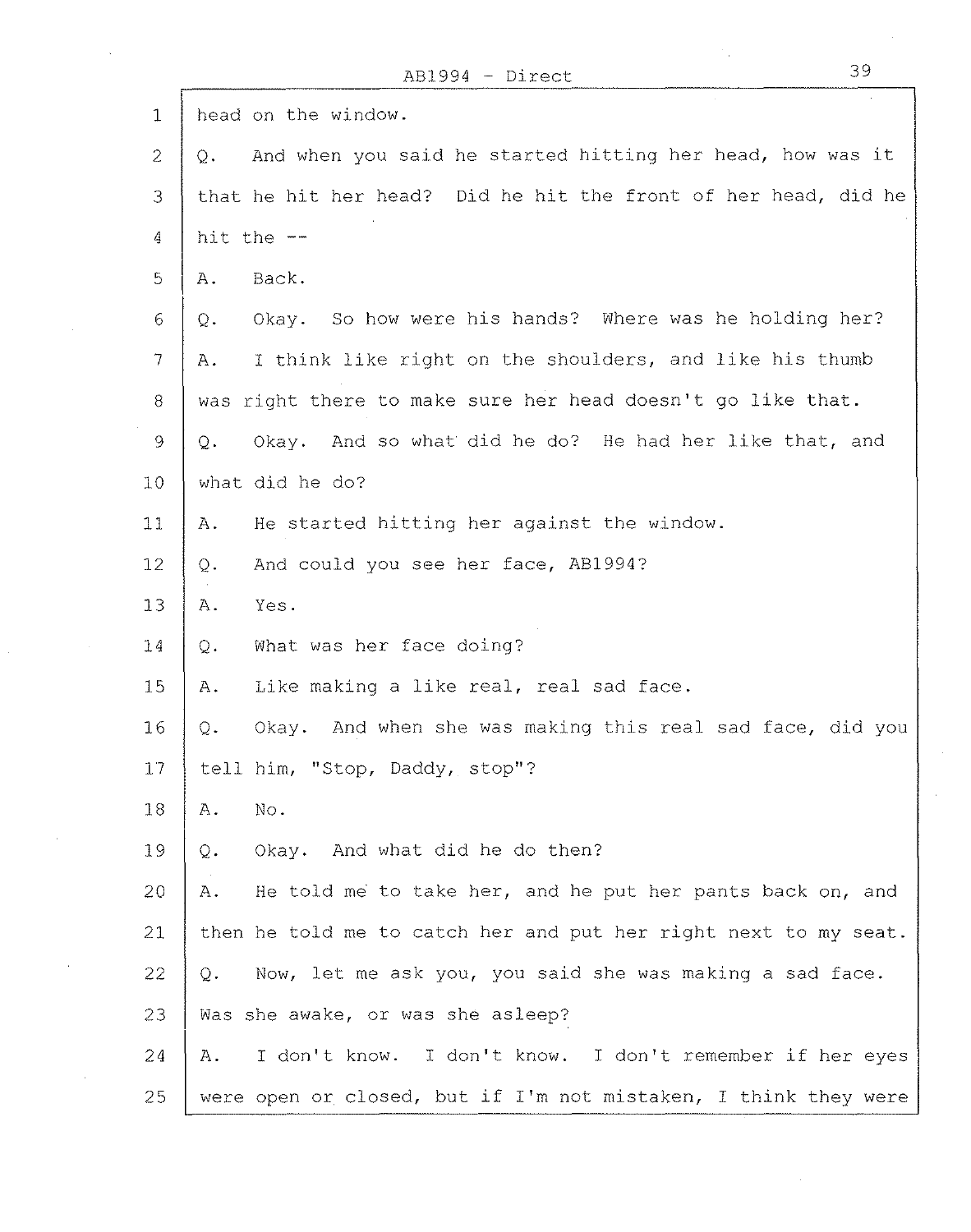$\mathbf{r}$ 

 $\sim$ 

 $\sim$ 

 $\sim 10^7$ 

 $\sim 10^{-10}$ 

 $\sim$  $\sim$   $\sim$ 

| $\mathbf 1$     | closed.                                                                 |
|-----------------|-------------------------------------------------------------------------|
| $\overline{2}$  | Okay. And so he told you to do what?<br>Q.                              |
| 3               | Put her right next to me.<br>Α.                                         |
| 4               | Now, were her clothes back on?<br>Okay.<br>Q.                           |
| 5               | Yes.<br>Α.                                                              |
| 6               | Okay. Who put them on her?<br>Q.                                        |
| $\tau$          | My dad.<br>Α.                                                           |
| 8               | And "put her right next to you," what does that mean?<br>Q.             |
| 9               | Like this is my chair, and then I had to let her get on my<br>Α.        |
| 10              | chair with me.                                                          |
| 11              | And when she was on the chair with you, was she awake or<br>$Q_{\star}$ |
| 12 <sub>2</sub> | was she asleep?                                                         |
| 13              | She was awake, and then she just, like, fell asleep.<br>Α.              |
| 14              | Okay. And so you're sitting next to your sister.<br>Q.<br>What          |
| 15              | does your dad do?                                                       |
| 16              | A. He gets out of the truck and makes sure it's the right               |
| 17              | place, and then I get out of the truck, and I direct him to             |
| 18              | stop or to keep going. And then he gets out of the truck and            |
| 19              | he tells me that something is wrong with JG1999. And I say              |
| 20              | nothing's wrong. And he said go in there and see.                       |
| 21              | Okay. Now, let me ask you, when her head was against the<br>Q.          |
| 22              | window, do you know how many times he hit her against the               |
| 23              | window?                                                                 |
| 24              | If I'm not mistaken, I think it was four times.<br>Α.                   |
| 25              | Okay. And when he hit her against the window, did<br>Q.                 |

 $\sim 10^{-1}$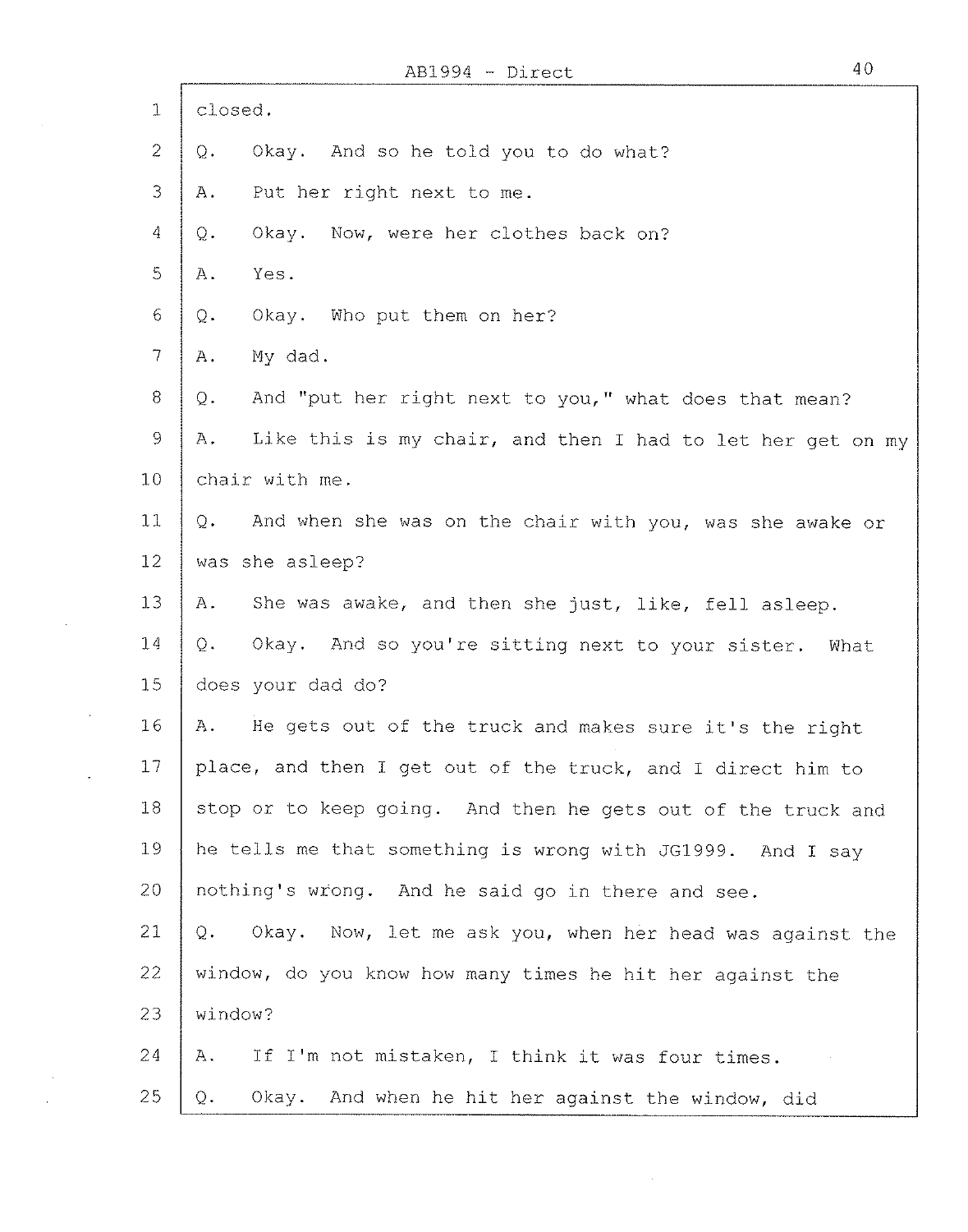$\mathbf{r}$ 

| $\mathbf{1}$        | anything come out of her mouth?                                  |
|---------------------|------------------------------------------------------------------|
| $\mathbf{2}$        | When he was -- well, I think like little white -- well,<br>Α.    |
| 3                   | But when I got back in there, Mom, Mom was crying. And<br>no.    |
| $\overline{4}$      | when she was putting mouth to mouth to make $--$ CPR, I think    |
| 5                   | it's called -- just white stuff was just blowing out, like       |
| 6                   | coming out of her mouth.                                         |
| $\tau$              | Now, when you got back in there, you said your mom was<br>Q.     |
| 8                   | doing CPR.                                                       |
| $\mathcal{G}% _{0}$ | Yes.<br>Α.                                                       |
| 10                  | What was -- was your mom upset?<br>$Q$ .                         |
| 11                  | She was sad, because she thought that they can go to jail<br>Α.  |
| 12                  | for that, even though she didn't do it.                          |
| 13                  | Well, let me ask you, what was your dad doing?<br>Q.             |
|                     |                                                                  |
| 14                  | He came back, and he said, "No, we're not." And he --<br>Α.      |
| 15                  | No, we're not what?<br>Q.                                        |
| 16 <sup>°</sup>     | Going to go to jail.<br>Α.                                       |
| 17 <sub>2</sub>     | Okay. And then what happened?<br>$\mathsf{Q}$ .                  |
| 18                  | He made up a story.<br>Α.                                        |
| 19                  | What was your mama doing all this time?<br>Q.                    |
| 20                  | She was just trying and trying and trying, and it wouldn't<br>Α. |
| 21                  | work.                                                            |
| 22                  | Q. Okay. Now, after he said, "No, we're not," then what          |
| 23                  | happened? Do you remember?                                       |
| 24                  | He made up a story, and they, they agreed. We agreed.<br>Α.      |
| 25                  | Because Mama didn't want to go to jail for something she didn't  |

 $\mathcal{A}^{\mathcal{A}}$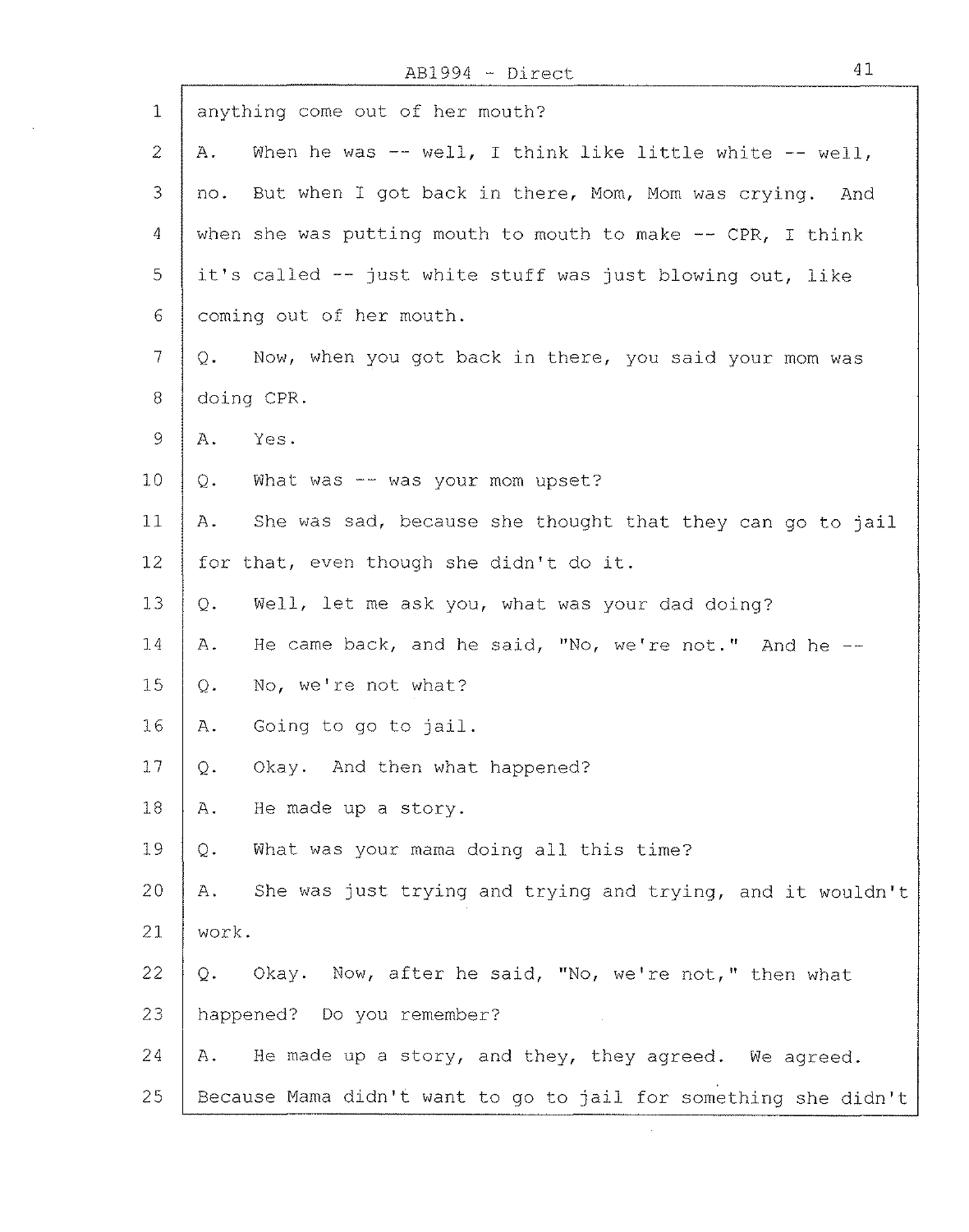÷.

 $\sim 12$ 

 $\sim 10^{-10}$ 

÷.

| $\mathbf{1}$     | do.                                                             |
|------------------|-----------------------------------------------------------------|
| $\overline{2}$   | So y'all agreed to tell the story. Right?<br>Q.                 |
| 3                | Yes.<br>Α.                                                      |
| $\overline{4}$   | And what was the story?<br>Q.                                   |
| 5                | That my dad and me went in the back of the loading place,<br>Α. |
| 6                | and my dad said that AB2001 can't go, I mean, that JG1999 can't |
| 7                | go because she might get hit by the lift, the lift little       |
| $\boldsymbol{8}$ | things that take out the stuff in your truck.                   |
| $\mathcal{G}$    | Uh-huh.<br>$Q$ .                                                |
| 10 <sub>1</sub>  | And when we got out, and mom unbuckled her, and my mom<br>Α.    |
| 11               | reached up into the cooler to get AB2001 some milk, and when    |
| 12               | she turned back around, the door was open and JG1999 was lying  |
| 13               | right there on the floor, on the ground.                        |
| 14               | Q. Okay. And when you -- did you see her laying on the          |
| 15               | ground?                                                         |
| 16               | Yes.<br>Α.                                                      |
| 17               | Okay. And how did she look?<br>Q.                               |
| 18               | How did she get there?<br>Α.                                    |
| 19               | How did she look on the ground, awake or asleep?<br>Q.          |
| 20               | Dead. She looked sleeping.<br>Α.                                |
| 21               | Now, how did she get on the ground?<br>Okay.<br>$Q$ .           |
| 22               | My dad carried her and went around the truck and put her<br>Α.  |
| 23               | on the ground.                                                  |
| 24               | Did you see him do that, AB1994?<br>$Q$ .                       |
| 25               | I think I was in the back with my mom.<br>Α.                    |

 $\mathcal{L}^{\text{max}}_{\text{max}}$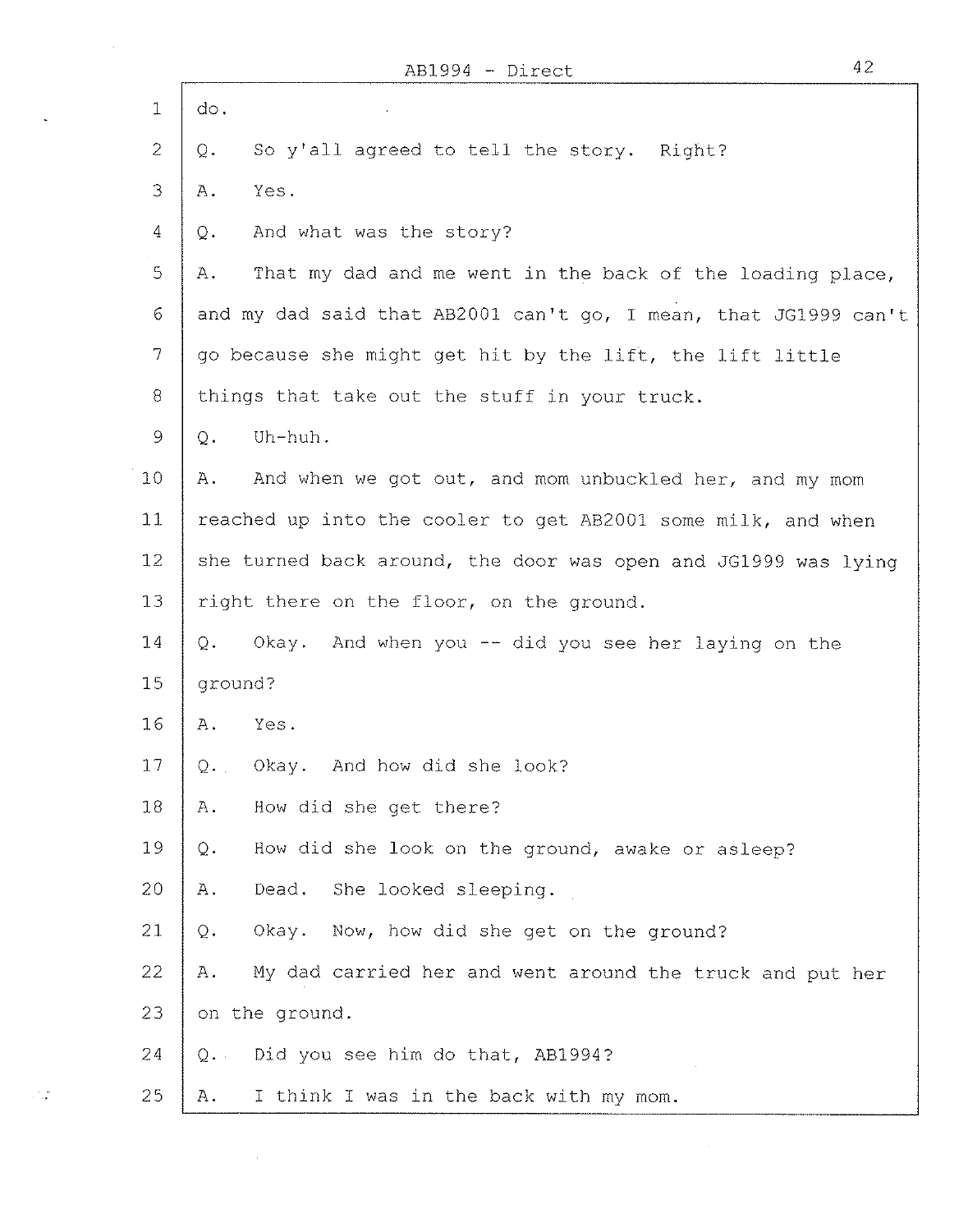$\mathbf{f}$ 

 $\bar{z}$ 

| 1               | Okay. So how do you know she got on the ground by your<br>Q.      |
|-----------------|-------------------------------------------------------------------|
| $\overline{c}$  | dad?                                                              |
| 3               | Because I saw -- me and my mom saw him, saw him pick her<br>Α.    |
| $\overline{4}$  | up.                                                               |
| 5               | Okay. So you don't know if you actually saw him put her<br>Q.     |
| 6               | on the ground?                                                    |
| 7               | I know -- I saw some of it. I just saw him go around the<br>Α.    |
| 8               | truck and go like this. I didn't actually, actually see him       |
| $\mathsf{Q}$    | put her down, but I saw him bend down to put her down.            |
| 10              | Now, did you think that you were going to get in trouble<br>$Q$ . |
| 11              | for this?                                                         |
| 12 <sub>1</sub> | For lying?<br>$A$ .                                               |
| 13              | Uh-huh.<br>Q.                                                     |
| 14              | No.<br>Α.                                                         |
| 15              | Okay. And after she was on the ground, did your mom ever<br>Q.    |
| 16              | get out of the truck?                                             |
| 17              | She got dressed, and then she got out of the truck.<br>Α.<br>Me   |
| 18              | and her got out of the truck.                                     |
| 19              | And what happened?<br>Q.                                          |
| 20              | My -- actually, before that, my dad told her to get<br>Α.         |
| 21              | dressed, and she was getting dressed. And my dad went in the      |
| 22              | back loading in, and my mom played the part that she was          |
| 23              | supposed to play.                                                 |
| 24              | Uh-huh, and what was that?<br>Q.                                  |
| 25              | To be crying. And a lady -- this lady came by, and she<br>Α.      |

 $\bar{\alpha}$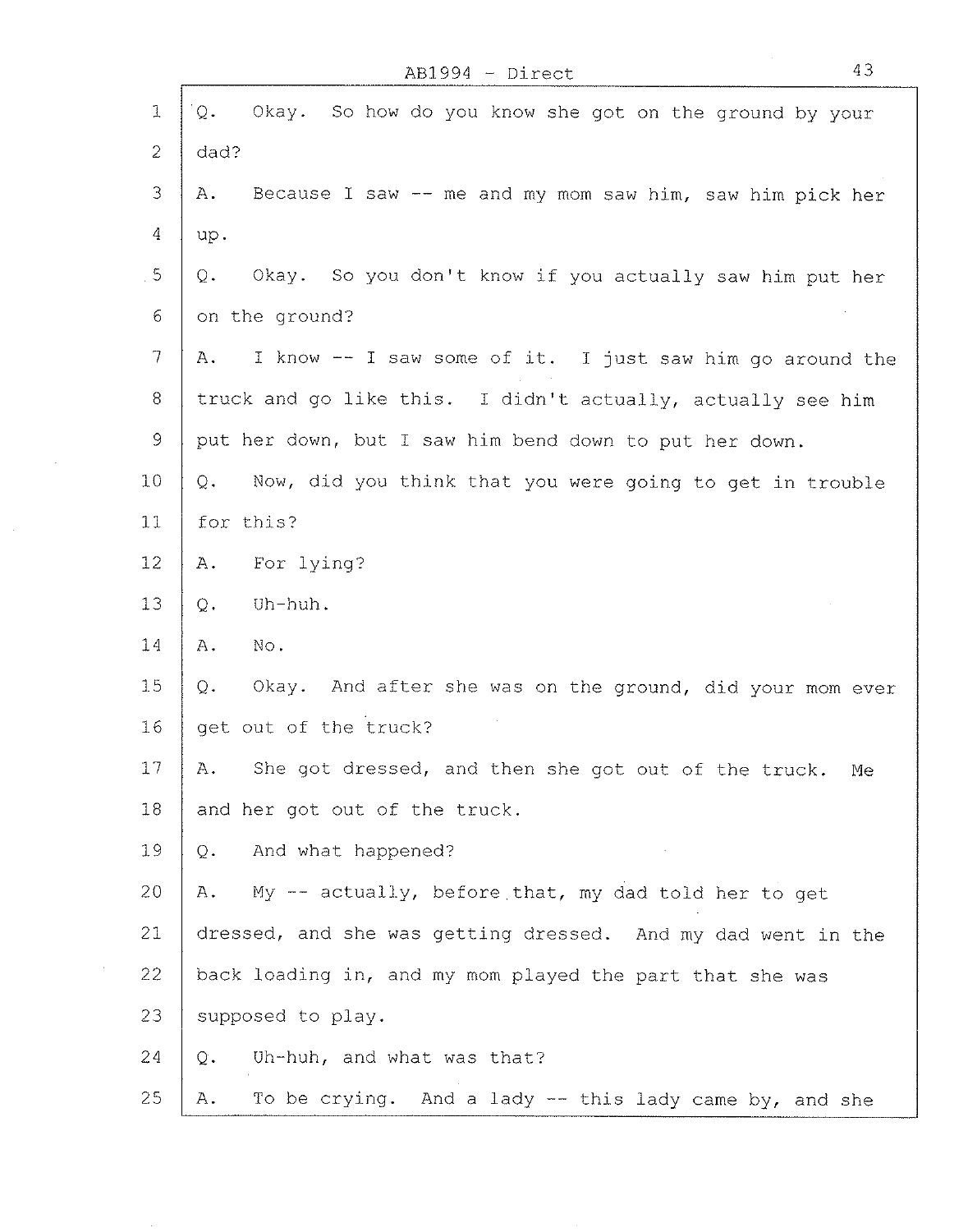|                | $AB1994 - Direct$                                               | 44 |
|----------------|-----------------------------------------------------------------|----|
| $\mathbf{1}$   | asked what happened, and my mom told her. And after that, she   |    |
| $\overline{2}$ | asked if we wanted an ambulance. My mom said yes.               |    |
| 3              | Okay.<br>Q.                                                     |    |
| 4              | And then the lady called my dad.<br>Α.                          |    |
| 5              | And did JG1999 leave in an ambulance?<br>Okay.<br>Q.            |    |
| $\epsilon$     | Yes.<br>Α.                                                      |    |
| $\overline{7}$ | And were you crying when she left?<br>Q.                        |    |
| 8              | Yes.<br>Α.                                                      |    |
| $\mathfrak{g}$ | Why were you crying? Were you supposed to cry?<br>Q.            |    |
| 10             | I didn't have to, but I did.<br>Α.                              |    |
| 11             | And why did you cry?<br>$\mathbf{Q}$ .                          |    |
| 12             | Because I was really sad.<br>Α.                                 |    |
| 13             | Okay. And after she left in the ambulance, what did you<br>Q.   |    |
| 14             | do?                                                             |    |
| 15             | My dad and me and my sister, we got some clothes, we got<br>Α.  |    |
| 16             | some food, and we got a bottle, and we caught a ride.<br>We     |    |
| 17             | caught a ride with one of the FBI's.                            |    |
| 18             | Okay. With an FBI, or somebody that was --<br>Q.                |    |
| 19             | A police actually.<br>$A$ .                                     |    |
| 20             | Okay. And did they take you to the hospital?<br>Q.              |    |
| 21             | Yes.<br>Α.                                                      |    |
| 22             | And when you got to the hospital, what happened?<br>Q.          |    |
| 23             | We went in there, and I think we sat down. Or actually, I<br>Α. |    |
| 24             | think we stood up and went in the back. And my mom came out,    |    |
| 25             | and the doctor asked if they wanted to see her, and they said   |    |

 $\mathcal{L}^{\text{max}}_{\text{max}}$ 

 $\mathcal{A}^{\mathcal{A}}$ 

 $\hat{\beta}$ 

 $\bar{z}$ 

 $\sim$ 

 $\ddot{\phantom{1}}$ 

 $\sim 10$ 

 $\mathcal{A}_{\mathbf{b}_1\mathbf{a}_2\cdots\mathbf{b}_{\mathbf{b}_{\mathbf{a}_i},\mathbf{a}_i}}$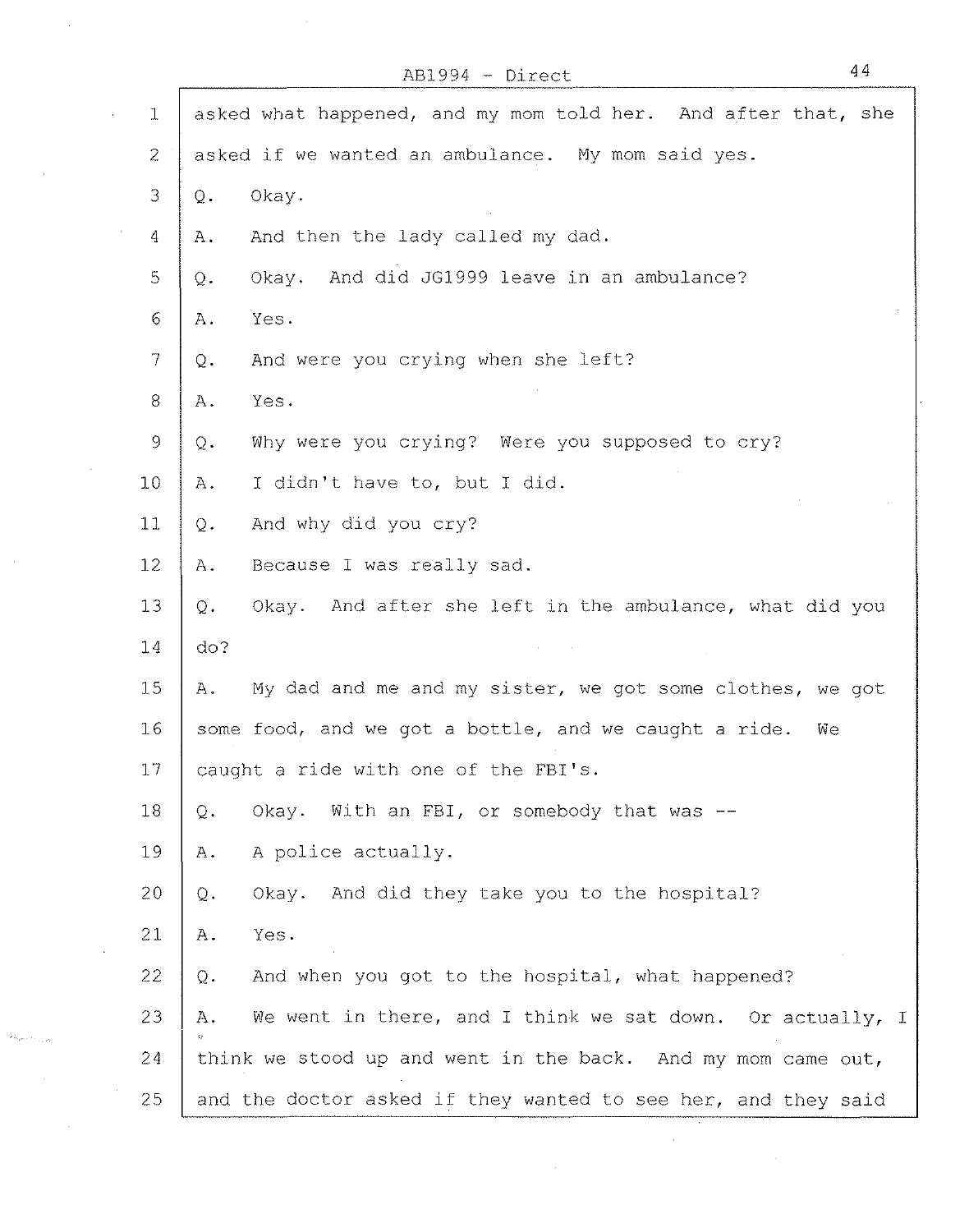| 1               | yes. And I couldn't go.                                           |
|-----------------|-------------------------------------------------------------------|
| $\overline{2}$  | Okay. So did they go see JG1999?<br>$\mathbf Q$ .                 |
| 3               | Yes.<br>Α.                                                        |
| $\overline{4}$  | When was the last time you saw JG1999?<br>Okay.<br>Q.             |
| 5               | When they put her in the ambulance.<br>Α.                         |
| $\epsilon$      | Okay. Have you ever seen -- did you -- you never saw her<br>$Q$ . |
| $\gamma$        | after that?                                                       |
| 8               | No.<br>Α.                                                         |
| $\mathsf{S}$    | Okay. When you got to the hospital, did anybody ask you<br>Q.     |
| 10              | what happened?                                                    |
| 11              | Yes.<br>Α.                                                        |
| 12 <sub>2</sub> | And did you tell them what really happened, or did you<br>$Q$ .   |
| 13              | tell them --                                                      |
| 14              | I told them the story.<br>$A$ .                                   |
| 15              | Okay. And --<br>$Q$ .                                             |
| 16              | THE COURT: What was the story?                                    |
| 17              | THE WITNESS: What my dad told me to say.                          |
| 18              | THE COURT: And what was that?                                     |
| 19              | THE WITNESS: That she had fell out of the truck when              |
| 20              | me and him went to the back of the truck.                         |
| 21              | BY MS. BOOTH:                                                     |
| $\overline{2}2$ | Did you have any more to the story? Were you playing with<br>Q.   |
| 23              | JG1999 when this happened?                                        |
| 24              | I don't understand the question.<br>Α.                            |
| 25              | Did you ever -- let's talk about the ABC's. Was part of<br>Q.     |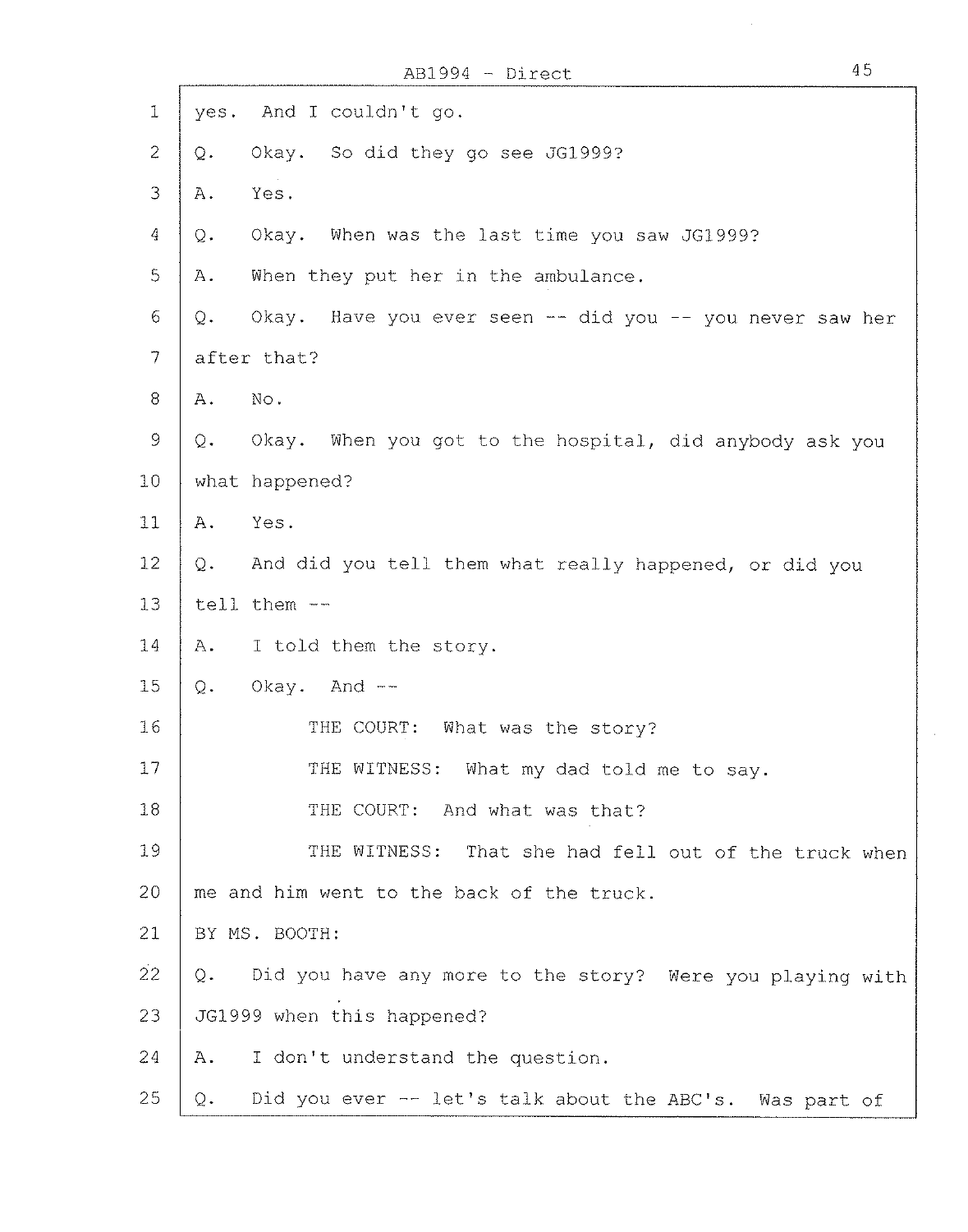## AB1994 - Direct 46

p

| $\mathbf{1}$    | the story, did it have anything to do with the ABC's?              |
|-----------------|--------------------------------------------------------------------|
| $\mathbf{2}$    | No. But I told the lie because of my dad, and the FBI, I<br>Α.     |
| 3               | think it was Dora, or the FBI asked me if there were some happy    |
| $\overline{4}$  | moments, and I said yes. Then I told him some of the happy         |
| 5               | moments.                                                           |
| 6               | Q. Then did they ask you about sad moments?                        |
| $\tau$          | No, because they didn't know about them.<br>Α.                     |
| 8               | Okay. Now, before you got to the place where JG1999 got<br>Q.      |
| $\circ$         | hurt, did y'all go any place else that morning, earlier that       |
| 10              | morning?                                                           |
| 11              | No. I don't think so.<br>Α.                                        |
| 12 <sub>1</sub> | Do you remember another loading dock where --<br>Q.                |
| 13              | My dad stopped there to ask for directions.<br>Α.                  |
| 14              | Okay. Did you ever meet any, go to a dock and meet some<br>Q.      |
| 15              | ladies who talked to you about your green eyes?                    |
| 16              | We went to this one dock, I remember. We were delivering<br>A.     |
| 17              | at a little, like, rest stop store, right next to the beach.       |
| 18              | Okay. And do you remember anybody that day talking to you<br>$Q$ . |
| 19              | about your green eyes?                                             |
| 20              | They were saying how cute they were.<br>Α.                         |
| 21              | Okay.<br>Q.                                                        |
| 22              | THE COURT: Tell me when you reach a stopping place                 |
| 23              | for the evening.                                                   |
| 24              | MS. BOOTH:<br>Pardon?                                              |
| 25              | THE COURT: Tell me when you reach a stopping place                 |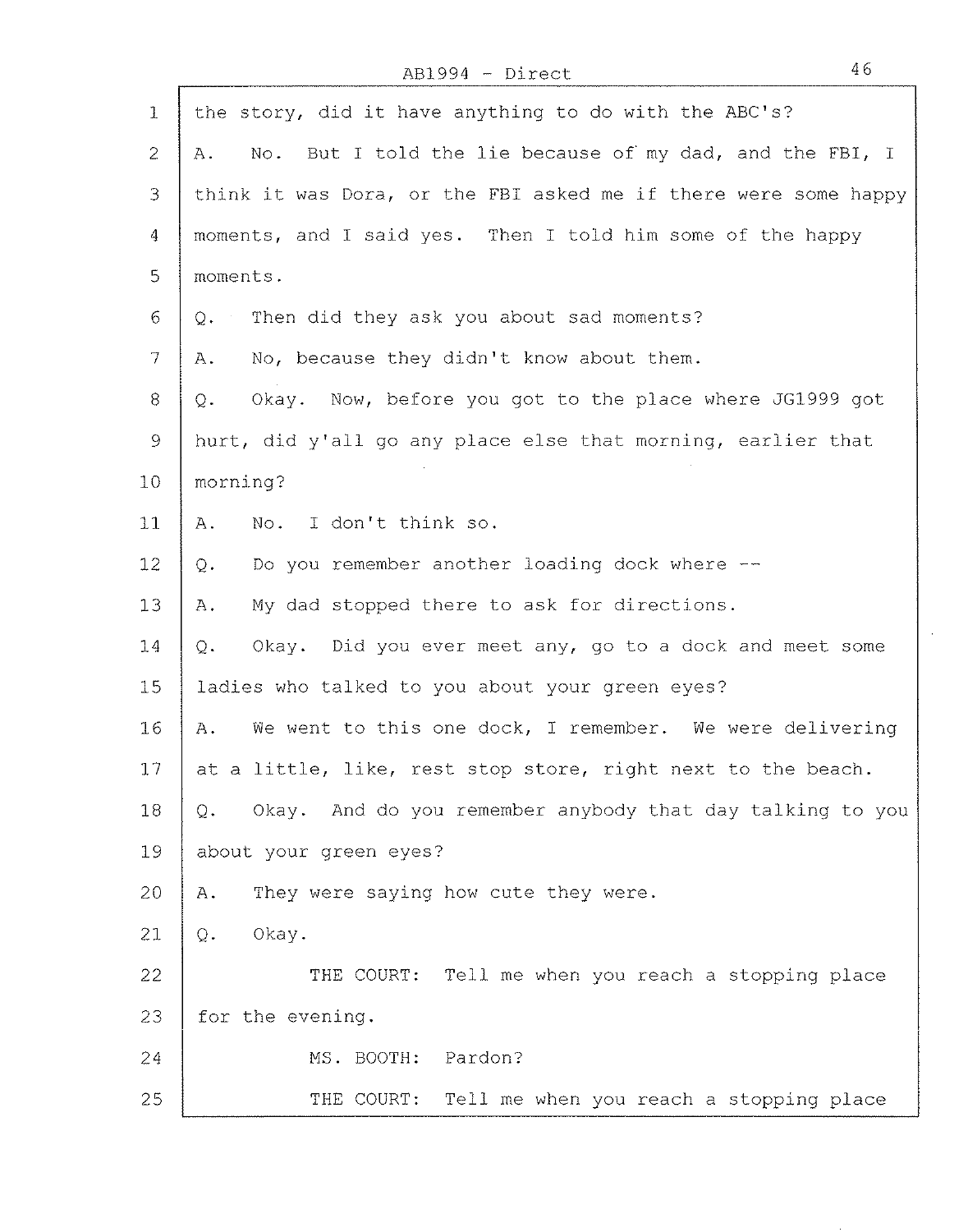$\mathcal{A}^{\mathcal{A}}$ 

 $\label{eq:2.1} \frac{1}{\sqrt{2}}\left(\frac{1}{\sqrt{2}}\right)^{2} \left(\frac{1}{\sqrt{2}}\right)^{2} \left(\frac{1}{\sqrt{2}}\right)^{2} \left(\frac{1}{\sqrt{2}}\right)^{2} \left(\frac{1}{\sqrt{2}}\right)^{2} \left(\frac{1}{\sqrt{2}}\right)^{2} \left(\frac{1}{\sqrt{2}}\right)^{2} \left(\frac{1}{\sqrt{2}}\right)^{2} \left(\frac{1}{\sqrt{2}}\right)^{2} \left(\frac{1}{\sqrt{2}}\right)^{2} \left(\frac{1}{\sqrt{2}}\right)^{2} \left(\$ 

| 1  | for the evening.                                                |
|----|-----------------------------------------------------------------|
| 2  | MS. BOOTH: Yes, Your Honor.                                     |
| 3  | BY MS. BOOTH:                                                   |
| 4  | In the truck, were their car seats in that big tractor-<br>Q.   |
| 5  | trailer?                                                        |
| 6  | In the 18-wheeler?<br>Α.                                        |
| 7  | Uh-huh.<br>Q.                                                   |
| 8  | No.<br>Α.                                                       |
| 9  | Okay. And in the 18-wheeler, where did JG1999 sleep?<br>Q.      |
| 10 | A lot of times she slept on a blanket while she wasn't<br>Α.    |
| 11 | supposed to on the floor, and all the other times while we were |
| 12 | in the truck, on the potty.                                     |
| 13 | Did that seem like a long time on the potty?<br>Q.              |
| 14 | Real long time. Most the, through all the trips and all<br>А.   |
| 15 | the places we'd go, she would be on the potty.                  |
| 16 | And did she ever ask to get off the potty?<br>Q.<br>Okay.       |
| 17 | I think so.<br>Α.                                               |
| 18 | Did she ever get to get off the potty?<br>Q.                    |
| 19 | No.<br>Α.                                                       |
| 20 | MS. BOOTH:<br>I think we're at a stopping point, Judge.         |
| 21 | THE COURT:<br>All right.                                        |
| 22 | (Excerpt concluded at 5:36:23 p.m.)                             |
| 23 | * * * * *                                                       |
| 24 | (Excerpt beginning at 8:38:23 a.m. on the following day.)       |
| 25 | THE COURT:<br>When we left, Ms. Booth was still on              |

 $\sim 0.01$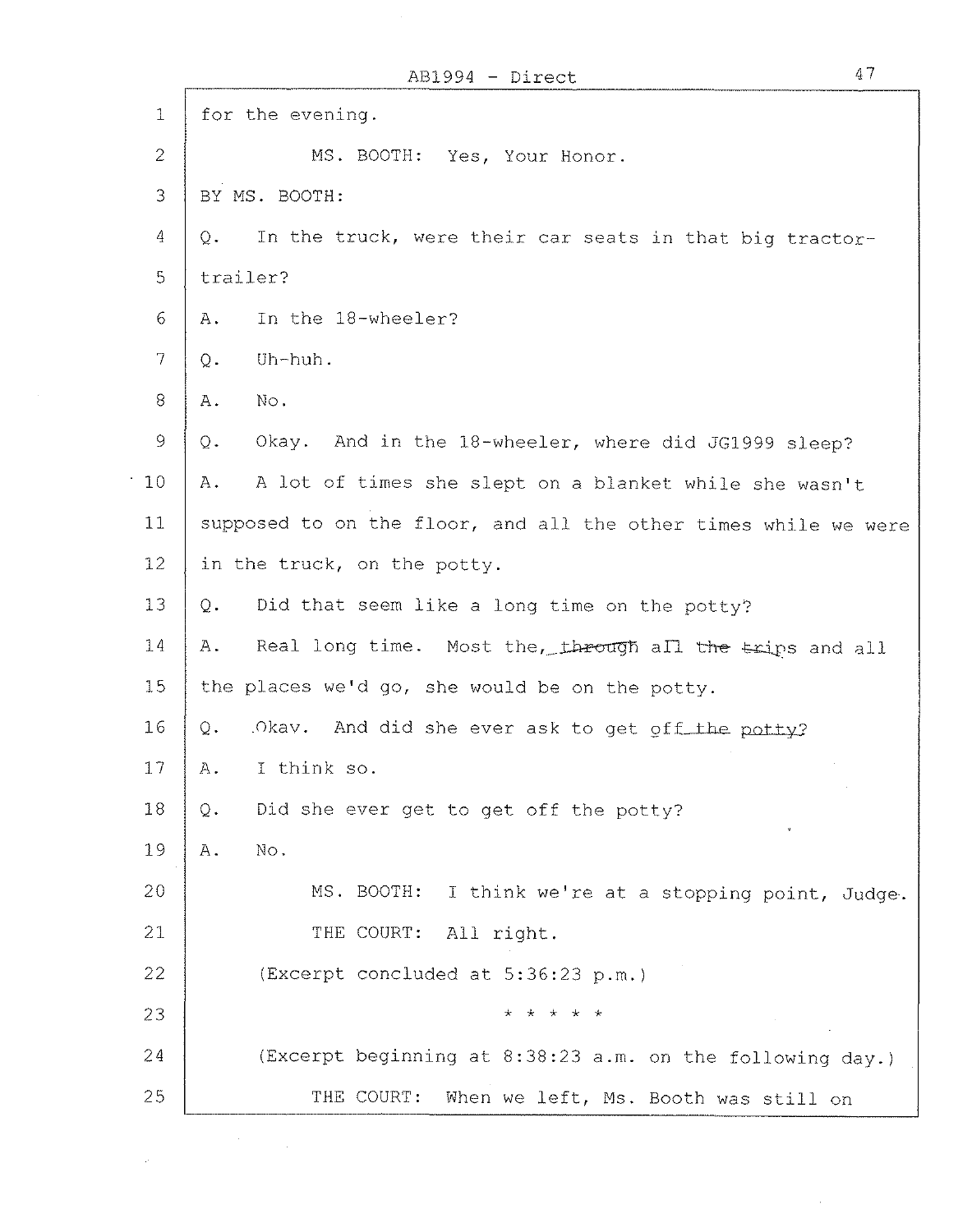AB1994 - Direct 48

 $\sim$ 

 $\sim 10$ 

 $\sim$ 

 $\sim$ 

 $\bar{\lambda}$ 

| $\mathbf 1$      | direct with AB1994. So you may proceed.                                      |
|------------------|------------------------------------------------------------------------------|
| $\overline{2}$   | MS. BOOTH: Your Honor, may I approach the witness?                           |
| 3                | THE COURT: Yes, ma'am.                                                       |
| 4                | AB1994, GOVERNMENT'S WITNESS, SWORN                                          |
| 5                | DIRECT EXAMINATION (Continued)                                               |
| 6                | BY MS. BOOTH:                                                                |
| $\boldsymbol{7}$ | I want to show you what's been marked as Government's<br>$\mathbf{\Omega}$ . |
| $8\,$            | Exhibit Number 298. And I want to ask you if you recognize                   |
| 9                | who's in this picture.                                                       |
| 10               | Me, my sister AB2001, and JG1999.<br>Α.                                      |
| 11               | Okay. What does JG1999 have on her legs?<br>Q.                               |
| 12               | Socks.<br>Α.                                                                 |
| 13               | And why does she have on socks?<br>Q.                                        |
| 14               | Because she was bitten all up, and her feet looked real<br>Α.                |
| 15               | bad.                                                                         |
| 16               | Q. I want to ask you if you recognize Government's Exhibit                   |
| 17               | Number 296. Who's in that picture?                                           |
| 18               | This is AB2001, me, JG1999, my mom, and I don't remember<br>Α.               |
| 19               | the other people.                                                            |
| 20               | Do you remember making any stops on the truck and visiting<br>Q.             |
| 21               | friends?                                                                     |
| 22               | Yes.<br>Α.                                                                   |
| 23               | Do you remember their names?<br>$Q$ .                                        |
| 24               | No.<br>Α.                                                                    |
| 25               | Do you remember what you did there?<br>$Q$ .<br>Okay.                        |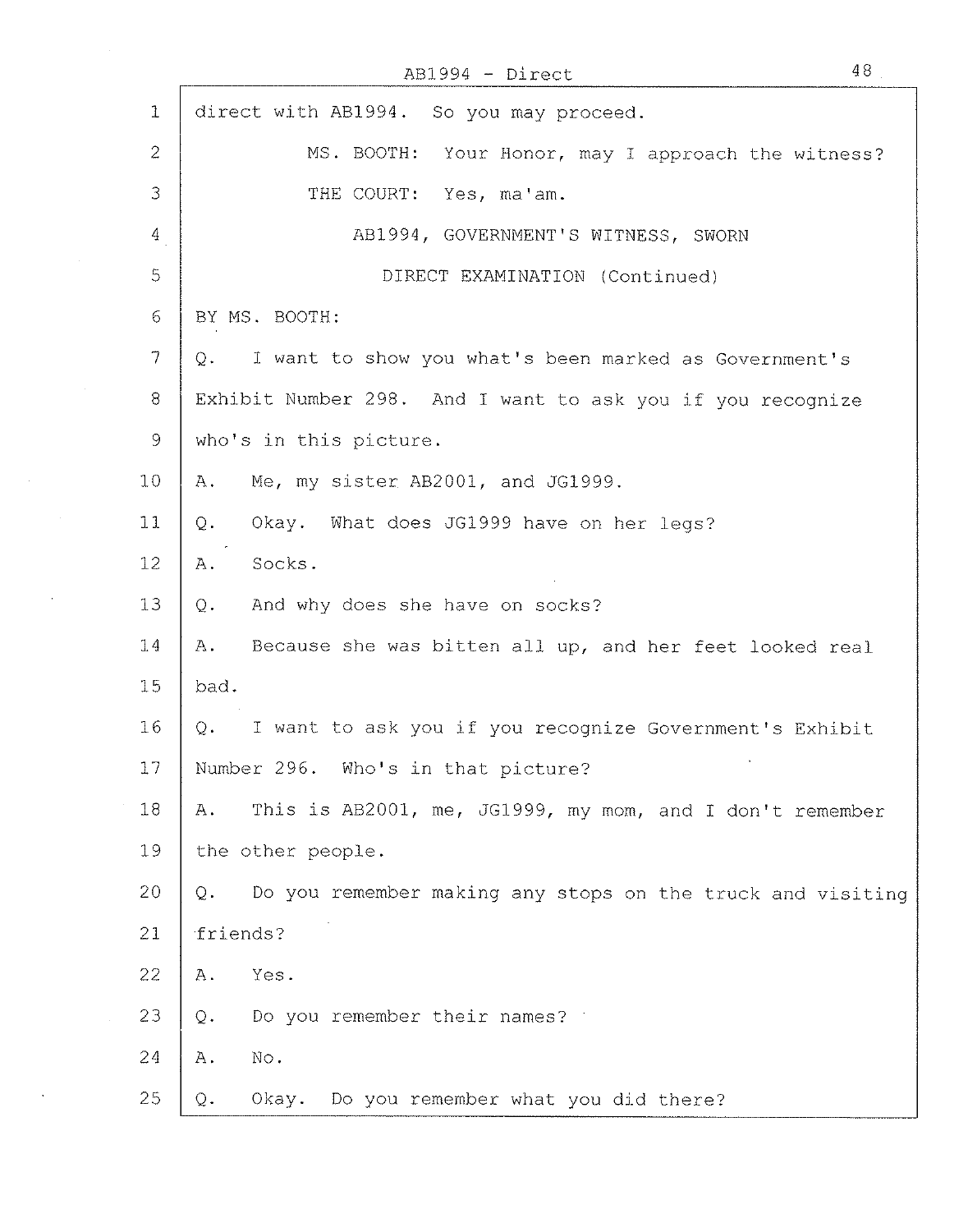$\mathcal{O}(\mathcal{A})$ 

 $\hat{\boldsymbol{\theta}}$ 

 $\sim$ 

 $\sim$ 

| $\mathbf{1}$    | No.<br>Α.                                                       |
|-----------------|-----------------------------------------------------------------|
| $\overline{2}$  | Did you take a bath?<br>Q.                                      |
| 3               | I think.<br>Α.                                                  |
| $\overline{4}$  | Do you remember ever, the people there ever talking about<br>Q. |
| 5               | what happened to JG1999?                                        |
| $\sigma$        | No.<br>Α.                                                       |
| $7\,$           | Okay. I want to ask you, Miss AB1994, if you ever heard<br>Q.   |
| 8               | your dad talk about what he would do when JG1999 died.          |
| $\mathsf{9}$    | Yes.<br>Α.                                                      |
| 10 <sub>1</sub> | What did he say?<br>Q.                                          |
| 11              | He said he would bring her in the swamp and leave her<br>Α.     |
| 12              | there.                                                          |
| 13              | Did your dad ever say that he wanted to kill your mama?<br>Q.   |
| 14              | I don't remember.<br>Α.                                         |
| 15              | Okay. When he said that, did you believe him?<br>$Q$ .          |
| 16              | THE COURT:<br>Wait a minute. When he said what?                 |
| 17              | MS. BOOTH:<br>Okay.                                             |
| 18              | BY MS. BOOTH:                                                   |
| 19              | When he said that he was going to throw her in the swamp<br>Q.  |
| 20              | and leave her there, did you believe him?                       |
| 21              | Yes.<br>Α.                                                      |
| 22              | Do you know why JG1999 had black eyes?<br>$Q$ .                 |
| 23              | Yes.<br>Α.                                                      |
| 24              | Why was that?<br>$Q$ .                                          |
| 25              | From my dad hitting her.<br>Α.                                  |

 $\sim 10^{-1}$ 

49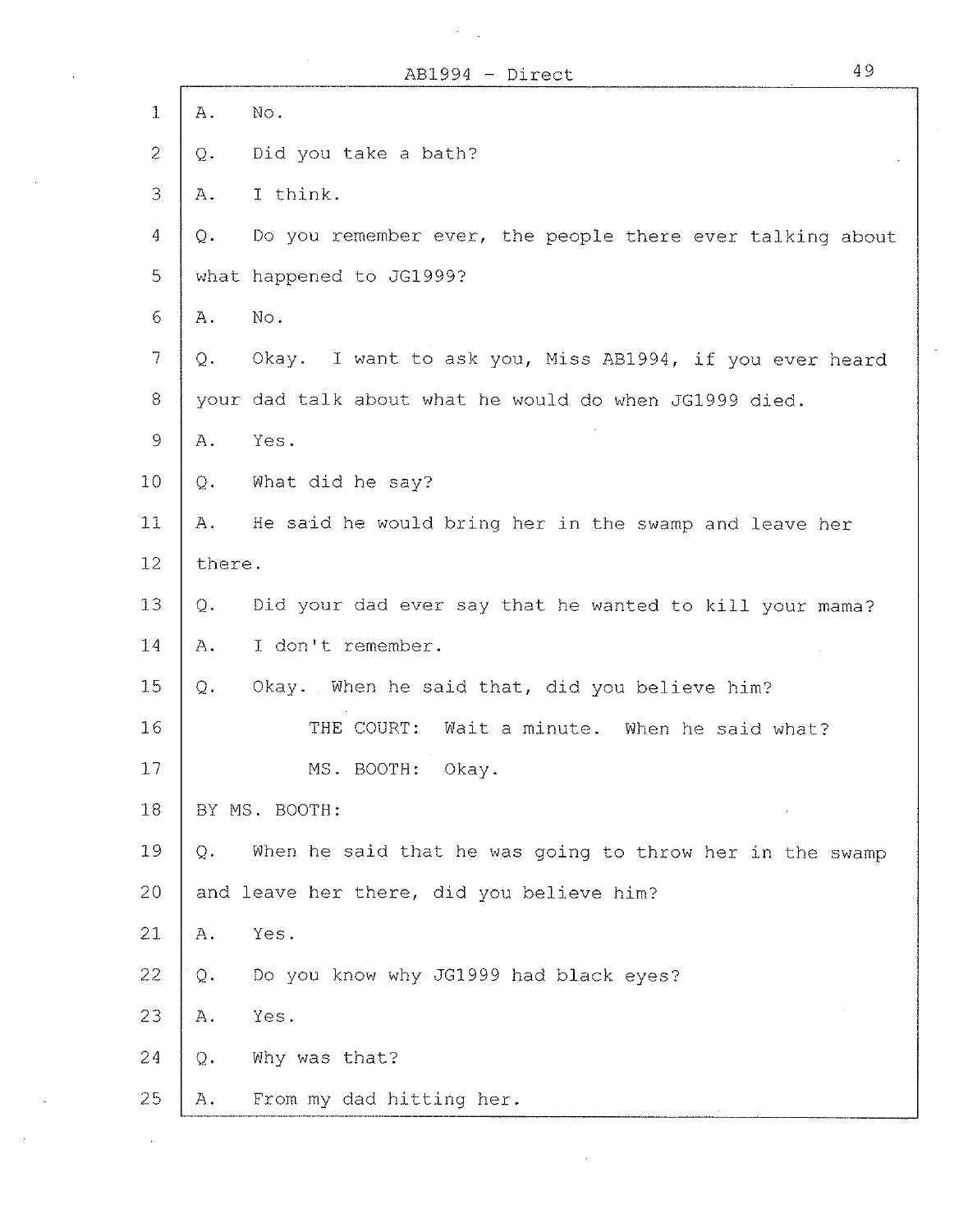| $\mathbf{1}$    | Q.    | Now, I want to talk about back in Louisiana, if you             |
|-----------------|-------|-----------------------------------------------------------------|
| $\overline{2}$  |       | remember.                                                       |
| 3               | Α.    | Okay.                                                           |
| 4               | Q.    | Okay. And yesterday, you were talking about the potty,          |
| 5               |       | Government's Exhibit Number 326, and where did -- did the potty |
| 6               |       | ever go into the bedroom, into your dad's bedroom?              |
| 7               | Α.    | Yes.                                                            |
| 8               | $Q -$ | Okay. And where would it be?                                    |
| 9               | Α.    | Sometimes right -- well, actually all the time, right next      |
| 10 <sub>1</sub> |       | to his bed.                                                     |
| 11              | Q.    | Okay. And did you see JG1999 sitting on the potty?              |
| 12              | Α.    | Lots of times.                                                  |
| 13              | Q.    | Okay. Did you ever see your dad hit her while she was           |
| 14              |       | sitting on the potty? Or do you remember?                       |
| 15              | Α.    | I don't remember.                                               |
| 16              | Q.    | Okay. Did you ever see her bleeding after your dad hit          |
| 17              | her?  |                                                                 |
| 18              | Α.    | When he bit her.                                                |
| 19              | Q.    | Okay. And when he bit her, what do you mean? Where did          |
| 20              |       | he bite her?                                                    |
| 21              | Α.    | Right on her forehead.                                          |
| 22              | Q.    | And how about her hands? Did you see her bleed when he          |
| 23              |       | bit her on the hands?                                           |
| 24              | Α.    | A little.                                                       |
| 25              | Q.    | How about her feet? Did you see her bleed when he bit her       |

 $\sim$ 

 $\tau = \tau$ 

l,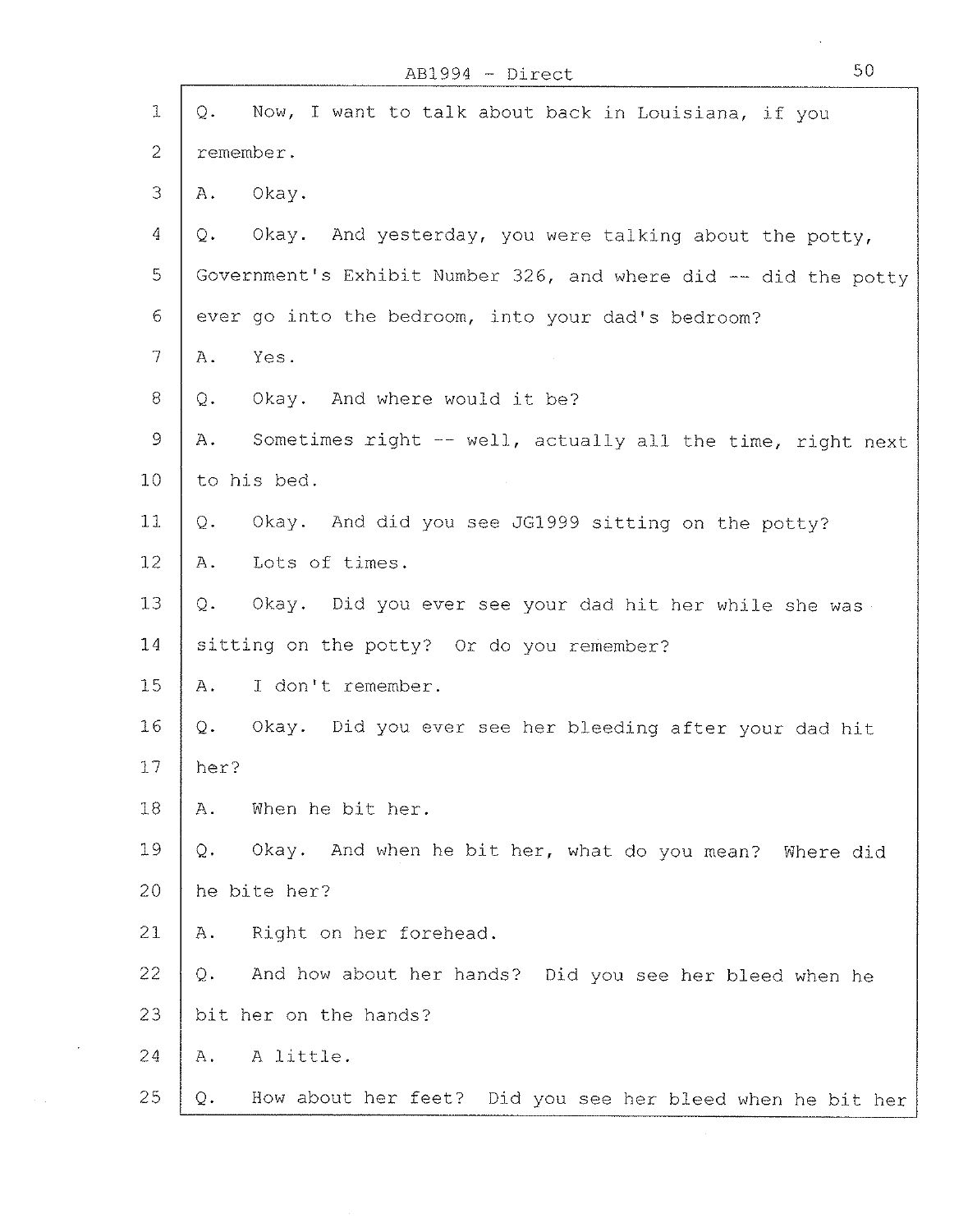$\sim$   $\sim$ 

| $\mathbf 1$     | on the feet?                                                             |
|-----------------|--------------------------------------------------------------------------|
| $\overline{2}$  | Α.<br>Yes.                                                               |
| 3               | Now, did your dad ever tell you that it was your fault<br>Q.             |
| $\overline{4}$  | that he would beat JG1999?                                               |
| 5.              | Yes, I think so, one time.<br>Α.<br>No.                                  |
| 6               | And did you ask your mom about that?<br>$Q$ .                            |
| 7               | I think so.<br>Α.                                                        |
| $8\,$           | What did you say?<br>Q.                                                  |
| $\mathcal{G}$   | I asked her if it was my fault.<br>Α.                                    |
| 10 <sub>1</sub> | Did you think it was your fault?<br>$Q$ .                                |
| 11              | A little.<br>Α.                                                          |
| 12              | $Q$ .<br>Why?                                                            |
| 13              | Α.<br>Because I'm the one who brought the bat in.                        |
| 14              | Q.<br>Now, when all of this happened, when you went to the               |
| 15              | hospital and people asked you, did anybody ask you what                  |
| 16              | happened?                                                                |
| 17              | Α.<br>Yes.                                                               |
| 18              | What did you -- did you tell them what you -- what were<br>$Q_{\bullet}$ |
| 19              | you going to tell them?                                                  |
| 20              | I told them the story my dad said to tell.<br>Α.                         |
| 21              | MS. BOOTH: Okay. I'm going to pass the witness,                          |
| 22              | Your Honor.                                                              |
| 23              | THE COURT: Thank you. Mr. Gilmore?                                       |
| 24              | CROSS-EXAMINATION                                                        |
| 25              | BY MR. GILMORE:                                                          |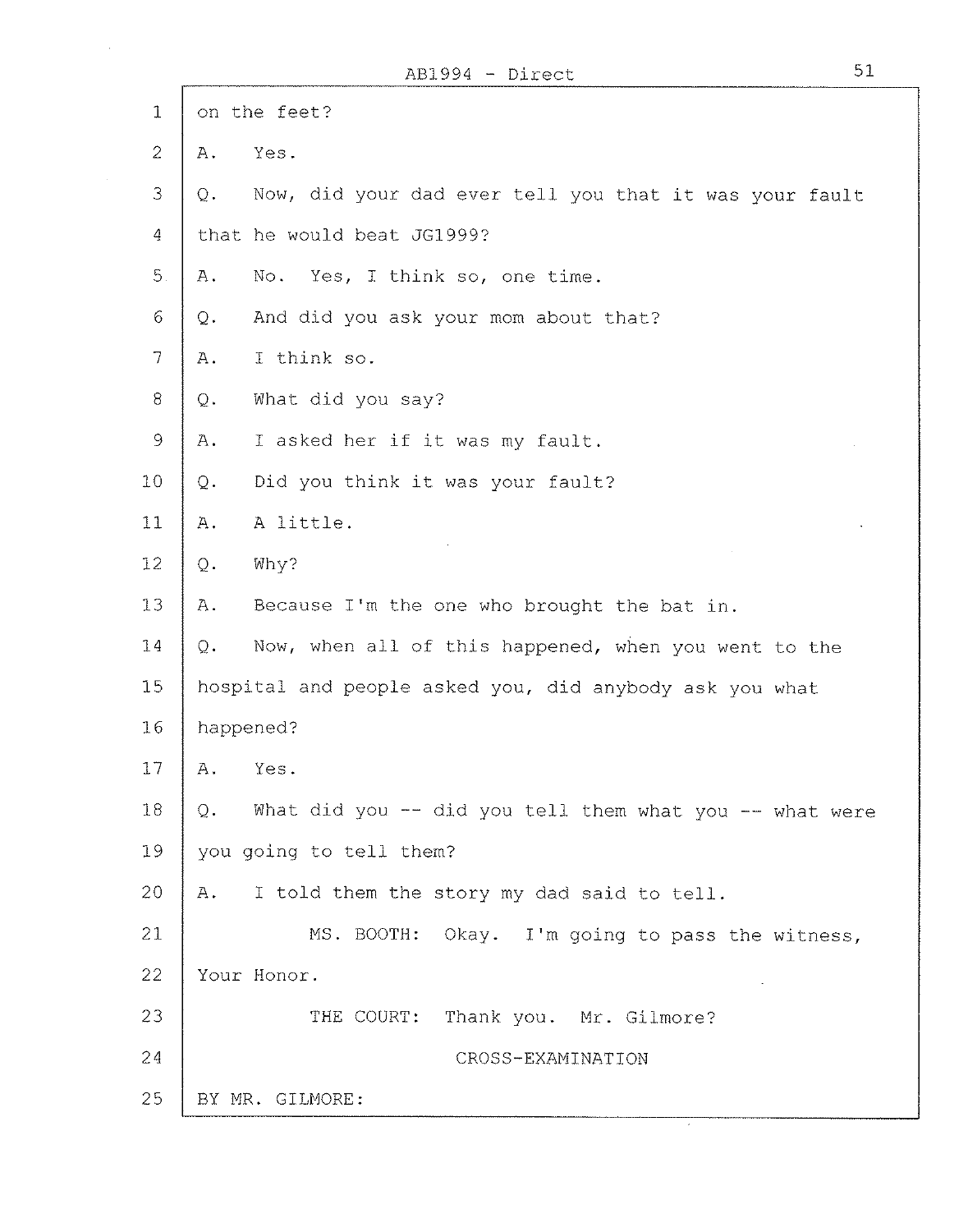|                |                | $AB1994 - Cross$                                              | 52 |
|----------------|----------------|---------------------------------------------------------------|----|
| $\mathbf 1$    | $Q$ .          | Hi, AB1994.                                                   |    |
| $\overline{2}$ | Α.             | Hi.                                                           |    |
| 3              | Q.             | How are you doing today?                                      |    |
| $\overline{4}$ | Α.             | Fine.                                                         |    |
| 5              | $\mathbb Q$ .  | Do you know this lady's name right here?                      |    |
| 6              | Α.             | Miss Patti.                                                   |    |
| $\overline{7}$ | $\mathsf{Q}$ . | Miss Patti. And do you know this lady right here?             |    |
| 8              | Α.             | Miss Elsa.                                                    |    |
| 9              | Q.             | And the lady sitting behind her?                              |    |
| 10             | Α.             | Miss Megan.                                                   |    |
| 11             | Q.             | Okay. How long have you known them? .                         |    |
| 12             | Α.             | I knew Miss Megan when I got out of the hospital. I knew      |    |
| 13             |                | Miss Patti when I went to Megan's office. And I met Elsa when |    |
| 14             |                | I went to Miss Patti's office.                                |    |
| 15             | Q.             | Have they been helping you?                                   |    |
| 16             | Α.             | Excuse me?                                                    |    |
| 17             | Q.             | Have they been helping you?                                   |    |
| $1\,8$         | Α.             | Yes.                                                          |    |
| 19             | Q.             | It's kind of scary coming in here and testifying, isn't       |    |
| 20             | it?            |                                                               |    |
| 21             | Α.             | Yes.                                                          |    |
| 22             | Q.             | Have they been helping you do that?                           |    |
| 23             | Α.             | Yes.                                                          |    |
| 24             | $\mathbf Q$ .  | Helping you get ready for it?                                 |    |
| 25             | Α.             | Yes.                                                          |    |

 $\sim 10^{-1}$ 

 $\sim 10^7$ 

 $\label{eq:2.1} \mathcal{L}=\mathcal{L}(\mathcal{L}^{(1)})\otimes\mathcal{L}^{(2)}(\mathcal{L}^{(2)})$ 

 $\label{eq:2.1} \frac{1}{\sqrt{2}}\int_{\mathbb{R}^3} \frac{1}{\sqrt{2}}\left(\frac{1}{\sqrt{2}}\right)^2\left(\frac{1}{\sqrt{2}}\right)^2\left(\frac{1}{\sqrt{2}}\right)^2\left(\frac{1}{\sqrt{2}}\right)^2\left(\frac{1}{\sqrt{2}}\right)^2\left(\frac{1}{\sqrt{2}}\right)^2.$ 

 $\mathcal{O}(\mathcal{O}(\log n))$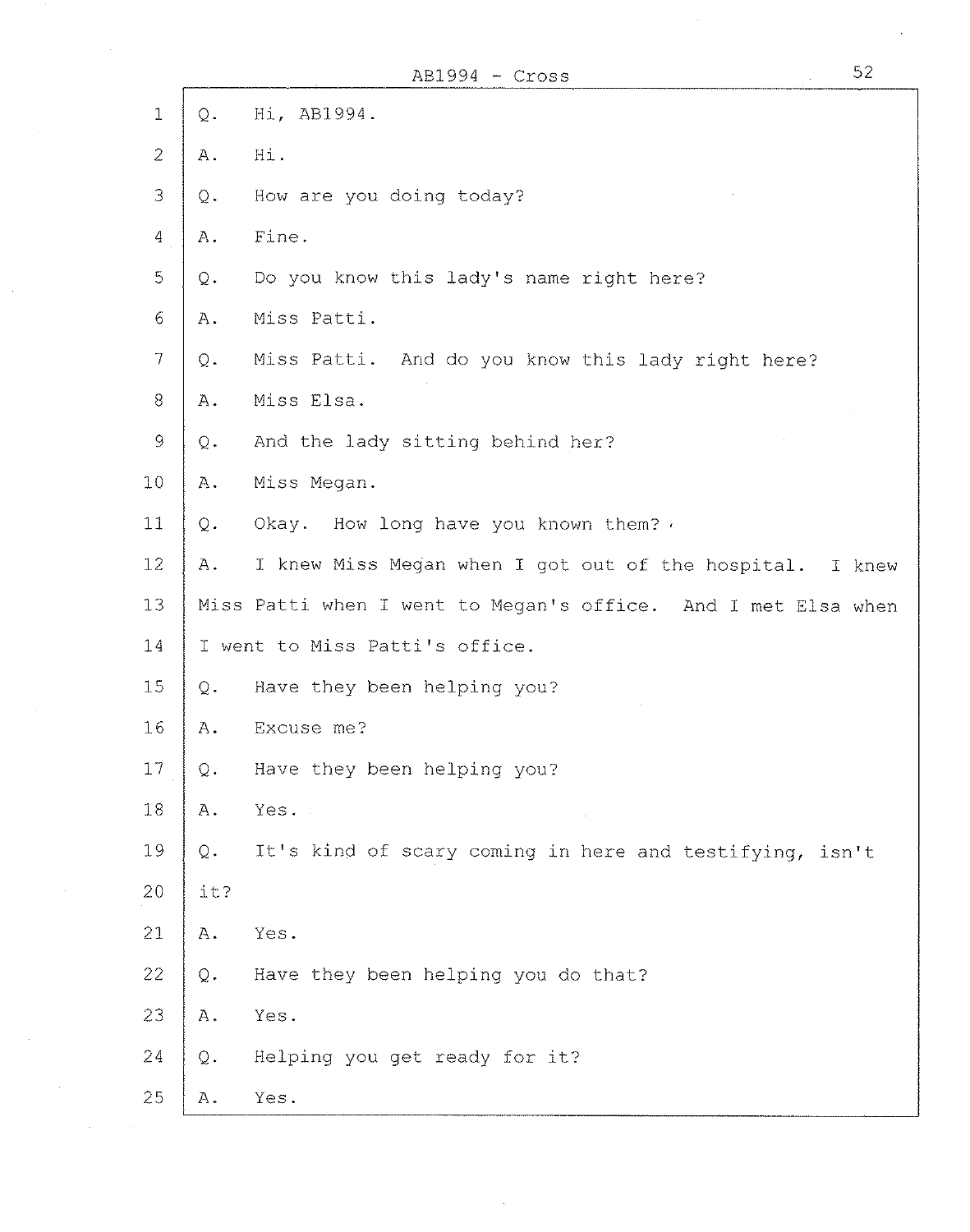|                |           | $AB1994 - Cross$                                                | 53 |
|----------------|-----------|-----------------------------------------------------------------|----|
| 1              | Q.        | Okay. Are you scared now?                                       |    |
| $\overline{2}$ | Α.        | No.                                                             |    |
| 3              | Q.        | Okay. Good. Do you -- without telling me where you live,        |    |
| 4              |           | do you live with your mother now?                               |    |
| 5              | Α.        | Yes.                                                            |    |
| 6              | Q.        | And how long have you lived with your mother?                   |    |
| $\overline{7}$ | Α.        | I think a year.                                                 |    |
| 8              | Q.        | About a year?                                                   |    |
| $\mathsf{Q}$   | Α.        | Yes.                                                            |    |
| 10             | Q.        | Okay. And you and AB2001 both live with your mother?            |    |
| 11             | А.        | Yes.                                                            |    |
| 12             | Q.        | Okay. I'm not going to ask you a whole lot of questions,        |    |
| 13             |           | AB1994, but when you first came in to talk to somebody about    |    |
| 14             |           | what happened, do you remember that?                            |    |
| 15             | Α.        | Yes.                                                            |    |
| 16             | Q.        | Do you remember the man that put the -- he put like a           |    |
| 17             |           | pillow on the floor, and he sat on the floor, and you were in a |    |
| 18             |           | rocking chair?                                                  |    |
| 19             | Α.        | Yes.                                                            |    |
| 20             | Q.        | Do you remember the first, what you first told him              |    |
| 21             | happened? |                                                                 |    |
| 22             | Α.        | The story.                                                      |    |
| 23             | $Q$ .     | Can you tell me what the story was?                             |    |
| 24             | Α.        | That JG1999 had -- that JG1999 had fell out of the truck        |    |
| 25             |           | and hurt herself real bad.                                      |    |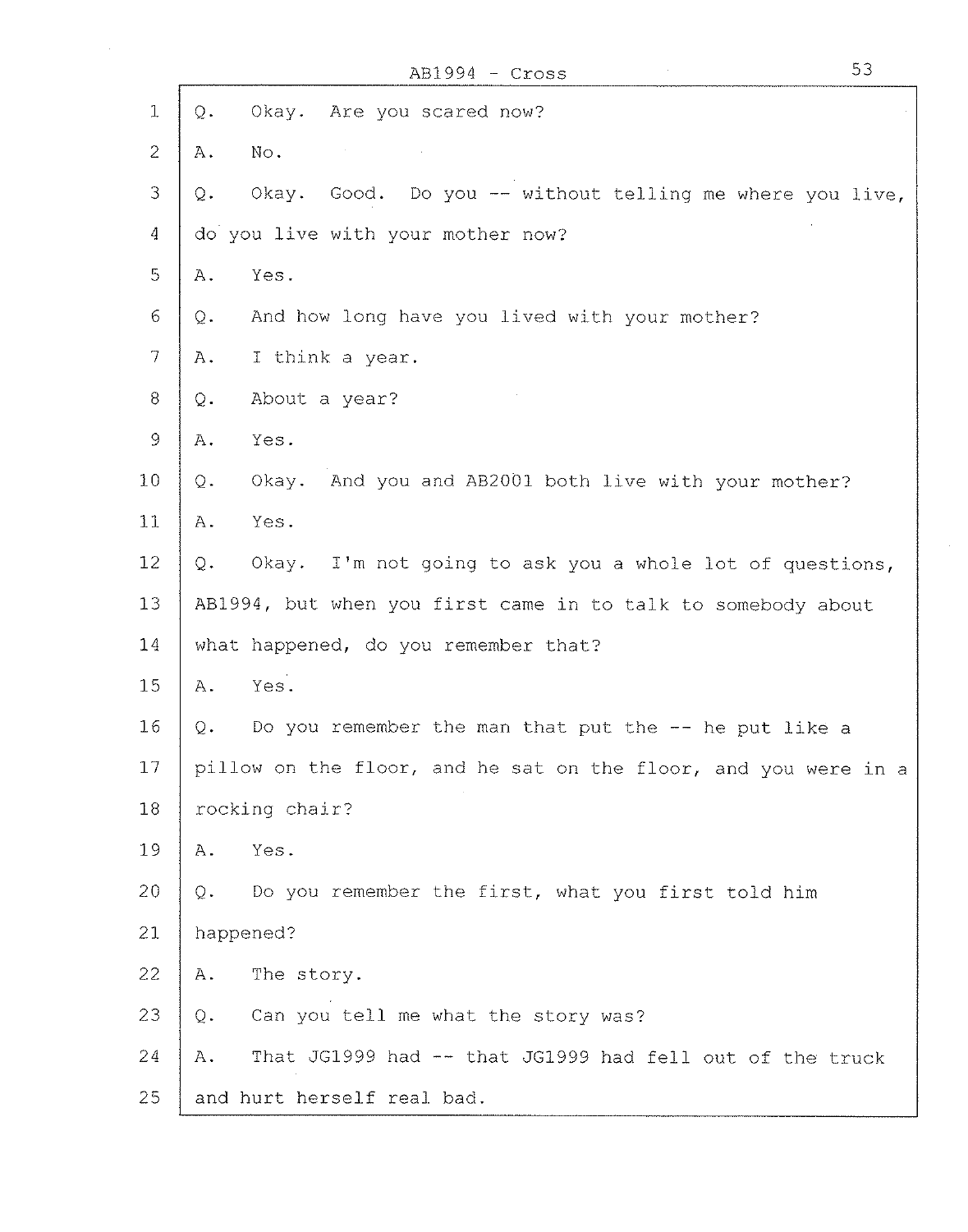AB1994 - Cross 54

 $\sim 10^6$ 

| $\mathbf 1$    | Okay. And that your dad didn't know anything about it,<br>Q.         |
|----------------|----------------------------------------------------------------------|
| $\overline{2}$ | about her falling out of the truck, until --                         |
| 3              | He knew about it, because he's the one who put her there.<br>Α.      |
| 4              | Oh, I'm not telling you what really happened. . I'm asking<br>Q.     |
| 5              | you, what did you tell them?                                         |
| 6              | I -- my mom told them. That's my mom's part to say.<br>$A$ .         |
| 7              | Okay. What I was asking you -- and sometimes I get mixed<br>Q.       |
| 8              | up, so I'm sorry if I'm confusing you. But what I was asking         |
| $\mathcal{G}$  | you is what did you tell the man that was sitting on the floor       |
| 10             | about what happened?                                                 |
| 11             | I told him the story at first, which was that JG1999 fell<br>Α.      |
| 12             | out of the truck and damaged her head real bad.                      |
| 13             | And that was while you and your dad were unloading<br>$Q$ .<br>Okay. |
| 14             | the truck?                                                           |
| 15             | Α.<br>Yes.                                                           |
| 16             | Okay. And then later, I believe they brought your mom in?<br>$Q -$   |
| 17             | Do you remember that?                                                |
| 18             | Yes.<br>Α.                                                           |
| 19             | And they had your mom sit close to you, and then you told<br>Q.      |
| 20             | a different story. Do you remember that?                             |
| 21             | Yes.<br>$A$ .                                                        |
| 22             | And can you tell us what story you told then?<br>Q.                  |
| 23             | The truth.<br>Α.                                                     |
| 24             | Okay. And can you tell me what that is?<br>$Q$ .                     |
| 25             | That my dad would beat on my sister.<br>Α.                           |

 $\mathcal{L}_{\mathcal{A}}$ 

 $\mathcal{L}^{\pm}$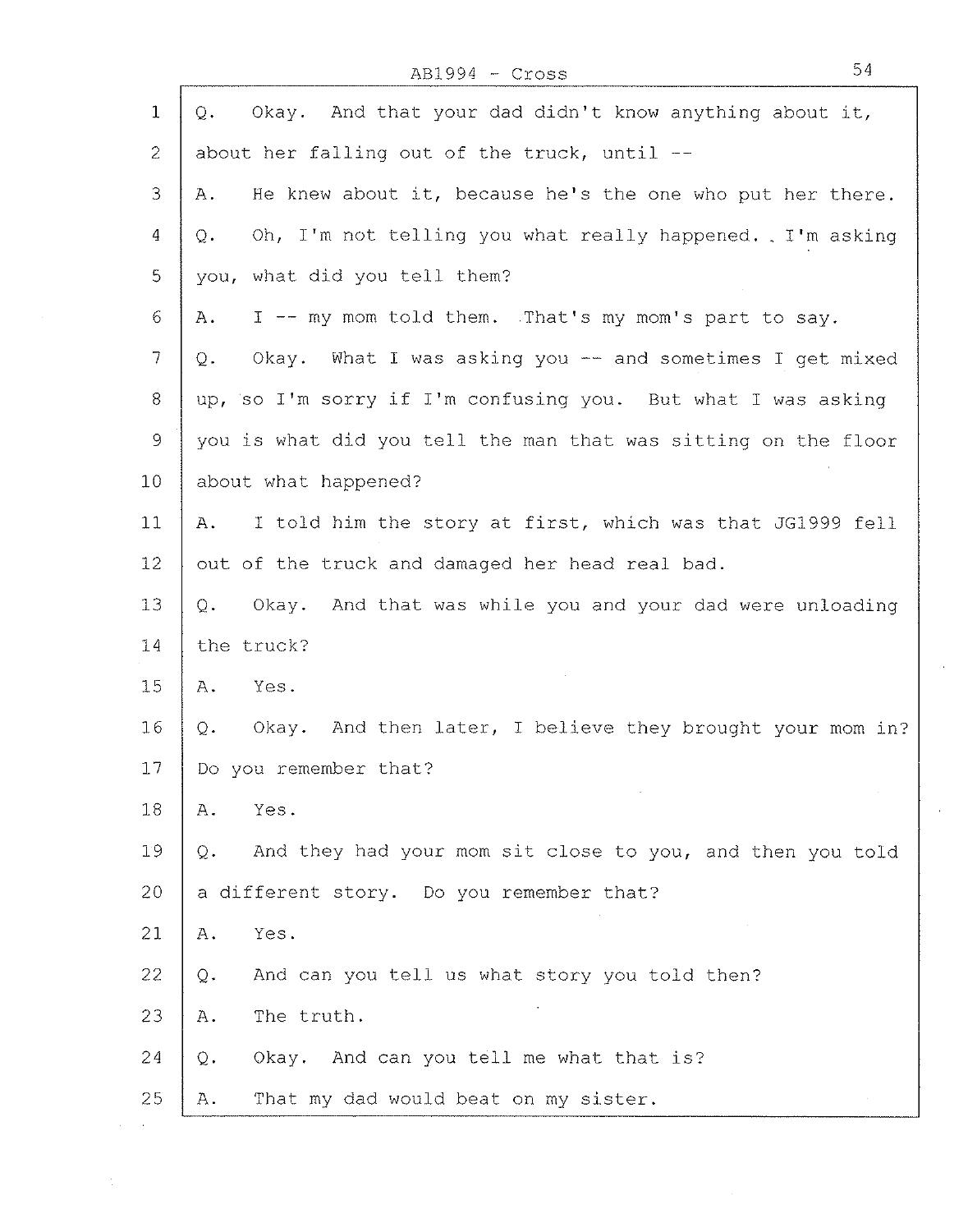|                | 55<br>$AB1994 - Cross$                                            |
|----------------|-------------------------------------------------------------------|
| $\mathbf{1}$   | Okay. Do you remember saying that the only thing your dad<br>Q.   |
| $\overline{2}$ | did that day was spank your sister on the butt?                   |
| 3              | Yes.<br>Α.                                                        |
| $\overline{4}$ | Do you remember saying that your dad did not shake your<br>Q.     |
| 5              | sister?                                                           |
| 6              | He did.<br>Α.                                                     |
| 7              | But do you remember saying that he did not shake your<br>Q.       |
| 8              | sister?                                                           |
| $\mathcal{G}$  | No.<br>Α.                                                         |
| 10             | Do you remember saying that it was your mother who<br>Okay.<br>Q. |
| 11             | came up with the story?                                           |
| 12             | Yes.<br>Α.                                                        |
| 13             | Do you remember saying that?<br>Q.                                |
| 14             | But it actually was my dad.<br>Α.                                 |
| 15             | Okay. But you told everybody at first, even with your<br>Q.       |
| 16             | mother in the room, that your mother was the one that came up     |
| 17             | with the story about JG1999 falling out of the truck, didn't      |
| 18             | you?                                                              |
| 19             | I got confused.<br>Yes.<br>Α.                                     |
| 20             | Okay.<br>Did you tell that story to more than one person?<br>Q.   |
| 21             | Yes.<br>Α.                                                        |
| 22             | You not only told the man that was sitting on the floor<br>Q.     |
| 23             | who was talking to you, but you also told Megan Beckett that,     |
| 24             | too, didn't you?                                                  |
| 25             | Yes.<br>Α.                                                        |

 $\sim$  $\Delta \sim 1$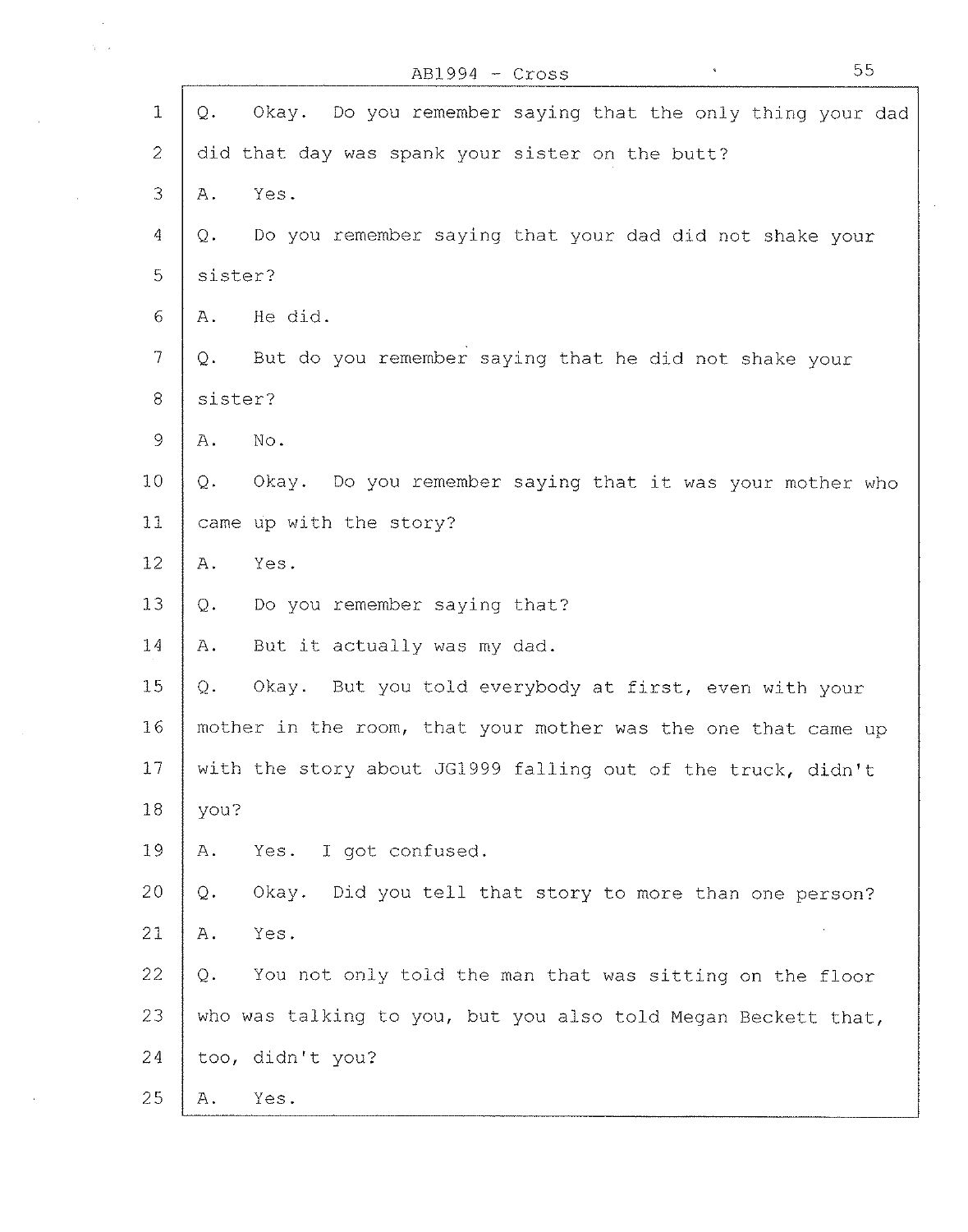$\mathcal{L}^{\mathcal{L}}$ 

| $\mathbf{1}$              | That your mom made up the story about JG1999 falling out<br>Q.   |
|---------------------------|------------------------------------------------------------------|
| $\overline{2}$            | of the truck. Is that right?                                     |
| 3                         | No.<br>Α.                                                        |
| $\overline{4}$            | Are you sure?<br>Q.                                              |
| 5                         | I'm sure.<br>Ά.                                                  |
| 6                         | Okay. Do you remember when you changed and told that your<br>Q.  |
| $\overline{\overline{7}}$ | dad made up the story?                                           |
| $\Theta$                  | Yes.<br>Α.                                                       |
| 9                         | It was a long time later, wasn't it?<br>Q.                       |
| 10                        | Yes.<br>Α.                                                       |
| 11                        | Was that after you had been living with your mother?<br>Q.       |
| 12                        | Yes.<br>Α.                                                       |
| 13                        | MR. GILMORE: Okay. That's all the questions I have,              |
| 14                        | Judge.                                                           |
| 15                        | THE COURT:<br>Thank you, sir.                                    |
| 16                        | REDIRECT EXAMINATION                                             |
| 17                        | BY MS. BOOTH:                                                    |
| 18                        | You know yesterday when we were talking about secrets, did<br>Q. |
| 19                        | your dad ever talk to his girlfriends on the phone when JG1999   |
| 20                        | was with y'all?                                                  |
| 21                        | I think so.<br>Α.                                                |
| 22                        | Did you ever talk on the phone to some of his girlfriends?<br>Q. |
| 23                        | Do you remember?                                                 |
| 24                        | I think about four of them at least.<br>Α.                       |
| 25                        | Okay. Do you know a lady by the name of Sheretta Collins,<br>Q.  |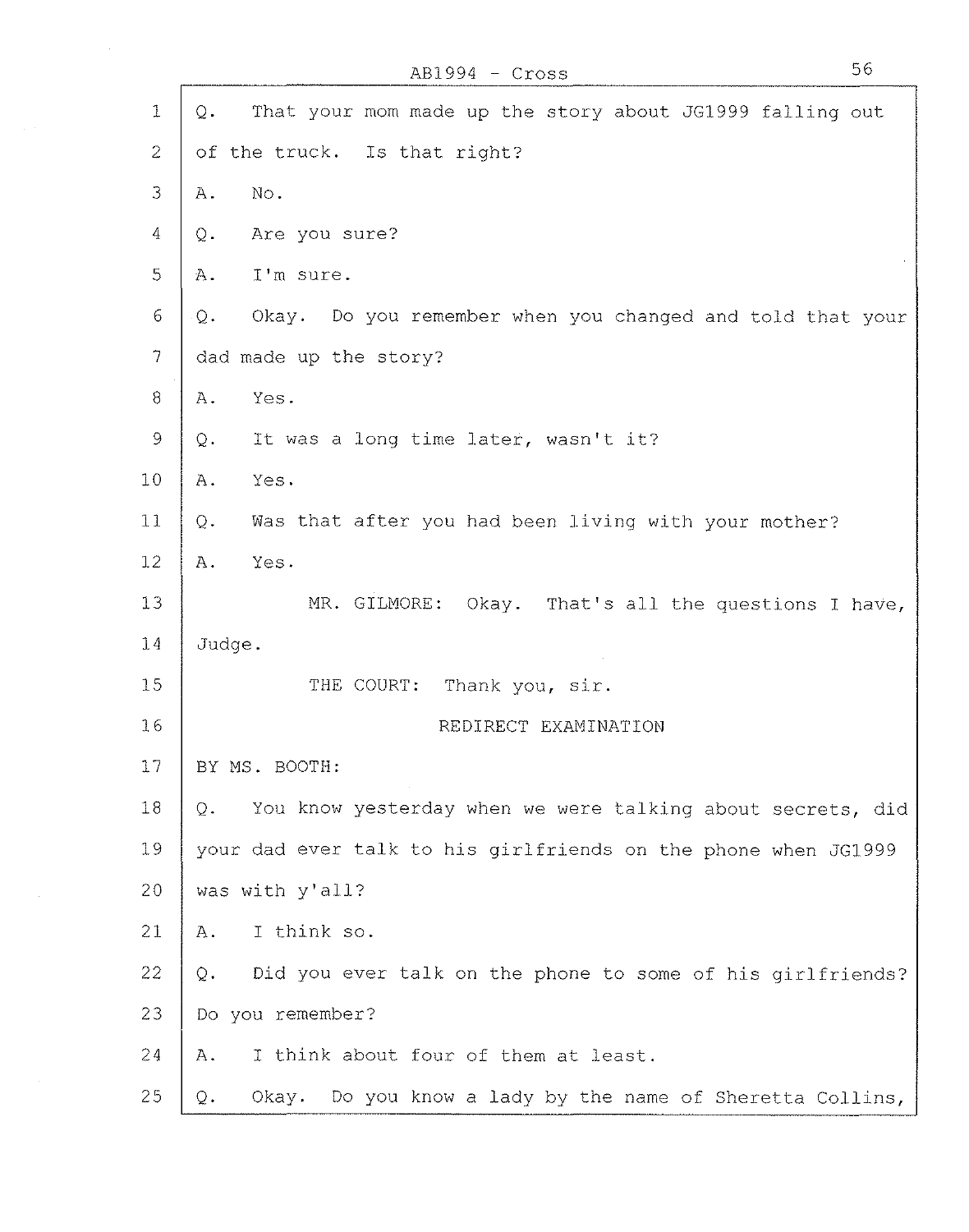|                          | 57<br>AB1994 - Redirect                                           |
|--------------------------|-------------------------------------------------------------------|
| $\mathbf 1$              | Miss Sheretta?                                                    |
| $\mathcal{Z}$            | Yes, a little.<br>Α.                                              |
| 3                        | Okay. Do you remember talking to Miss Sheretta on the<br>Q.       |
| $\overline{4}$           | phone?                                                            |
| 5                        | Yes.<br>Α.                                                        |
| 6                        | And $--$<br>Q.                                                    |
| $\overline{\mathcal{L}}$ | MR. GILMORE: Your Honor, I'm going to object to                   |
| 8                        | relevance.                                                        |
| 9                        | THE COURT: Overruled.                                             |
| 10                       | BY MS. BOOTH:                                                     |
| 11                       | And when you were talking to Miss Sheretta, do you<br>Q.          |
| 12 <sub>1</sub>          | remember being on the beach?                                      |
| 13                       | I think it was on the beach, but I'm not really sure.<br>Α.       |
| 14                       | Oh, okay. And was that while JG1999 was living with you?<br>$Q -$ |
| 15                       | Yes.<br>Α.                                                        |
| 16                       | MS. BOOTH:<br>Okay. That's all I have, Your Honor.                |
| 17                       | MR. GILMORE:<br>I have nothing further, Your Honor.               |
| 18                       | THE COURT:<br>Thank you, ma'am. You may step down.                |
| 19                       | (Excerpt concluded at 8:49:09 a.m.)                               |
| 20                       |                                                                   |
| 21                       |                                                                   |
| $22 \,$                  |                                                                   |
| 23                       |                                                                   |
| 24                       |                                                                   |
| 25                       |                                                                   |

 $\mathcal{A}_\mathrm{c}$ 

 $\mathcal{A}^{\mathcal{A}}$ 

 $\alpha$  ,  $\beta$  ,  $\beta$ 

 $\mathcal{L}_{\mathcal{A}}$